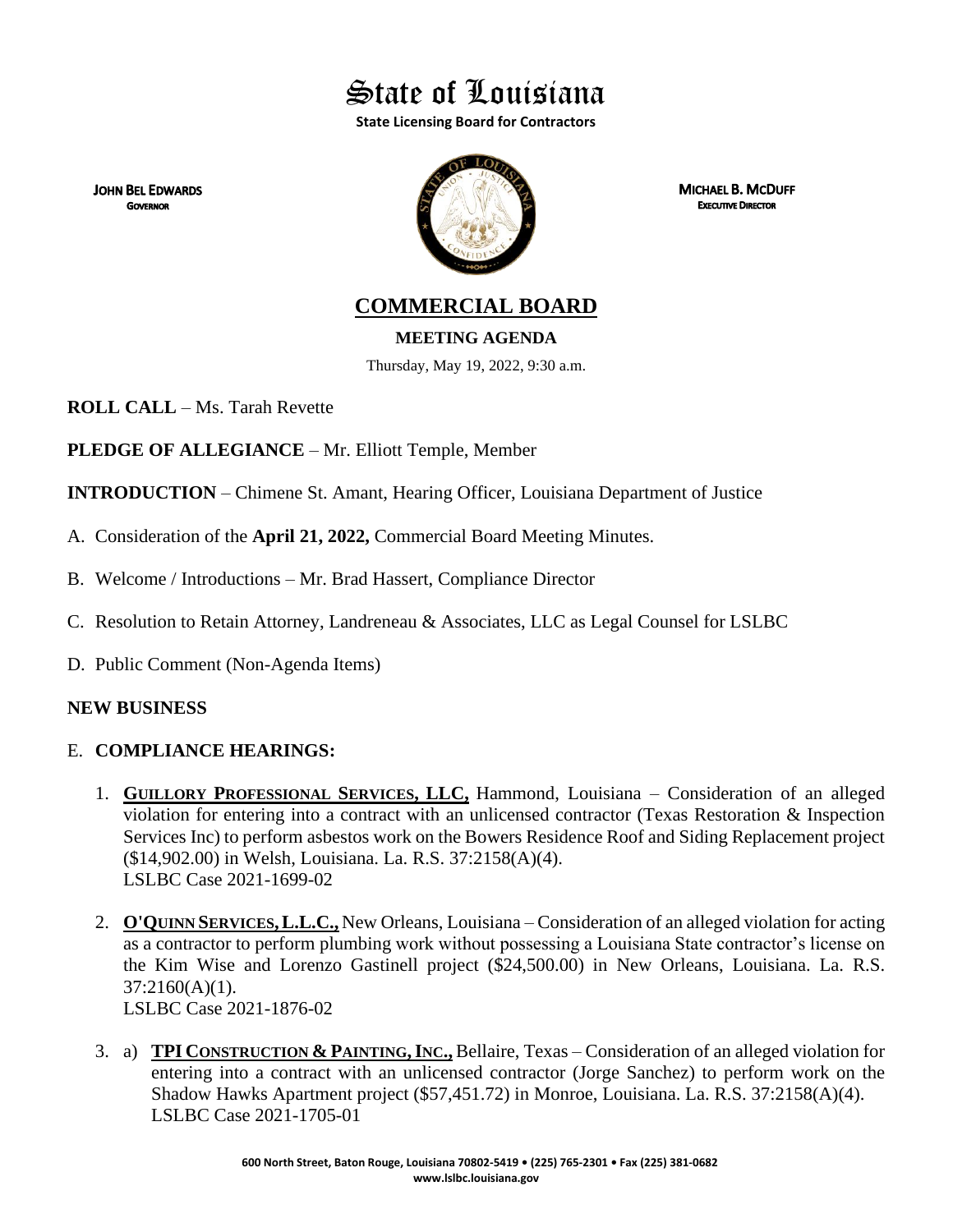- b) **JORGE SANCHEZ,** Houston, Texas Consideration of an alleged violation for acting as a contractor to perform work without possessing a Louisiana State contractor's license on the Shadow Hawks Apartment project (\$57,451.72) in Monroe, Louisiana. La. R.S. 37:2160(A)(1). LSLBC Case 2021-1705-02
- 4. **FULL SERVICE MAINTENANCE, INC.,** Eunice, Louisiana Consideration of an alleged violation for failure to maintain adequate records and provide such to the Board within 72 hours on the New Home Construction for Christopher Paul Ducote project in Ville Platte, Louisiana. La. R.S. 37: 2158(A)(3) and Rules and Regulations of the Board Section 135(A). LSLBC Case 2021-1794-01
- 5. a) **MID-SOUTH SUBCONTRACTORS,INC.,** Atlanta, Georgia Consideration of an alleged violation for entering into a contract with an unlicensed contractor (Cisneros Vazquez Sheet Metal LLC) and for bidding and/or contracting to perform work in a name other than the name which appears on the official records of the Louisiana State Licensing Board for Contractors at 3141 Johnston Street (The Grand) (\$144,114.67) in Lafayette, Louisiana. La. R.S. 37:2158(A)(4), 2158(A)(3) and Rules and Regulations of the Board Section 133(A). LSLBC Case 2021-1622-01
	- b) **CISNEROS VAZQUEZ SHEET METAL LLC,** Riverdale, Georgia Consideration of an alleged violation for acting as a contractor to perform work without possessing a Louisiana State contractor's license at 3141 Johnston Street (The Grand) (\$144,114.67) in Lafayette, Louisiana. La. R.S. 37:2160(A)(1). LSLBC Case 2021-1622-02
- 6. **AMERICAN PLUMBING & MECHANICAL LLC,** Westminster, Colorado Consideration of an alleged violation for acting as a contractor to perform work without possessing a Louisiana State contractor's license on the Frey Residence Hurricane Repair project (\$12,500.00) in Lake Charles, Louisiana. La. R.S. 37:2160(A)(1). LSLBC Case 2021-2010-01
- 7. **BRIDGES CONSTRUCTION SERVICES, LLC,** New Orleans, Louisiana Consideration of an alleged violation for failure to maintain adequate records and provide such to the Board within 72 hours on the Derrick Tabb project (\$190,000.00) at 1234 - 1236 N. Claiborne Avenue in New Orleans, Louisiana. La. R.S. 37: 2158(A)(3) and Rules and Regulations of the Board Section 135(A). LSLBC Case 2022-0288-01
- 8. a) **LAROCQUE HOMES AND OUTDOOR LIVING, L.L.C.,** Lake Charles, Louisiana Consideration of alleged violations for entering into contracts with unlicensed contractors (Angel Plasencia, R & L Roofing & Siding LLC and Valico Construction, LLC) to perform work on The Johnson Firm project (\$377,124.00) in Lake Charles, Louisiana. La. R.S. 37:2158(A)(4) 3 counts. LSLBC Case 2021-1913-01
	- b) **ANGEL PLASENCIA,** Sulphur, Louisiana Consideration of an alleged violation for acting as a contractor to perform work without possessing a Louisiana State contractor's license on The Johnson Firm project (\$215,968.00) in Lake Charles, Louisiana. La. R.S. 37:2160(A)(1). LSLBC Case 2021-1913-02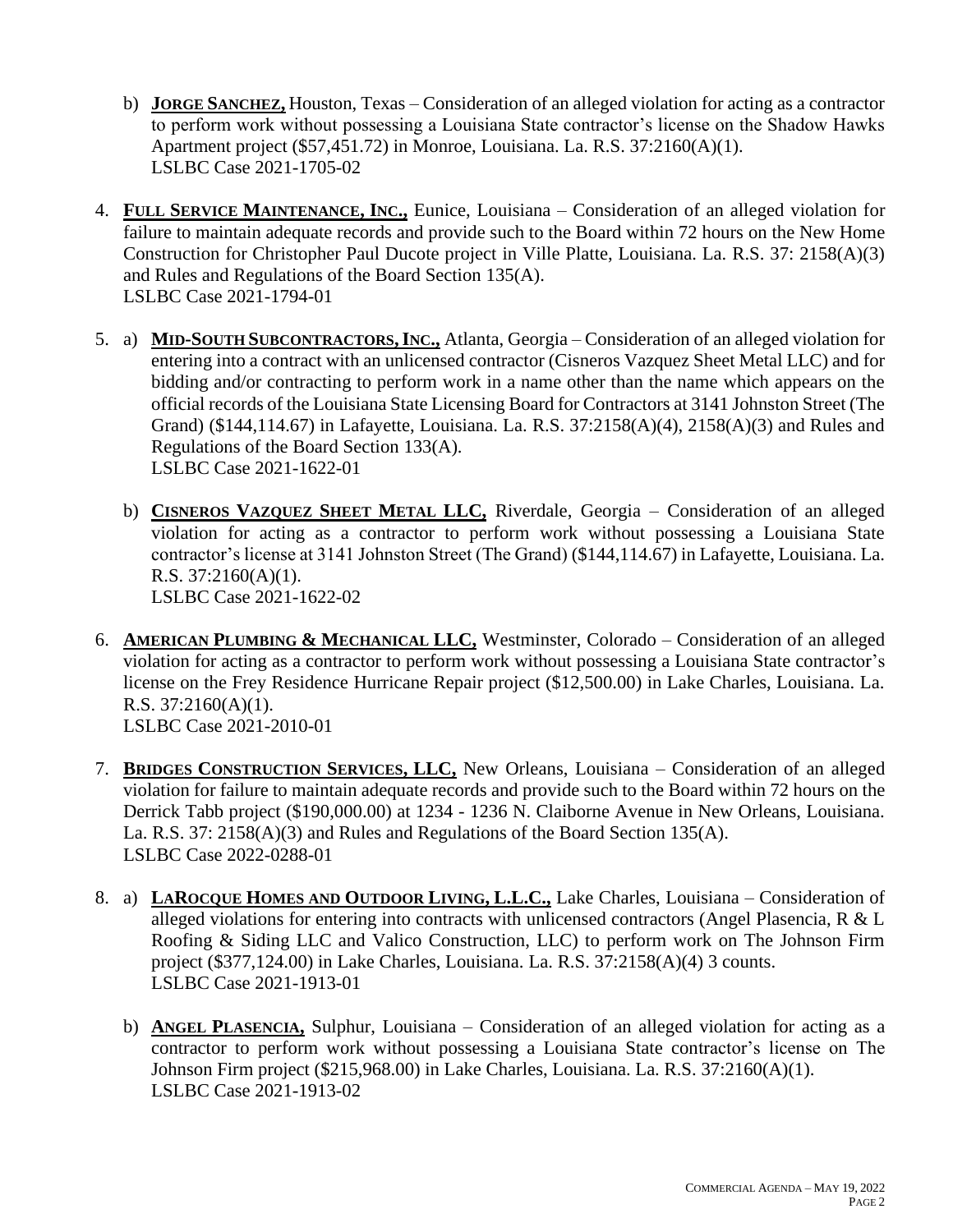- c) **R & L ROOFING & SIDING LLC,** Westlake, Louisiana Consideration of an alleged violation for acting as a contractor to perform work without possessing a Louisiana State contractor's license on The Johnson Firm project (\$89,000.00) in Lake Charles, Louisiana. La. R.S. 37:2160(A)(1). LSLBC Case 2021-1913-03
- d) **VALICO CONSTRUCTION, LLC,** Lake Charles, Louisiana Consideration of an alleged violation for acting as a contractor to perform work without possessing a Louisiana State contractor's license on The Johnson Firm project (\$72,156.00) in Lake Charles, Louisiana. La. R.S. 37:2160(A)(1). LSLBC Case 2021-1913-04
- 9. a) **SELECT BUILDING SYSTEMS, INC.,** Prairieville, Louisiana Consideration of an alleged violation for entering a contract with an unlicensed contractor (NMB Construction LLC) to perform work on the Southern Pipe & Supply Warehouse Expansion project (\$126,120.72) in Denham Springs, Louisiana. La. R.S. 37:2158(A)(4). LSLBC Case 2022-0106-01
	- b) **NMB CONSTRUCTION LLC,** Gonzales, Louisiana Consideration of an alleged violation for acting as a contractor to perform work without possessing a Louisiana State contractor's license on Southern Pipe & Supply Warehouse Expansion project (\$126,120.72) in Denham Springs, Louisiana. La. R.S. 37:2160(A)(1). LSLBC Case 2022-0106-02
- 10. **SOUTHERN CASEWORK & FIXTURE CO., LLC,** Jesup, Georgia Consideration of an alleged violation for acting as a contractor to perform work without possessing a Louisiana State contractor's license on the Biomat Plasma Center project (\$138,700.00) in New Orleans, Louisiana. La. R.S. 37:2160(A)(1). LSLBC Case 2021-0363-06
- 11. a) **HOLYFIELD CONSTRUCTION, INC.,** Monroe, Louisiana Consideration of an alleged violation for entering into a contract with an unlicensed contractor (Forge Building Company, LLC) to perform work on the Strongpoint Self Storage project (\$2,184,765.88) in Lake Charles, Louisiana. La. R.S. 37:2158(A)(4). LSLBC Case 2021-0724-01
	- b) **FORGE BUILDING COMPANY, LLC,** Boise, Idaho Consideration of an alleged violation for acting as a contractor to perform work without possessing a Louisiana State contractor's license on the Strongpoint Self Storage project (\$2,184,765.88) in Lake Charles, Louisiana. La. R.S. 37:2160(A)(1). LSLBC Case 2021-0724-02
- 12. **REEL ROOFING AND CONSTRUCTION, LLC,** Houston, Texas Consideration of an alleged violation for acting as a contractor to perform work without possessing a Louisiana State contractor's license on the Commercial Duplex Building Hurricane Repair project at 134 W. McNeese Street (\$226,306.50) in Lake Charles, Louisiana. La. R.S. 37:2160(A)(1). LSLBC Case 2022-0396-01
- 13. a) **CHAUHAN CONSTRUCTION LLC,** Covington, Louisiana Consideration of alleged violations for entering into contracts with unlicensed contractors (Robert Miranda d/b/a Gennisis Construction, Frank Tiscareno, Julian Fernandez, Pedro Vidales d/b/a JR Stucco and Fransico Aranda) to perform work on the Dual Brand Marriot Remodel project (\$904,500.00) in Shreveport, Louisiana. La. R.S. 37:2158(A)(4) 5 counts. LSLBC Case 2021-1729-01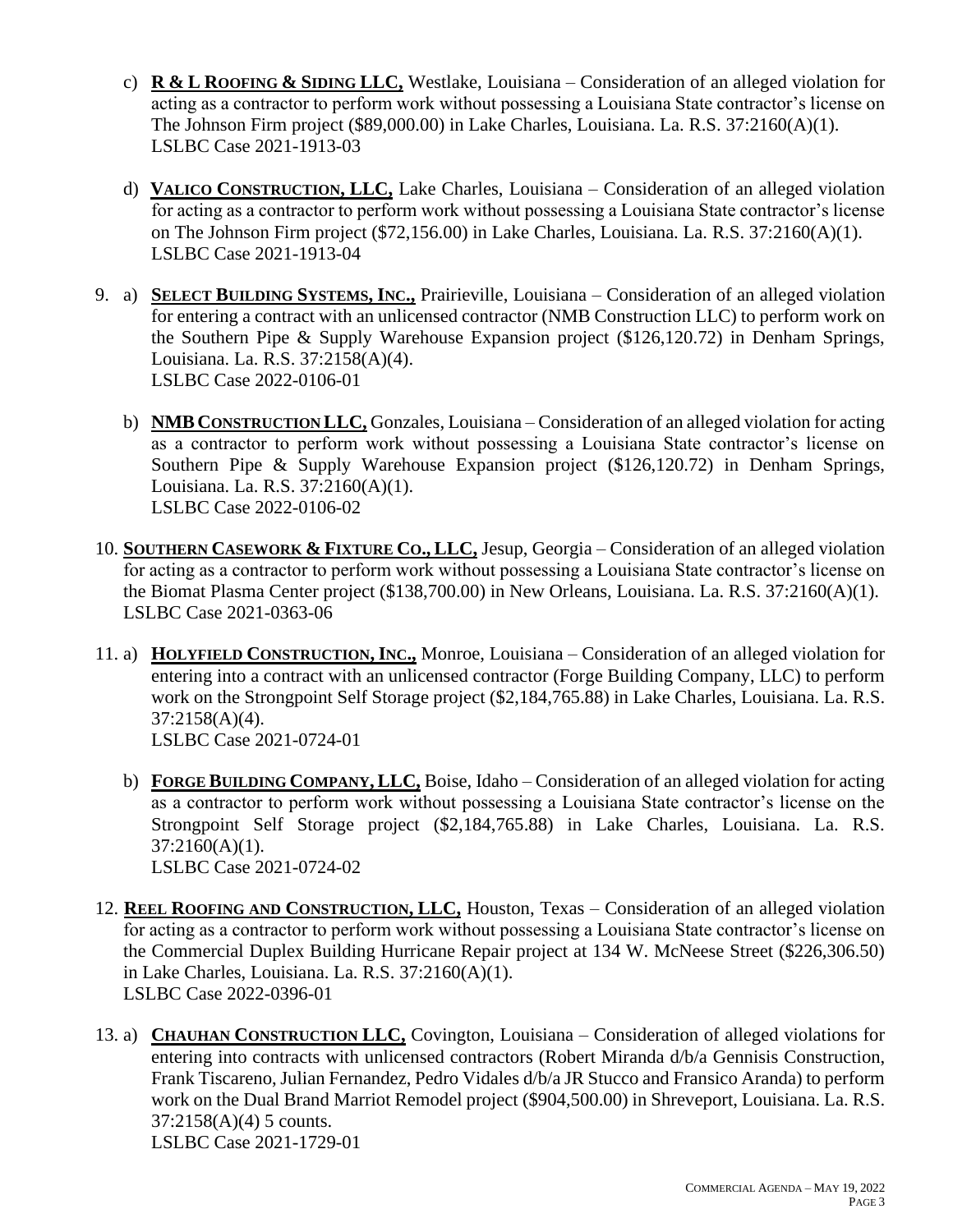- b) **ROBERT MIRANDA D/B/A GENNESIS CONSTRUCTION,** Plano, Texas Consideration of an alleged violation for acting as a contractor to perform work without possessing a Louisiana State contractor's license on the Dual Brand Marriot Remodel project (\$114,500.00) in Shreveport, Louisiana. La. R.S. 37:2160(A)(1). LSLBC Case 2021-1729-02
- c) **FRANK TISCARENO,** Harlingen, Texas Consideration of an alleged violation for acting as a contractor to perform work without possessing a Louisiana State contractor's license on the Dual Brand Marriot Remodel project (\$108,000.00) in Shreveport, Louisiana. La. R.S. 37:2160(A)(1). LSLBC Case 2021-1729-03
- d) **JULIAN FERNANDEZ,** Alamo, Texas Consideration of an alleged violation for acting as a contractor to perform work without possessing a Louisiana State contractor's license on the Dual Brand Marriot Remodel project (\$152,000.00) in Shreveport, Louisiana. La. R.S. 37:2160(A)(1). LSLBC Case 2021-1729-04
- 14. **ANNEX CONSTRUCTION OF RUSTON, LLC,** Indianapolis, Indiana Consideration of an alleged violation for entering a contract with an unlicensed contractor (LaForce, Inc.) to perform work on The Annex of Ruston project (\$147,188.00) in Ruston, Louisiana. La. R.S. 37:2158(A)(4). LSLBC Case 2019-1457-01
- 15. **ALFRED GREEN BUILDERS AND ALFRED GREEN,** New Orleans, Louisiana Consideration of an alleged violation for failure to maintain adequate records and provide such to the Board within 72 hours; for permitting the contractor's license to be used by another contractor when the other contractor does not hold a license for the classification of work for which the contract is entered; and for problems relating to the ability of the contractor, its qualifying party, or any of its principal owners or principal shareholders to engage in the business of contracting, as demonstrated by their contracting business experience. La. R.S. 37:2158(A)(3) and Rules and Regulations of the Board Section 135(A); 2158(A)(5); and 2158(A)(9).

LSLBC Cases 2019-2417; 2022-0370; 2022-0603

# F. **STATUTORY CITATIONS:**

| Company                                            | <b>Statutory</b><br><b>Citation</b>    | <b>Citation</b><br><b>Payment</b> |
|----------------------------------------------------|----------------------------------------|-----------------------------------|
| Shelton Celestine d/b/a Shelton Celestine Plumbing | La. R.S. $37:2160(A)(1)$               | \$500.00                          |
| Elevation Pools and Outdoors LLC                   | La. R.S. $37:2158(A)(3)$ , RR $133(A)$ | \$500.00                          |

# **OLD BUSINESS**

# G. **REQUEST FOR REHEARING:**

1. **TITAN CORE LLC,** Lynn Haven, Florida – Consideration of an alleged violation for acting as a contractor to perform work without possessing a Louisiana State contractor's license on the Maplewood Manor Apartments project (\$569,526.00) in Sulphur, Louisiana. La. R.S. 37:2160(A)(1). LSLBC Case 2021-1996-01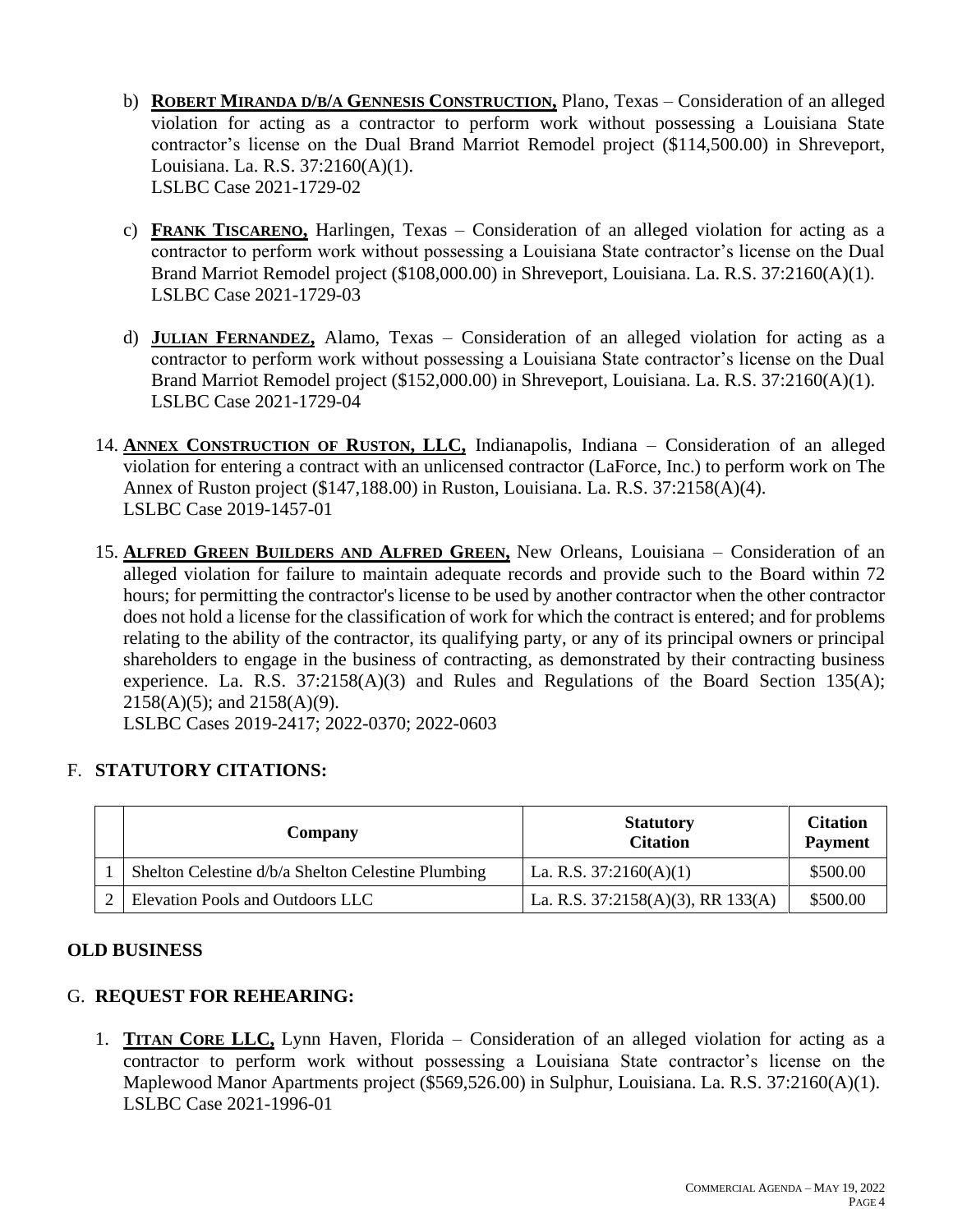## **January 20, 2022, Commercial Meeting Minutes [excerpt]**

Ms. Evans gave a summary of the allegations. No one was present on behalf of TITAN CORE LLC. Brad Hassert, Compliance Director, who was previously sworn, was called to the stand. Mr. Hassert reviewed the exhibit packet and provided testimony to the board. Mr. Landreneau entered the exhibit packet into evidence, and it was admitted. Mr. Weston made a motion to find TITAN CORE LLC to be in violation. Mr. Joseph seconded. The motion passed. Mr. Weston made a motion to assess the maximum fine plus \$1000 in administrative costs. Mr. Fenet seconded. The motion passed.

2. **SHAW AC & ELECTRICAL LLC,** Kentwood, Louisiana – Consideration of an alleged violation for entering into a contract with an unlicensed contractor (Reviver Construction, LLC) to perform work at 2705 12th Street (\$50,787.77) in Lake Charles, Louisiana. La. R.S. 37:2158(A)(4). LSLBC Case 2021-1050-02

## **March 17, 2022, Commercial Board Meeting Minutes [excerpt]**

Ms. Evans gave a summary of the allegations. No one was present on behalf of SHAW AC & ELECTRICAL LLC. Brad Hassert, Compliance Director, who was previously sworn, was called to the stand. Mr. Hassert reviewed the exhibit packet and provided testimony to the board. Mr. Landreneau entered the exhibit packet into evidence, and it was admitted. Mr. Joseph made a motion to find SHAW AC & ELECTRICAL LLC to be in violation. Mr. Tillage seconded. The motion passed. Mr. Joseph made a motion to assess the maximum fine plus \$1000 in administrative costs. Mr. Tillage seconded. The motion passed.

# H. **APPLICATIONS; ADDITIONAL CLASSIFICATIONS; RECIPROCITY:**

- 1. Residential Building Subcommittee Report Mr. Temple
	- a. Consideration of additional classifications for residential licenses, residential applications and home improvement registrations as listed and attached to the agenda. (Pages 6-20)
	- b. Consideration of the actions of the May 18, 2022, Residential Building Subcommittee.
- 2. Consideration of reciprocity and exemption requests as listed and attached to the agenda. (Page 21) Mr. Dupuy
- 3. Consideration of mold remediation application as listed and attached to the agenda. (Page 22) Mr. Lambert
- 4. Consideration of additional classifications as listed and attached to the agenda. (Pages 23-26) Mr. Lambert
- 5. Consideration of commercial applications as listed and attached to the agenda. (Pages 27-37) Mr. Lambert

# I. **REPORTS:**

- 1. Legislative Report Mr. McDuff
- 2. Finance Report Mr. Dupuy

**EXECUTIVE SESSION:** The Board may vote to hold an Executive Session on any item that is exempted from discussion at an open meeting pursuant to La. R.S. 42:17.

# **ADJOURNMENT**

\*Licenses/Registrations issued once all requirements were met.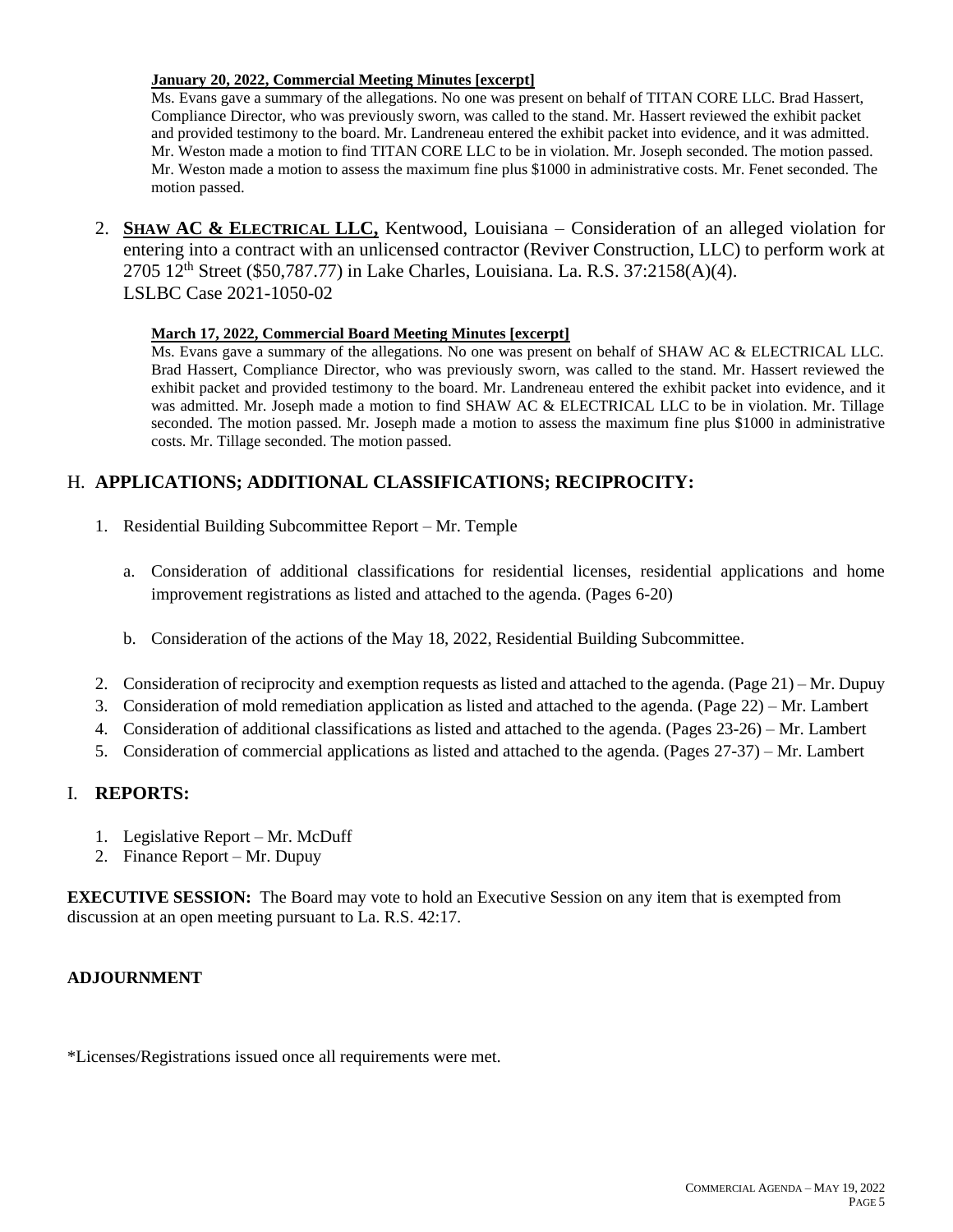#### **ADDITIONAL CLASSIFICATIONS FOR RESIDENTIAL LICENSES** (PENDING ALL REQUIREMENTS BEING MET)

 $\overline{COMPANT NAME/CLASSIFICATION}$  *LIC. NO. A*<sub>*O*</sub>*. A*<sub>*O*</sub>*. A*<sub>*O*</sub>*. A*<sub>*O*</sub>*. A*<sub>*O*</sub>*. A*<sub>*O*</sub>*. A*<sub>*O*</sub>*. A*<sub>*O*</sub>*. A*<sub>*O*</sub>. *A*<sub>*O*</sub>. *A*<sub>*O*</sub>. *A*<sub>*O*</sub>. *A*<sub>*O*</sub>. *A*<sub>*O*</sub>. *A*<sub>*O*</sub>. *A*<sub>*O*</sub>. *A*<sub>*O*</sub>.

## FHR CONSTRUCTION LLC 886296

1411 W. Sidney St., Gonzales, LA 70737 RESIDENTIAL FRAMING (SUBCONTRACT LABOR ONLY)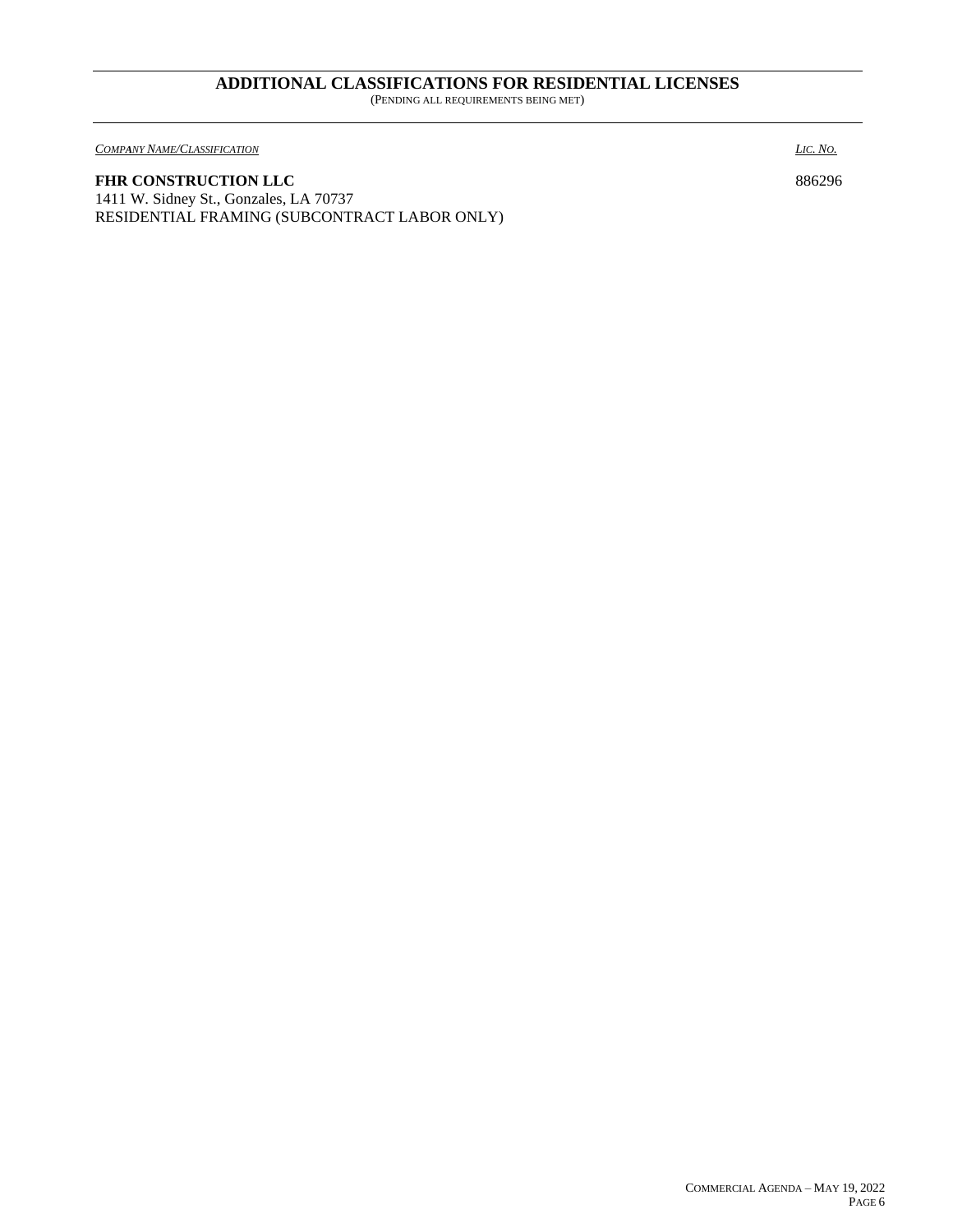#### **RESIDENTIAL APPLICATIONS FOR LICENSE (PENDING ALL REQUIREMENTS BEING MET)**

*COMPANY NAMES*

**\*504 RESTORATIONS, LLC** 10 W. 24th Street, Unit A, Kenner, LA 70062 RESIDENTIAL BUILDING CONTRACTOR

**AQUAMARINE POOLS OF BEAUMONT LLC** 21775 IH-10, Vidor, TX 77662 RESIDENTIAL SWIMMING POOLS

**ASHFORD PROPERTY MANAGEMENT, L.L.C.** 2528 Santa Rosa, Lake Charles, LA 70611

RESIDENTIAL BUILDING CONTRACTOR

**AT MASONRY CONTRACTORS, LLC**

61746 Bremermann Rd., Lacombe, LA 70445 RESIDENTIAL MASONRY/STUCCO (SUBCONTRACT LABOR ONLY)

**B & T CONSTRUCTION AND HOME IMPROVEMENT, LLC**

7001 Rue Renard Rouge Road, Iowa, LA 70647 RESIDENTIAL BUILDING CONTRACTOR

**\*BACKWOODS FABRICATORS AND FOUNDATION SPECIALTIES, INC.** 591 Efferson Ln., Greensburg, LA 70441 RESIDENTIAL BUILDING CONTRACTOR

**BOURQUE BUILDS LLC** 2064 Meche Rd., Rayne, LA 70578 RESIDENTIAL BUILDING CONTRACTOR

**BOYNTON BRICK AND TILE LLC** 10434 Jefferson Hwy. Apt. F, Baton Rouge, LA 70809 RESIDENTIAL BUILDING CONTRACTOR

#### **BROUSSARD, TIA** 1717 Deslonde St., New Orleans, LA 70117 RESIDENTIAL BUILDING CONTRACTOR

**\*BUILD COMMERCIAL CONSTRUCTION, LLC** 773 Old Hammond Highway Suite B-1, Baton Rouge, LA 70809 RESIDENTIAL BUILDING CONTRACTOR

**CADE INVESTMENTS L.C.** 315 BENGAL RD. #A, New Orleans, LA 70123 RESIDENTIAL BUILDING CONTRACTOR

**CASTILLO FRAMING LLC** 1313 S Darla Ave., Gonzales, LA 70737 RESIDENTIAL FRAMING

**CHAMPION AQUATICS LLC** PO Box 267, Mathews, LA 70375 RESIDENTIAL SWIMMING POOLS

**CITIES BUILDER, LLC** John McKnight, 7515 Jefferson Hwy, Suite #320, Baton Rouge, LA 70806 RESIDENTIAL BUILDING CONTRACTOR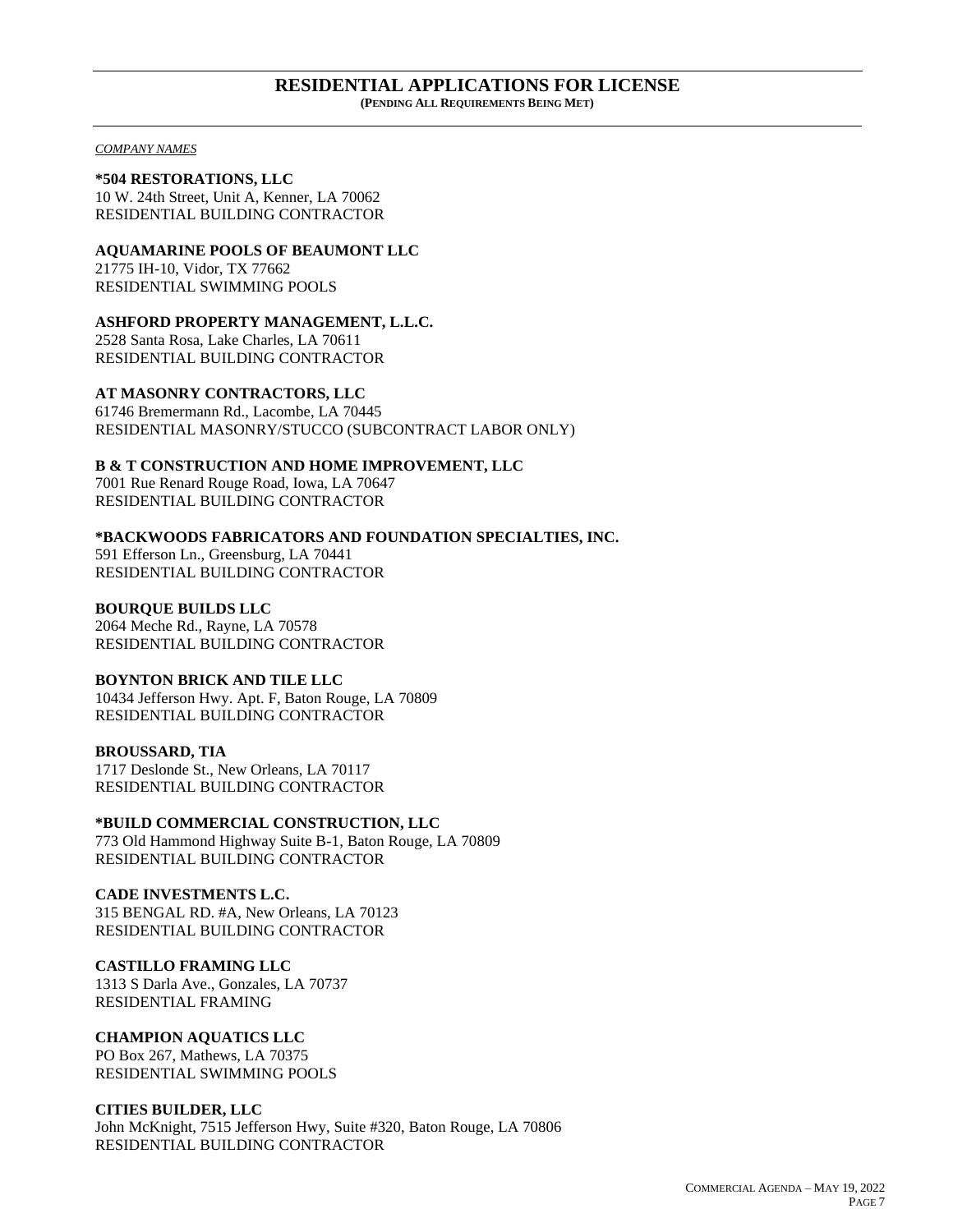#### **\*CYPRESS BUILDING CONSERVATION, LLC**

614 Gravier Street, New Orleans, LA 70130 RESIDENTIAL BUILDING CONTRACTOR

## **\*DANIEL PASTRANA CONSTRUCTION LLC**

2281 Barataria Blvd., Marrero, LA 70072 RESIDENTIAL BUILDING CONTRACTOR

# **DERRICK'S MASONRY L.L.C.**

4253 Simon Rd., Crowley, LA 70526 RESIDENTIAL MASONRY/STUCCO (SUBCONTRACT LABOR ONLY)

# **DICKSON, JAMES SCOTT JR.**

100 Slippery Falls Dr., Bossier City, LA 71112 RESIDENTIAL BUILDING CONTRACTOR

### **DUSHI INC.**

3632 Napoleon Ave., New Orleans, LA 70125 RESIDENTIAL BUILDING CONTRACTOR

## **\*ECO CONSTRUCTION, LLC**

200 Medalist Ave., Lafayette, LA 70506 RESIDENTIAL BUILDING CONTRACTOR

## **EL BUILDERS LLC**

4400-A Ambassador Caffery Pkwy., #317, Lafayette, LA 70508 RESIDENTIAL BUILDING CONTRACTOR

# **\*EMKAY CONTRACTORS AND RENOVATION LLC**

10338 Celtic Dr Apt 12, Baton Rouge, LA 70809 RESIDENTIAL BUILDING CONTRACTOR

# **FIVE STAR ROOFING AND EXTERIORS, LLC**

7929 Roscow Road, Red Bud, IL 62278 RESIDENTIAL ROOFING

### **FLOORS N MORE LLC**

321 Stoneridge Drive, Duson, LA 70529 RESIDENTIAL BUILDING CONTRACTOR

# **FORD CONSULTING LLC**

53 Woodlake Blvd., Kenner, LA 70065 RESIDENTIAL BUILDING CONTRACTOR

# **HALLS INDUSTRIAL LLC**

153 ICI Lane, Garyville, LA 70051 RESIDENTIAL BUILDING CONTRACTOR

### **HENDERSON, MARIO**

2317 Tyler Street, Kenner, LA 70062 RESIDENTIAL BUILDING CONTRACTOR

# **HIVE SERVICE GROUP, L.L.C.**

5023 Camp Street, New Orleans, LA 70115 RESIDENTIAL BUILDING CONTRACTOR

### **HOLLIDAY'S HOME BUILDER LLC**

9510 Highway 959, Slaughter, LA 70777 RESIDENTIAL BUILDING CONTRACTOR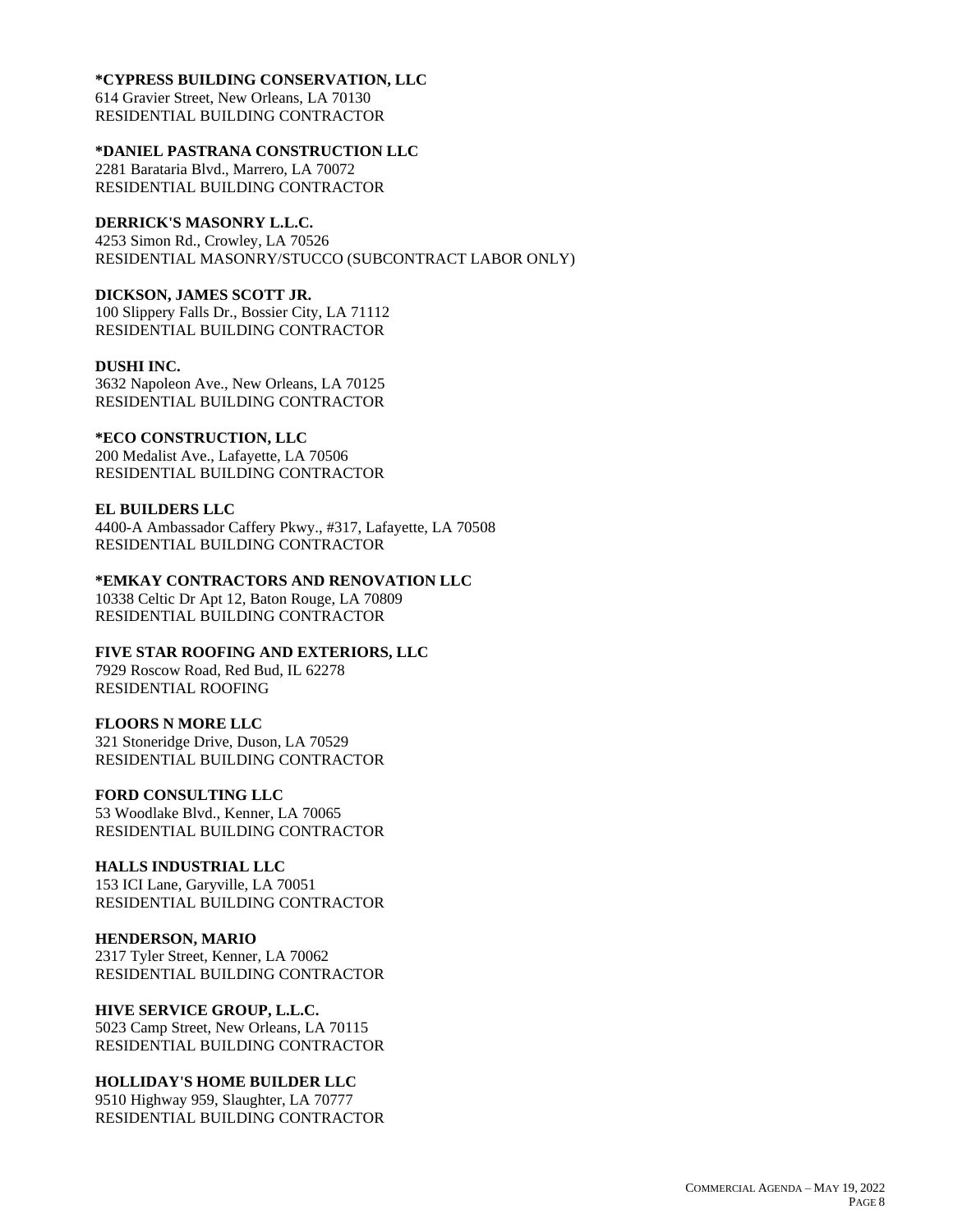### **HOMEWAY UNITED LLC**

13481 Adam Templet Rd., Gonzales, LA 70737 RESIDENTIAL ROOFING (SUBCONTRACT LABOR ONLY)

#### **INTEGRATED COMMERCIAL CONTRACTORS, LLC**

2007 Esplanade Avenue, New Orleans, LA 70116 RESIDENTIAL BUILDING CONTRACTOR

## **ISA BUILDERS LLC**

420 Realty Dr. Ste A., Gretna, LA 70056 RESIDENTIAL BUILDING CONTRACTOR

## **J. V. EBENEZER CONSTRUCTION LLC**

2875 Kaylin Dr., Shreveport, LA 71118 RESIDENTIAL BUILDING CONTRACTOR

#### **JACOB CONSTRUCTION, LLC**

556 Deerfield Rd., Gretna, LA 70056 RESIDENTIAL BUILDING CONTRACTOR

#### **JOHNSON, TYRONE JR.**

2536 Dolores Dr., Marrero, LA 70072 RESIDENTIAL BUILDING CONTRACTOR

#### **JUST 1 CONSTRUCTION, LLC**

4371 Northlake Blvd, Ste. 116, Palm Beach Gardens, FL 33410 RESIDENTIAL BUILDING CONTRACTOR

**LA CONSTRUCTION AND RENOVATION LLC** 10028 HWY 937, Saint Amant, LA 70774

RESIDENTIAL BUILDING CONTRACTOR

# **\*LAFAYETTE CONSTRUCTION LLC**

1003 W University Ave, Lafayette, LA 70506 RESIDENTIAL BUILDING CONTRACTOR

### **LANDAVERDE, JOSE ABERLARDO**

304 Audubon Ave., Sulphur, LA 70663 RESIDENTIAL FOUNDATIONS (SUBCONTRACT LABOR ONLY)

## **LARMORE, MATTHEW LEOWEN JR.**

711 Williams Ave., Houma, LA 70364 RESIDENTIAL BUILDING CONTRACTOR

### **LEON BUILDERS LLC**

506 Sawmill Rd., Amite, LA 70422 RESIDENTIAL BUILDING CONTRACTOR

### **LEVU INVESTMENTS LLC**

38 Lake Elizabeth Ct., Harvey, LA 70058 RESIDENTIAL BUILDING CONTRACTOR

### **\*LINCOLN BUILDERS OF BATON ROUGE, INC.**

11567 Mercantile Drive, Baton Rouge, LA 70809 RESIDENTIAL BUILDING CONTRACTOR

### **LOS RAMOS BROTHERS LLC**

8044 President Drive, Baton Rouge, LA 70817 RESIDENTIAL FOUNDATIONS (SUBCONTRACT LABOR ONLY)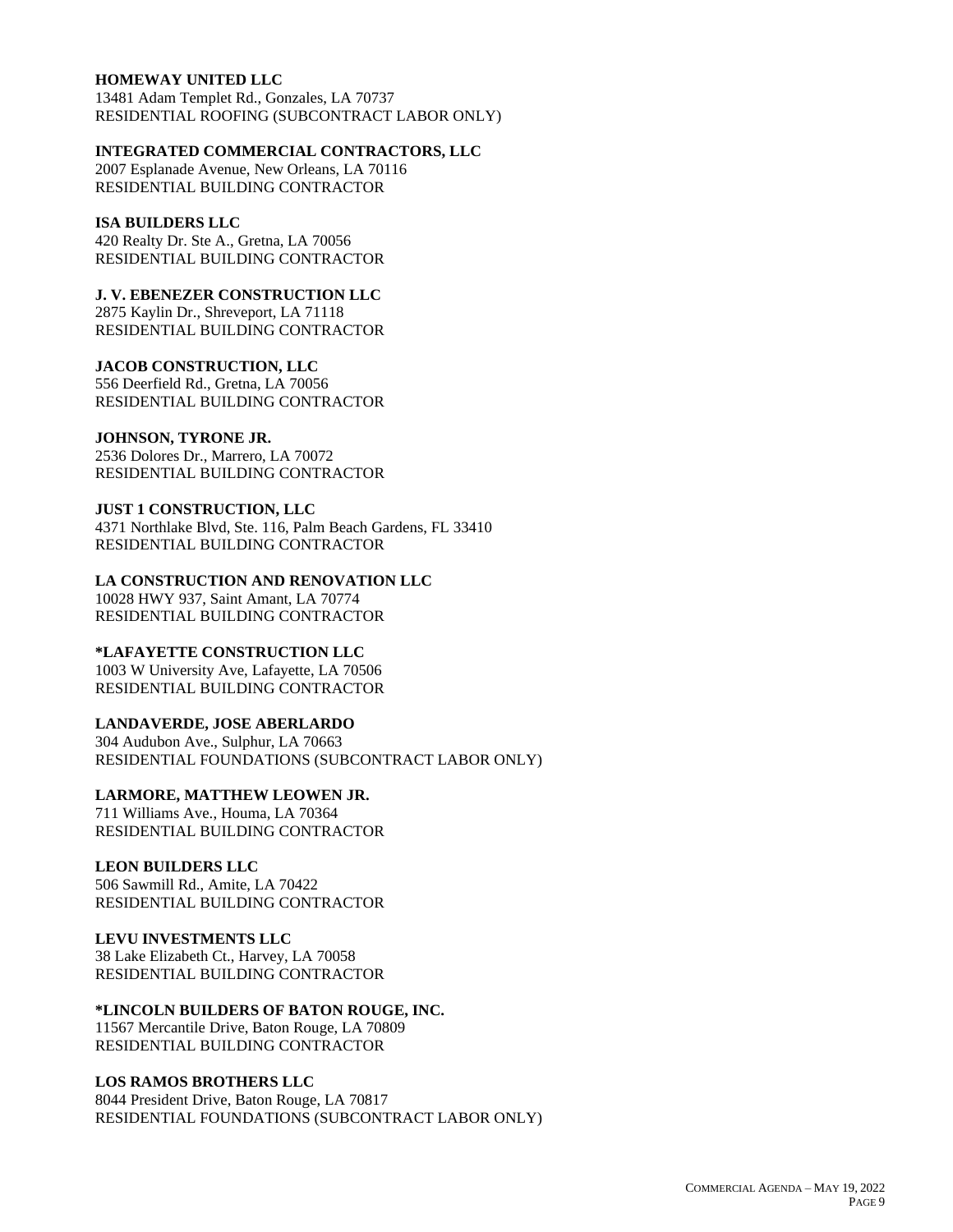#### **M2M QAPITAL MANAGEMENT & DEVELOPMENT LLC**

14241 Coursey Blvd Suite A-12 #373, Baton Rouge, LA 70817 RESIDENTIAL BUILDING CONTRACTOR

## **MASTER PRO CONSTRUCTION LLC**

12339 Oneal Rd., Gonzales, LA 70737 RESIDENTIAL FOUNDATIONS (SUBCONTRACT LABOR ONLY); RESIDENTIAL FRAMING (SUBCONTRACT LABOR ONLY); RESIDENTIAL MASONRY/STUCCO (SUBCONTRACT LABOR ONLY); RESIDENTIAL ROOFING (SUBCONTRACT LABOR ONLY)

## **\*MATHEWS PROJECT SOLUTIONS LLC**

3723 Ashton Drive, Destrehan, LA 70047 RESIDENTIAL BUILDING CONTRACTOR

#### **MATT K COMPANIES LLC**

262 Citrus Rd., New Orleans, LA 70123 RESIDENTIAL BUILDING CONTRACTOR

## **MAYA CONSTRUCTION DEVELOPMENT**

12152 Trask Ave, Spc. 29, Garden Grove, CA 92843 RESIDENTIAL BUILDING CONTRACTOR

## **MCNEMAR CONST CO LLC**

18934 Tresaunce Ct., Baton Rouge, LA 70817 RESIDENTIAL BUILDING CONTRACTOR

### **MICHAEL AMEDEO CONSTRUCTION GROUP LLC**

318 Supercharge Dr., Thibodaux, LA 70301 RESIDENTIAL BUILDING CONTRACTOR

## **MIRACLE 10 GROUP LLC**

3330 Toledano, New Orleans, LA 70125 RESIDENTIAL BUILDING CONTRACTOR

### **MIXON ROOFING AND WATERPROOFING L.L.C.**

776 Arkansas Plant Rd., Dubach, LA 71235 RESIDENTIAL BUILDING CONTRACTOR; RESIDENTIAL ROOFING

### **MOCARSKI, MICHAEL**

501 Hector Ave., Metairie, LA 70005 RESIDENTIAL BUILDING CONTRACTOR

## **\*MOUCH'S CABINETRY LLC**

3126 CATTLE LANE, Addis, LA 70710 RESIDENTIAL BUILDING CONTRACTOR

# **NEXT GEN CONSTRUCTION LLC**

125 Oak Ridge Dr., Benton, LA 71006 RESIDENTIAL BUILDING CONTRACTOR

# **OLIVEIRA'S CONSTRUCTION, LLC**

1300 Wellington Dr., Baton Rouge, LA 70815 RESIDENTIAL BUILDING CONTRACTOR

### **PAC VENTURES INC**

17637 General Forrest Ave., Baton Rouge, LA 70817 RESIDENTIAL SWIMMING POOLS

### **PHILIP MOSER ASSOCIATES, INC.**

15256 South Harrell's Ferry Road, Baton Rouge, LA 70816 RESIDENTIAL BUILDING CONTRACTOR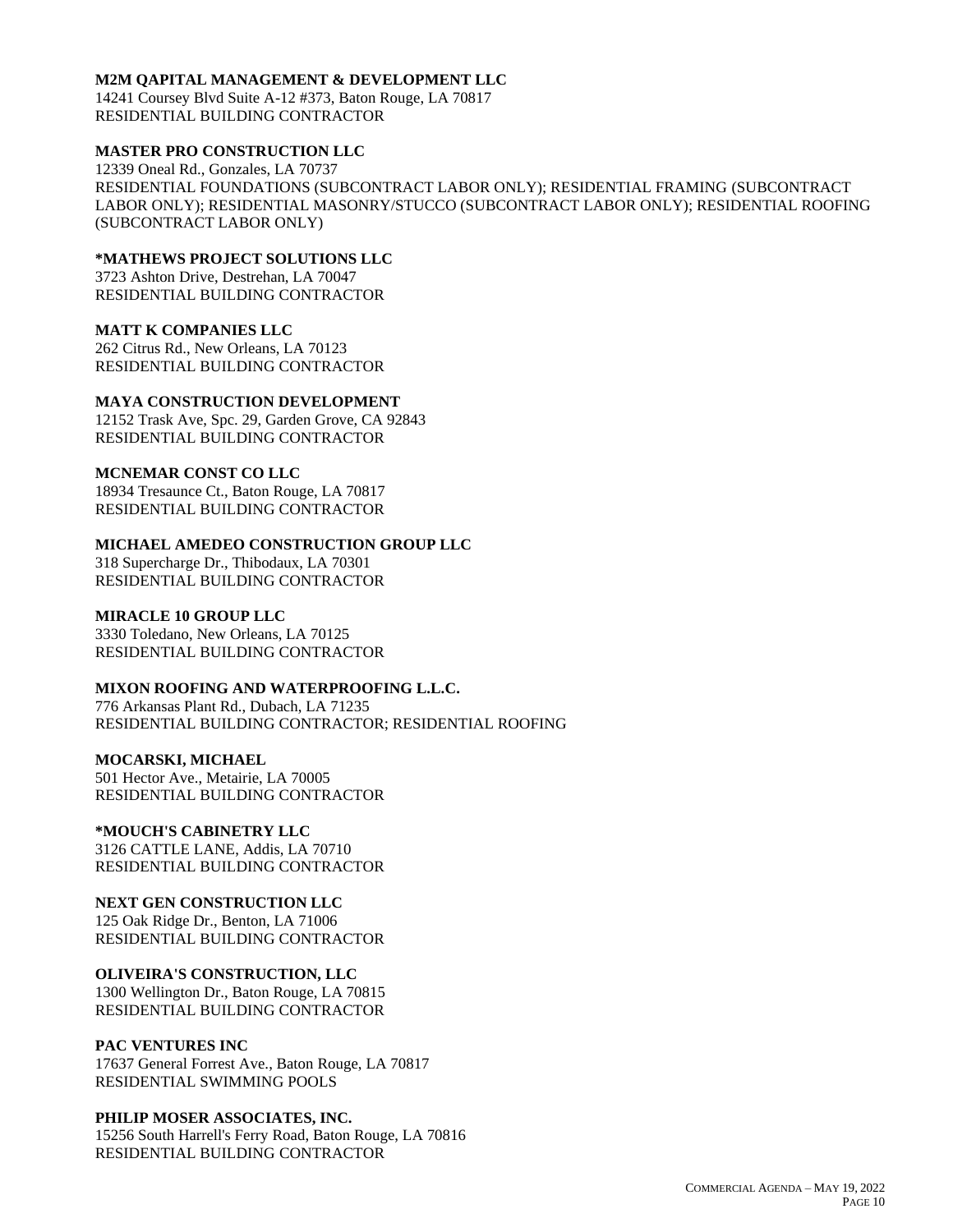#### **PHOENIX CONSTRUCTION AND MECHANICAL SERVICES, LLC**

277 Sugar Land St., Houma, LA 70364 RESIDENTIAL BUILDING CONTRACTOR

### **\*PREMIER POOL DEPOT, LLC**

122 Grove Street, Lake Charles, LA 70601 RESIDENTIAL BUILDING CONTRACTOR; RESIDENTIAL SWIMMING POOLS

## **PRIME EXTERIORS LLC**

11913 Shades Creek Dr., Cottondale, AL 35453 RESIDENTIAL ROOFING

## **PROGRESSIVE DEVELOPMENT SERVICE LLC**

P.O. Box 13233, New Orleans, LA 70185 RESIDENTIAL BUILDING CONTRACTOR

#### **PROMAX CONSTRUCTION LLC**

111 Magnolia Crossing, Bossier City, LA 71111 RESIDENTIAL BUILDING CONTRACTOR

### **PROSOLAR GROUP LLC**

1100 West Oakland Park Blvd #8, Wilton Manors, FL 33311 RESIDENTIAL BUILDING CONTRACTOR; RESIDENTIAL ROOFING

## **RAMAA ELECTRICAL & CONSTRUCTION, LLC**

1504 N Atlanta St., Metairie, LA 70003 RESIDENTIAL BUILDING CONTRACTOR

### **RAMASHCO LLC**

2434 Allen St., New Orleans, LA 70119 RESIDENTIAL BUILDING CONTRACTOR

# **RELIABLE ROOFING & RETRO FIT LLC**

12441 Chandler Blvd., Valley Village, CA 91607 RESIDENTIAL ROOFING

# **REVITALIZING NEW ORLEANS, LLC**

1500 Lafayette Street Suite 120, Gretna, LA 70053 RESIDENTIAL BUILDING CONTRACTOR

## **ROMERO FRAMING LLC**

41045 Nellie St., Gonzales, LA 70737 RESIDENTIAL FRAMING (SUBCONTRACT LABOR ONLY)

## **\*RPM LOUISIANA, LLC**

PO Box 2093, Mandeville, LA 70471 RESIDENTIAL BUILDING CONTRACTOR

### **\*SCHILD CONSTRUCTION LLC**

141 Robert E. Lee, #144, New Orleans, LA 70124 RESIDENTIAL BUILDING CONTRACTOR

### **STORM GROUP PROPERTY SERVICES, INC.**

PO Box 10468, Conway, AR 72034 RESIDENTIAL BUILDING CONTRACTOR

### **TECTONICS DESIGN & BUILD LLC**

1200 Orange St., New Orleans, LA 70130 RESIDENTIAL BUILDING CONTRACTOR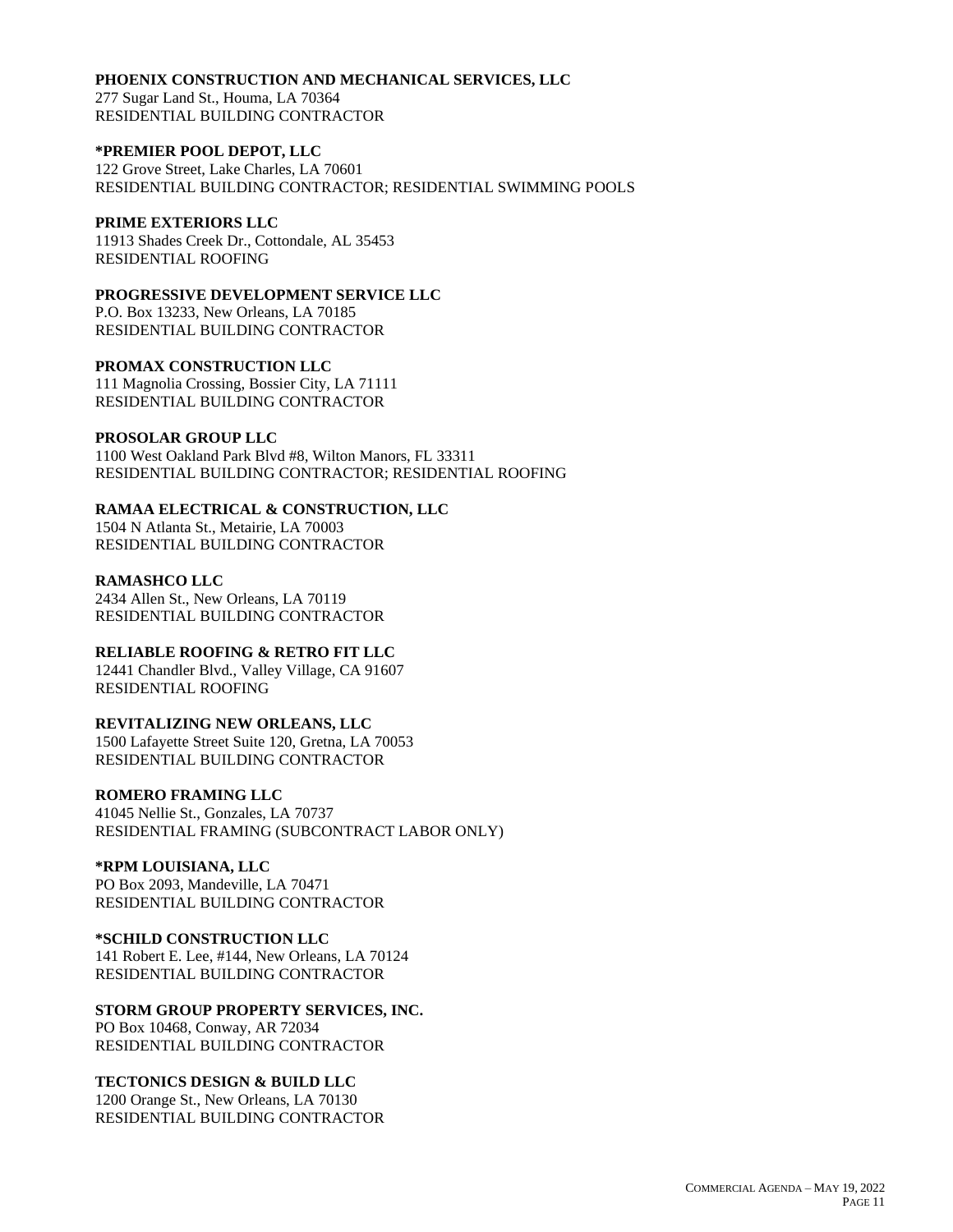# **TEXAS ROOF SUPPORT LLC**

3100 Michele Court, Weatherford, TX 76088 RESIDENTIAL BUILDING CONTRACTOR; RESIDENTIAL ROOFING

### **TILTON PROPERTIES LLC**

2525 Robert St., New Orleans, LA 70115 RESIDENTIAL BUILDING CONTRACTOR

# **TOTEM CONSTRUCTION, LLC**

9655 Perkins Rd, Ste. C-142, Baton Rouge, LA 70810 RESIDENTIAL BUILDING CONTRACTOR

## **W.C. & CO LLC**

206 8Th Avenue, Franklinton, LA 70438 RESIDENTIAL BUILDING CONTRACTOR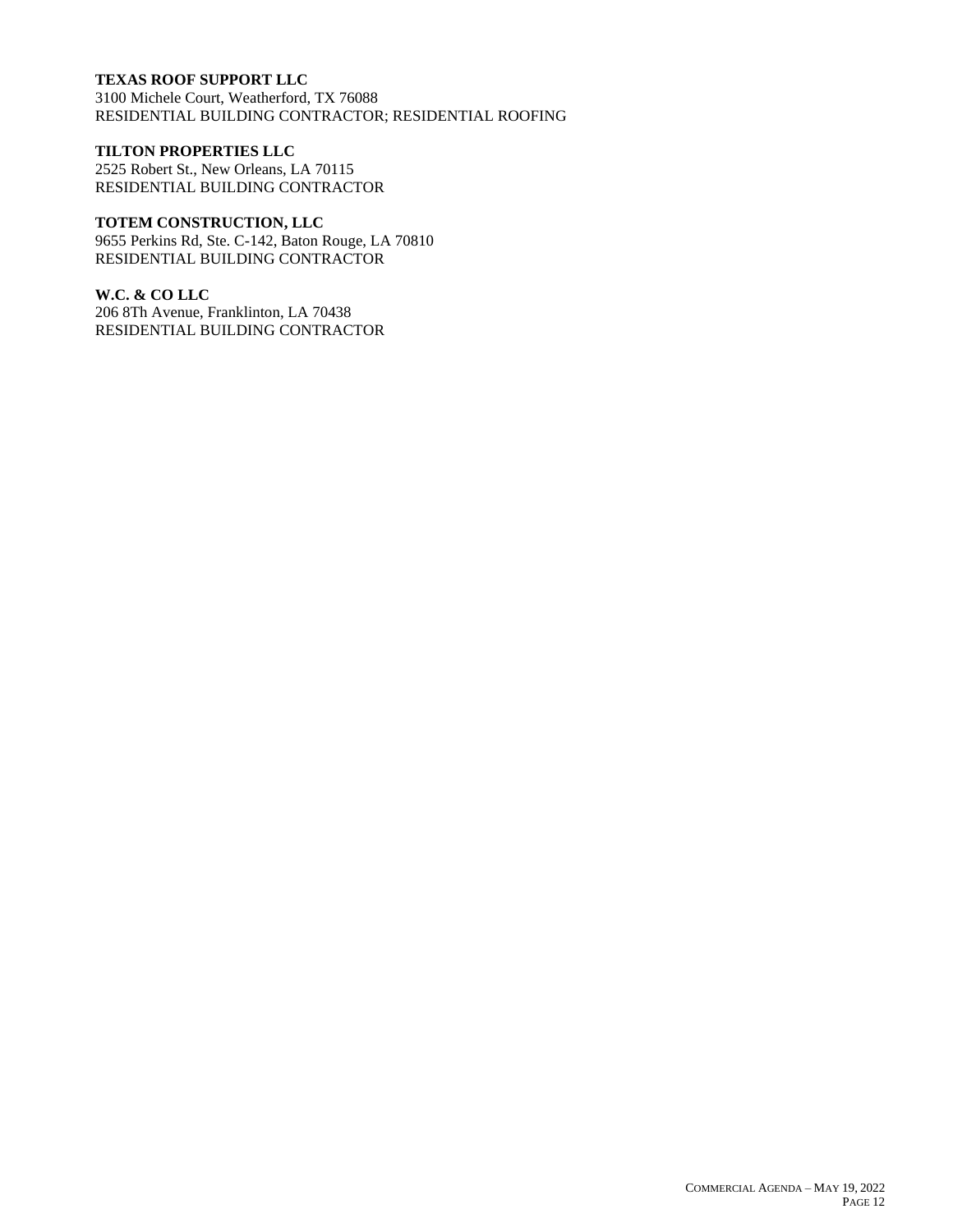#### **HOME IMPROVEMENT REGISTRATION APPLICATIONS (PENDING ALL REQUIREMENTS BEING MET)**

*COMPANY NAMES*

**2C DEVELOPMENTS, L.L.C.** 120 N. Union St., Opelousas, LA 70570

**4-M SERVICES OF ACADIANA, LLC** 124 Timberland Ridge Blvd., Lafayette, LA 70507

**A & E INSULATION AND FIREPLACE, L.L.C.**

6656 Highway 190 West, Port Allen, LA 70767

**\*A & J ROOFING & REMODELING LLC** 2611 Albany St., Kenner, LA 70062

**\*A&M HOME IMPROVEMENT LLC** 100 Cheyenne Drive, Unit 6, Scott, LA 70583

**\*ACADIANA FENCES & MORE LLC** 231 E. Etienne Rd., Maurice, LA 70555

**ACHORD, RANDALL LANE** 886 Old River Road, Natchitoches, LA 71457

**\*ALL SEASONS WINDOW & DOOR MANUFACTURING, INC.**

400 Ambassador Row, Longview, TX 75604

**ALREADY CONSTRUCTION LLC** 3823 Kings Canyon Dr N., Baton Rouge, LA 70814

**AL'S CONTRACTING LLC** P O Box 2808, Marrero, LA 70073

# **\*ARRIOLA HOME SERVICE LLC**

6421 Eads St, New Orleans, LA 70122

**B & R COMPLETE HOME MAINTENANCE, LLC** 4850 Edgerly Rd., Dequincy, LA 70633

**B.B.C.G.** 2036 Wooddale Blvd Ste M., Baton Rouge, LA 70806

**BAZLEY, ELIZABETH** 894 Water Tower Way #313, Lake Worth, FL 33462

**\*BLANCO, CLYDE** 435 Brown Ave., Harvey, LA 70058

**\*BLUE WAVE POOLS INC.** 26384 Wax Rd Unit 70, Denham Springs, LA 70726

**\*BRANCH HOUSE CONSTRUCTION LLC** 5001 Read Blvd. New Orleans, LA 70127

**\*BRASH INDUSTRIES, LLC** 81171 Modica Lane, Covington, LA 70435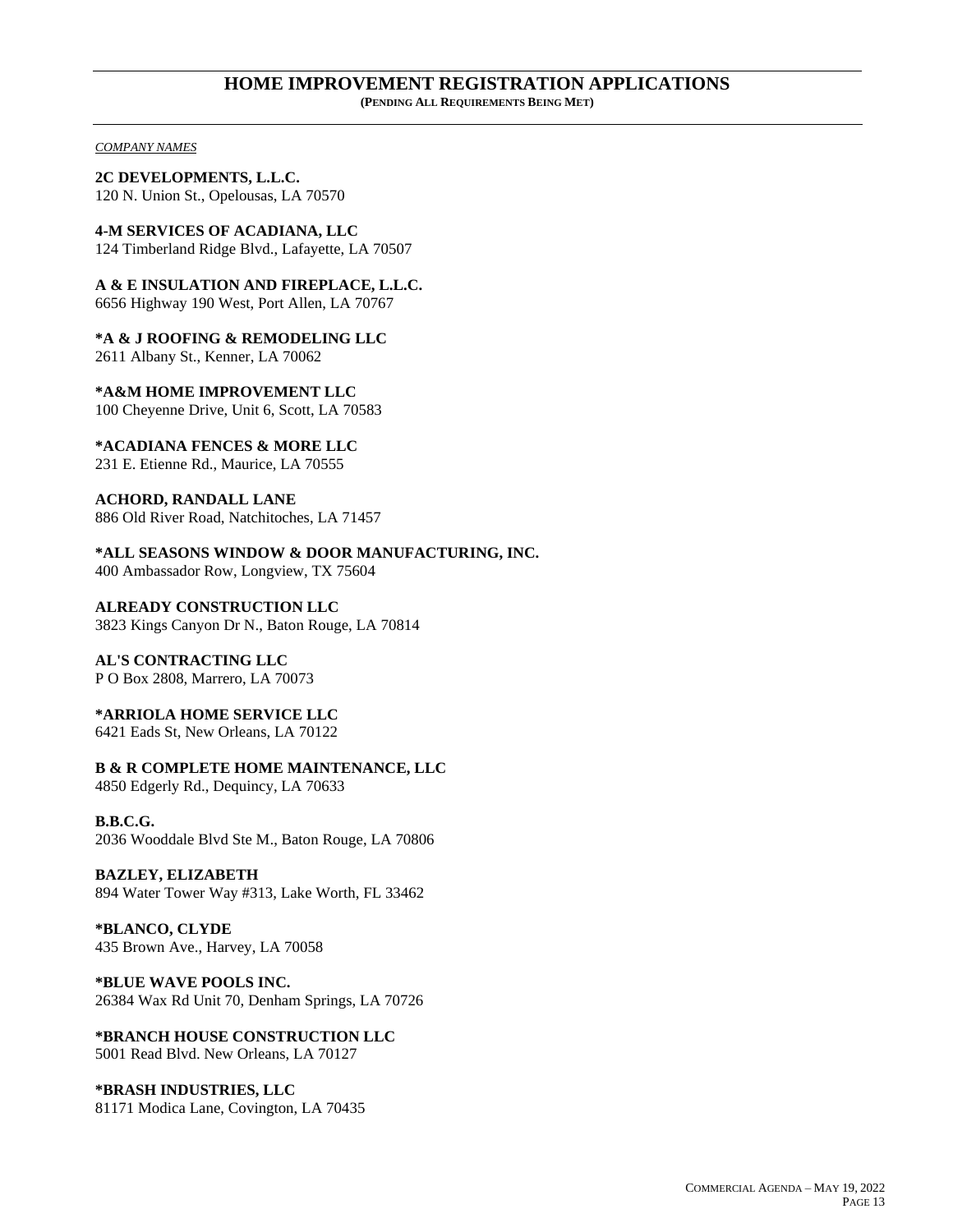#### **BRUNSON TRUCKING AND EXCAVATING, LLC**

403 Old Plain Dealing Road, Benton, LA 71006

**BUDDY'S CARPENTRY, LLC** 24575 Rester Road, Picayune, MS 39466

**C & S DEVILLE HOME IMPROVEMENT LLC**

P.O Box 159, Mittie, LA 70654

**\*C&M HOME RENOVATIONS, LLC** 2629 Lorraine Ln., Lake Charles, LA 70605

# **C.E.A BUILDERS CORP**

3157 Gentilly Blvd Unit # 6526, New Orleans, LA 70122

**CAJUN MUD SLINGERS LLC** 41502 Glen William Rd., Gonzales, LA 70737

**CAJUNHAMMER LLC** 132 Secluded Forest Way, Madisonville, LA 70447

**CANAAN DEVELOPMENT LLC** 5734 Pratt Dr., New Orleans, LA 70122

**\*CHRISTIAN BROTHERS MAINTENANCE LLC** 123 Bryant St., Madisonville, LA 70447

**CNRG CONSULTING CONSTRUCTION AND SERVICES LLC** 6410 Del Monte Dr Unit 121, Houston, TX 77057

**COASTAL CLADDING & RESTORATION, LLC** 301 Main Plaza Suite 191, New Braunfels, TX 78130

**\*COELLO'S CONSTRUCTION AND PAINTING, LLC** 7221 Vice President, Baton Rouge, LA 70817

**COLEMAN, CLINTARIUS** 2206 Stockwell Rd., Bossier City, LA 71111

**CORE HOME SOLUTIONS LLC** 25220 Oak Hill Estates Rd., Loranger, LA 70446

**CORMIER, RANDALL** 2331 Jeff Allen Rd., Vinton, LA 70668

**\*COWART, JAMES R.** 28700 L J Methvien, Holden, LA 70744

**\*CRAFTSMAN PAINTING & FINISHING LLC** 246 Cindy Lou Pl., Mandeville, LA 70448

**CRAIG ANTONATOS, LLC** 139 Middle Park Place, New Orleans, LA 70124

**DEEMO PROPERTIES LLC** 1400 Highway 347, Arnaudville, LA 70512

**\*DERRICK'S MASONRY L.L.C.** 4253 Simon Rd., Crowley, LA 70526

**\*DJ GUILLORY CONSTRUCTION INC** 514 Verret Lane, Morgan City, LA 70380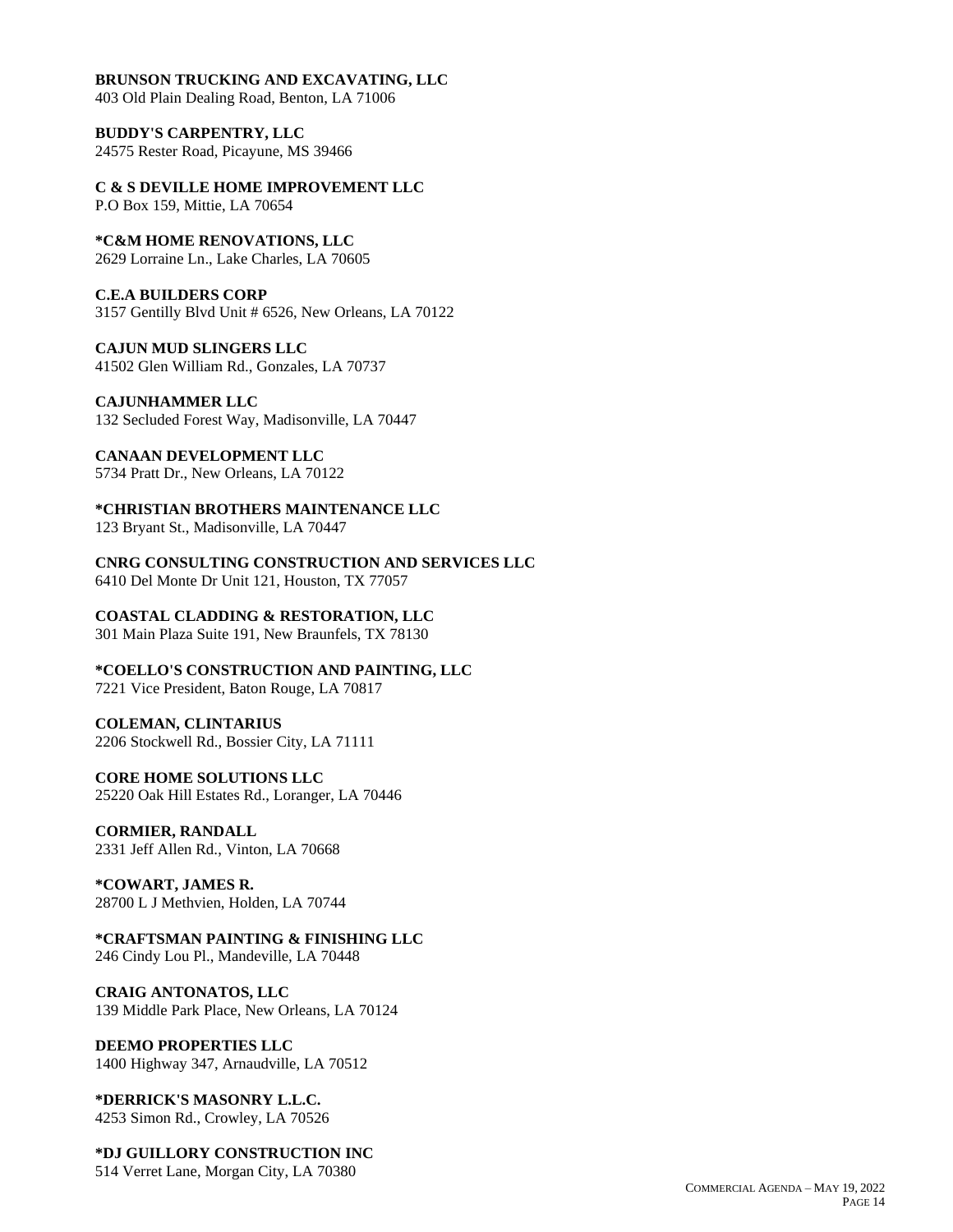#### **DOMINGUE HOME IMPROVEMENT GROUP, L.L.C.**

4487 Sugar Hollow Lane, Addis, LA 70710

**DUH COOYONS HANDYMAN, LLC** 623 S. Louise St., Jennings, LA 70546

**\*DUVON RENOVATION LLC** 3633 Delachaise Street, New Orleans, LA 70125

**E WICKER CONSTRUCTION LLC** 3848 Pasadena Dr., Baton Rouge, LA 70814

**EIGHTY-EIGHT CONSTRUCTION LLC** 5395 Barras St., Saint James, LA 70086

**ELEVATE ROOFING AND EXTERIORS, LLC** 10401 Goldsberry Rd., Shreveport, LA 71106

**\*EVERSCALE CONTRACTORS LLC** 3221 Hyman, New Orleans, LA 70131

**\*EXCELSIOR CONSTRUCTION LLC** 423 S Norman C Francis Pkwy., New Orleans, LA 70119

**FISHER ELECTRICAL SERVICES LLC** 17311 Les Chenier Blvd., Prairieville, LA 70769

**FLATLINE CONSTRUCTION AND RESTORATION LLC** 182 Pecan St., Lake Dallas, TX 75065

**\*FSC CONTRACTORS, LLC** 2247 Augusta Lane, Denham Springs, LA 70726

**\*GALLO'S HOME IMPROVEMENT AND REMODELING, LLC** P.O Box 320, Chalmette, LA 70044

**GDL2 ENTERPRISES LLC** 132 Royal Oak Dr., Slidell, LA 70460

**\*GEAUX BAYOU CONTRACTORS LLC** 1016 Lakeridge Lane, Lake Charles, LA 70605

**HAMMOND REAL ESTATE INVESTMENTS LLC** 1708 Celtic Dr., Marrero, LA 70072

**HAUSPRO, LLC** 33300 EGYPT LN STE A-400, Magnolia, TX 77354

**\*HINES QUALITY PAINTING LLC** 1835 Southpointe Dr., Apt. 3, Baton Rouge, LA 70808

**\*HOME IMPROVEMENT SOLUTIONS LLC** 10414 Tallowwood Ave., Baker, LA 70714

**HOME SURGEON LLC, THE** 13936 Heritage Oaks Dr., Baton Rouge, LA 70818

**\*HONEST HANDYMAN, LLC, THE** PO BOX 64912, Baton Rouge, LA 70896

**\*HOWARD & ASSOCIATES PROFESSIONAL PAINTING, INC.**

615A Central Avenue, New Orleans, LA 70121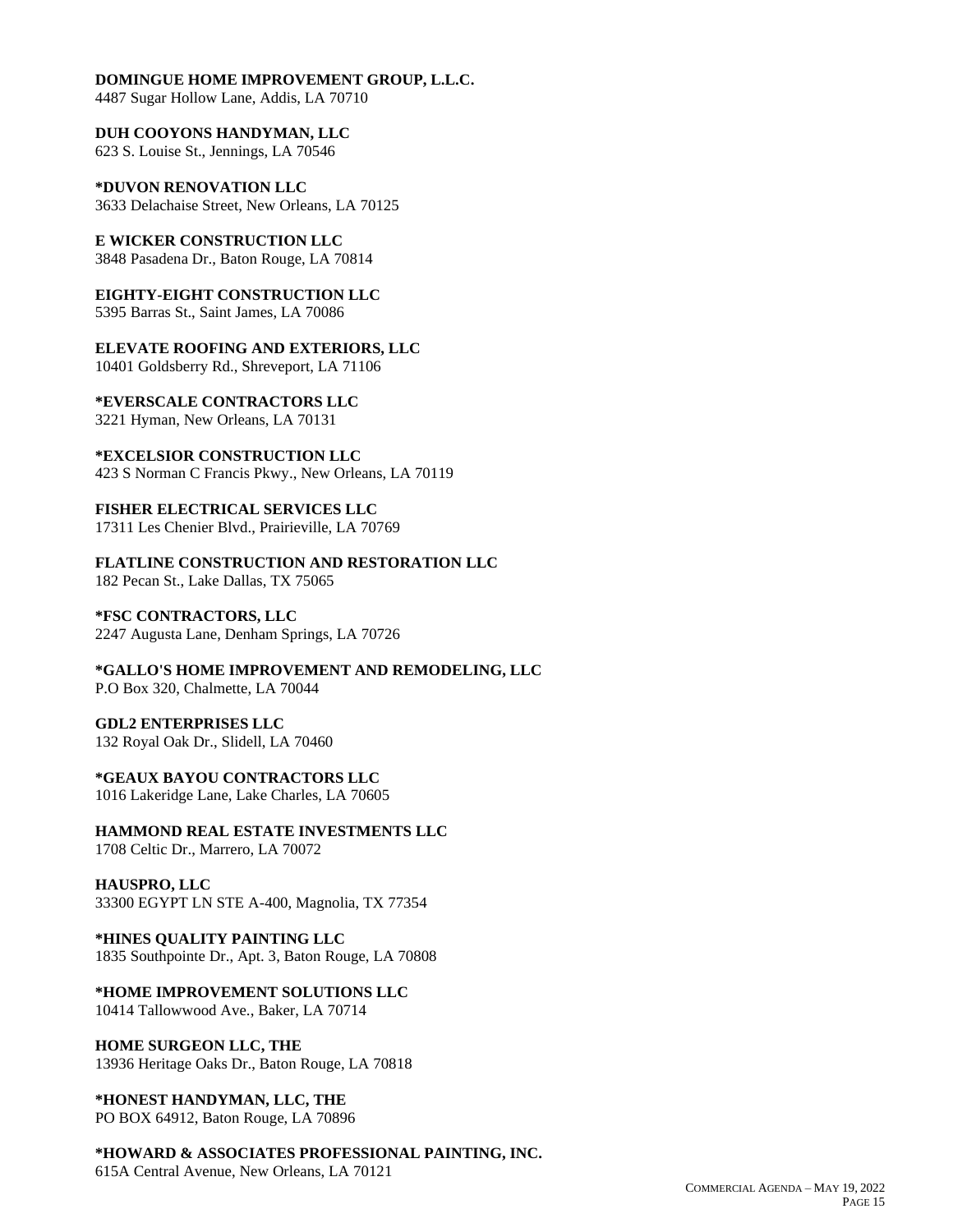**HUNTER VENTURES, L.L.C.** 17043 Monitor, Baton Rouge, LA 70817

**IBLIXT, LLC** 4405 Chilton Ln., Flower Mound, TX 75028

**\*INTUITIVE MANAGEMENT & CONSULTING FIRM, LLC** 3112 Keithway Dr., Harvey, LA 70058

**J MENDOZA CONSTRUCTION ENTERPRISE LLC** 2408 Idaho Ave. Apt.1, Kenner, LA 70062

**J. V. EBENEZER CONSTRUCTION LLC** 2875 Kaylin Dr., Shreveport, LA 71118

**\*J.I.B. ENTERPRISES, L.L.C.** 106 Rue Nuage, Carencro, LA 70520

**JARREAU'S PAINTING BY SHE, LLC** 303 Benjamin Street, New Roads, LA 70760

**\*JEANSONNE, KONNOR VICK** 10412 Parc Cella Ct., Denham Springs, LA 70726

**JEFF POOL CONSULTING LLC** P.O. Box 1748, Walker, LA 70785

**\*JNJ FENCING, LLC** 300 Glennhaven, Minden, LA 71055

**JOHN MO DEVELOPMENT, LLC** 25404 Hwy. 383, Kinder, LA 70648

**JOHNSON, ANDRE** 2029 Kaufman St., Baton Rouge, LA 70807

**JOHNSON, ROBERT ALLEN** 108 Jerome Ct., Houma, LA 70363

**JOHNSON, TYRONE JR.** 2536 Dolores Dr., Marrero, LA 70072

**JR CERAMIC AND WOOD FLOORING, LLC** 304 Berkley Dr., New Orleans, LA 70131

**JR HOME IMPROVEMENT SERVICES LLC** 5143 Foxglove Dr., Bossier City, LA 71111

**JRV SERVICES LLC** 11837 Bricksome Ave. Suite B, Baton Rouge, LA 70816

**JSL ENTERPRISE, LLC** 29051 Lauderdale Hwy, Elton, LA 70532

**KIFF'S CONSTRUCTION LLC** 105 1/2 Sherwood Forest Dr., New Orleans, LA 70119

**\*KOALATY ROOFING AND CONSTRUCTION LLC** 17732 Highland Rd. Suite G228, Baton Rouge, LA 70810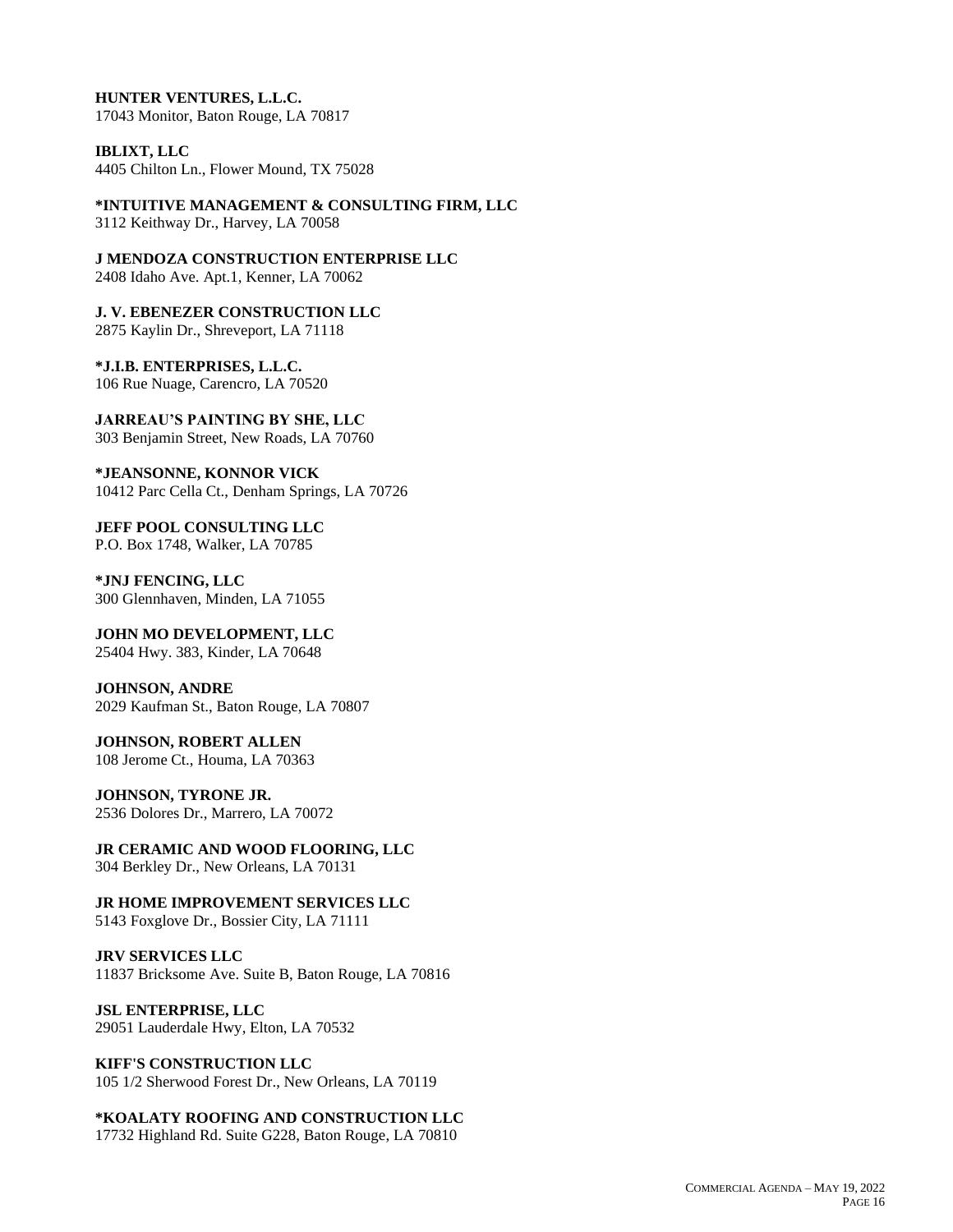**KUCUK, SERDAR** 4228 Montrachet Dr., Kenner, LA 70065

**\*LAY IT DOWN TILE LLC** 112 Elmwood, Lafayette, LA 70503

**LD STUCCO, L.L.C.** 16218 Wishing Stone Dr., Prairieville, LA 70769

**\*LIFETIME ROOFING LLC** 559 Riverview Dr., Baton Rouge, LA 70816

**\*LOPEZ M. CONSTRUCTION, LLC** 10850 Arnold Rd, Denham Springs, LA 70726

**M & A QUALITY REPAIRS, LLC** 36 Terrace Drive, Monroe, LA 71203

**\*MAN 2 CALL, LLC, THE** 600 Fairway Drive, La Place, LA 70068

**\*MASTER COLORS LLC** 12136 Elva Dr., Baton Rouge, LA 70816

**MASTER PRO CONSTRUCTION LLC** 12339 Oneal Rd., Gonzales, LA 70737

**MCCONNELL ROOFING & CONTRACTING LLC** 6668 Island Road, Jarreau, LA 70749

**MDR NOLA LLC** 700 Papworth Ave. Suite 101, Metairie, LA 70005

**MEDINA & RODRIGUEZ LLC** 72 Monterrey Ave., Kenner, LA 70065

**\*MITO'S REMODELING SERVICE LLC** 2411 Richland Ave Apt 127, Metairie, LA 70001

**MK DEVELOPMENT LLC** 3711 Inwood Drive, Lake Charles, LA 70605

**MUSE, KEITH** 4198 Highway 1042, Greensburg, LA 70441

**\*MZ CONTRACTOR, LLC** 509 Villanova Pl, Kenner, LA 70065

**NOLA WELDING WORKS LLC** 3713 West Loyola Drive, Kenner, LA 70065

**NORVELL, INC.** 1520 Lindberg Dr., Slidell, LA 70458

**\*OLIVER DIAZ CONSTRUCTION LLC** 1452 Marcia Drive, Baton Rouge, LA 70815

**OTC-ON TIME CONSTRUCTION LLC** 5311 Duke, Hall Summit, LA 71034

**OUTDOOR CEDAR SOLUTIONS LLC** 531 Oak Ave., Westwego, LA 70094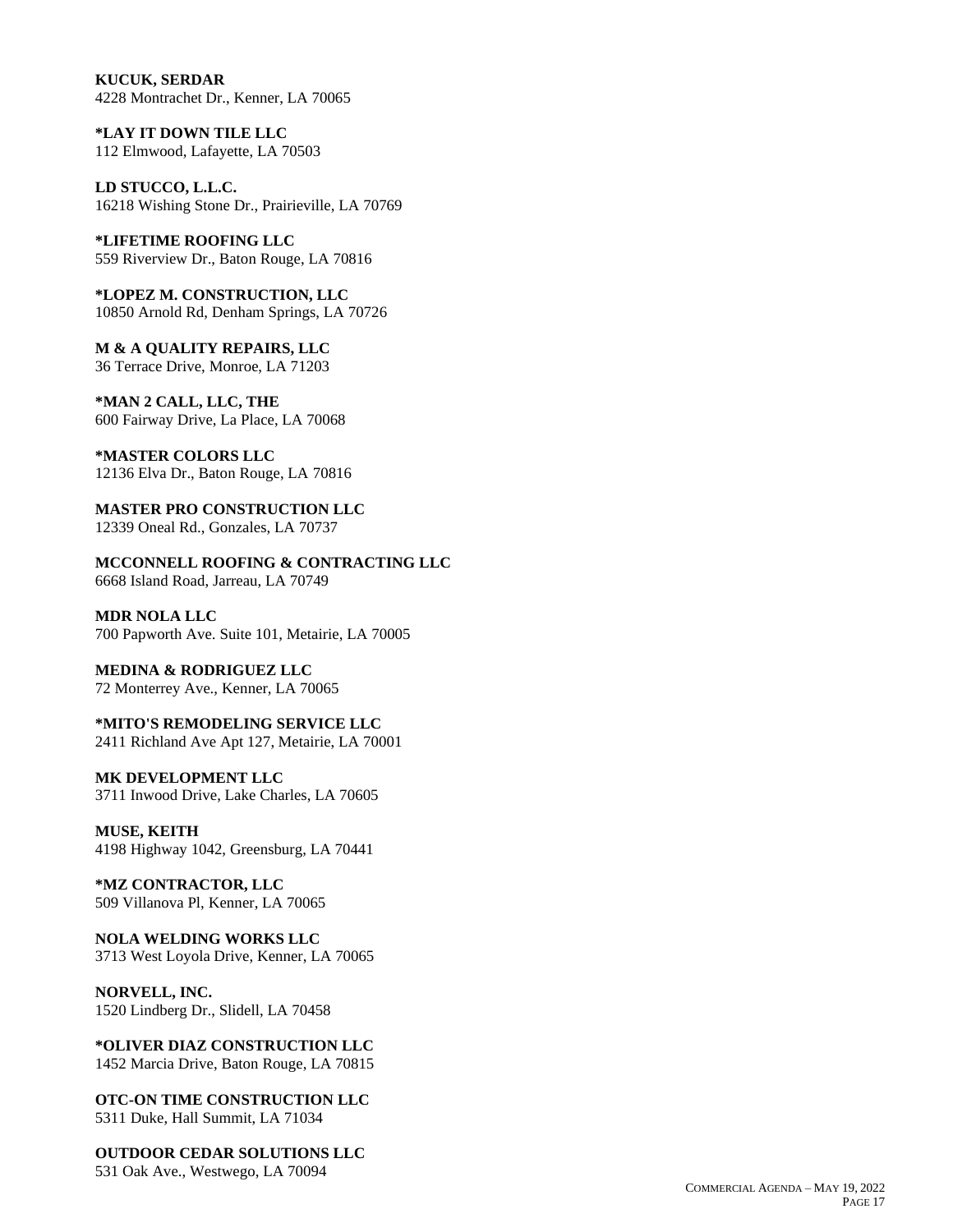### **PALACE PROPERTY IMPROVEMENTS LLC**

15630 Rhonda Avenue, Baton Rouge, LA 70816

**PARAGON TECHNICAL SERVICES, INC.** 1820 N Greenville Ave STE 100, Richardson, TX 75081

**\*PATRIOT PAINTING SERVICE LLC** 500 Clyde Fant Pkwy. Ste 200, Shreveport, LA 71101

**\*PDI RENOVATIONS INC** 1819 W. Pinhook Road Suite 215, Lafayette, LA 70508

**PEL-PRO SERVICES LLC** 6010 N Lakeshore Dr., Shreveport, LA 71107

**\*PELTIER ENTERPRISES LLC** 609 Metairie Road #8215, Metairie, LA 70005

**PLATINUM BUILDERS GROUP LLC** 10830 Greenwell Springs Port Hudson Rd., Zachary, LA 70791

**PRECISION CONSTRUCTION & CARPENTRY, L.L.C.** 9658 Glennsade Ave., Baton Rouge, LA 70814

**PROFESSIONAL 360 SERVICES, LLC** 24421 Sanders Rd., Covington, LA 70435

**PURE CARE HOME SERVICE LLC** 2535 12Th Street, Alexandria, LA 71302

**QUALITY PROPERTY SERVICES L.L.C.** 14334 Parkmeadow Dr., Prairieville, LA 70769

**R&J CONCRETE COATINGS LLC** 21416 Wittie Road, Ponchatoula, LA 70454

**R. FLORES CONTRACTORS, LLC** 58065 Labauve St., Plaquemine, LA 70764

**RAINWATER AND SONS ROOFING, INC** 6525 Mame Johnson Rd., Deridder, LA 70634

**RBZ INVESTMENTS LLC** 1306 McMillan Rd., West Monroe, LA 71291

**\*REDSTICK ROOFING SPECIALISTS LLC** 28675 Red Oak Dr., Walker, LA 70785

**RELIABLE ROOFING & RETRO FIT LLC** 12441 Chandler Blvd., Valley Village, CA 91607

**RICHARDSON, MARILYN LASHURN** 1309 N. Simmons St., Lake Charles, LA 70601

**\*RIGHT FLOORING SERVICES, LLC** 197 Wine Cup Way, Austin, TX 78737

**RIVER REGION HOME IMPROVEMENTS, L.L.C.** 3619 Cherry Street, New Orleans, LA 70118

**ROBERT'S HOME SOLUTIONS LLC** 100 Evangeline Trace, Belle Chasse, LA 70037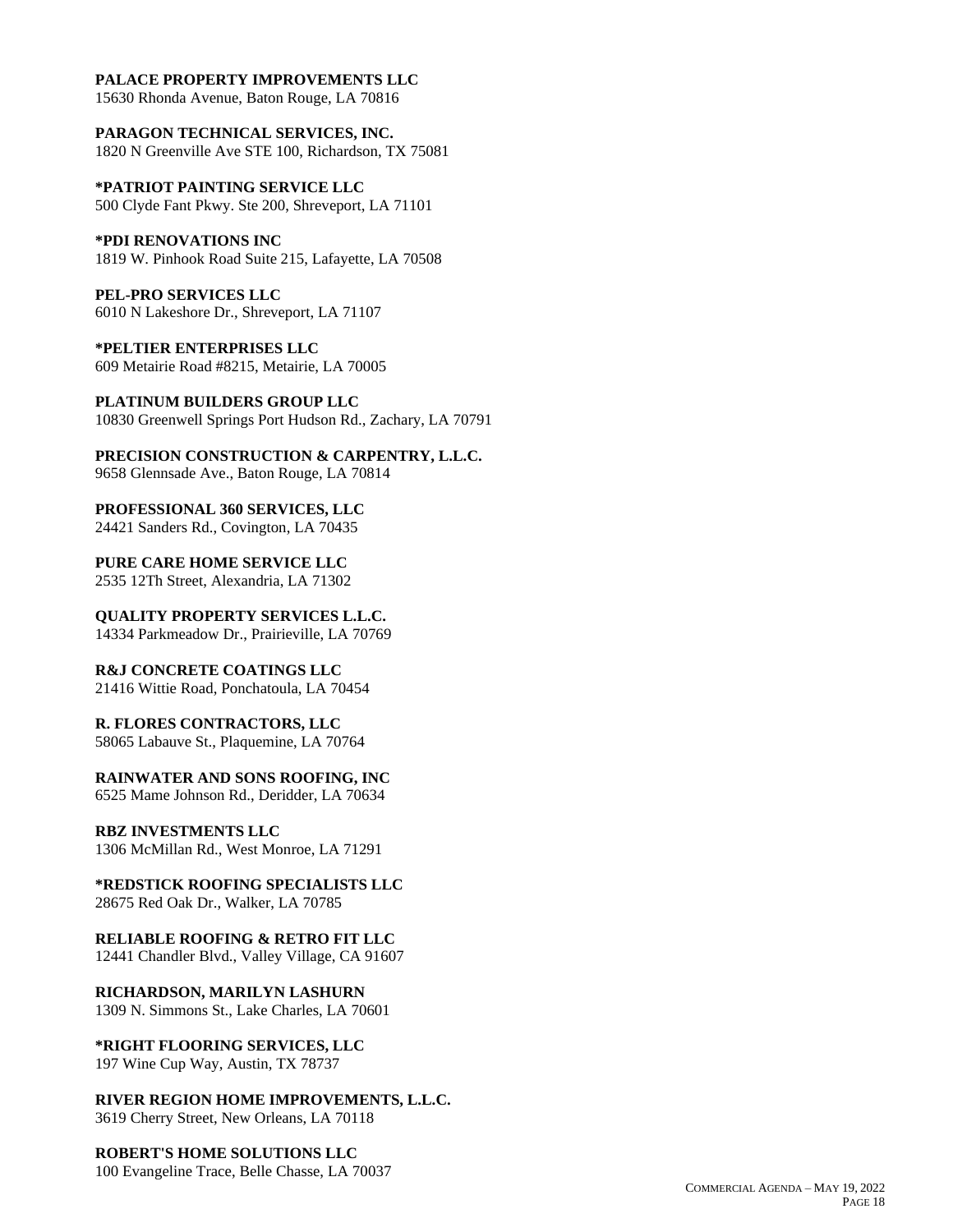#### **\*ROME ROOFING & REPAIRS, LLC**

2205 6th St., Slidell, LA 70458

**\*ROOFCLAIM.COM, LLC** 1690 Roberts Blvd. Ste 112, Kennesaw, GA 30144

**RUBIN'S ROOFING & HOME IMPROVEMENT LLC**

PO BOX 966, Carencro, LA 70520

**RYAN M CURTIS LLC**

5030 Houston Dr., Baton Rouge, LA 70809

**S.R.S. MAINTENANCE LLC** 18445 Sybyl Drive, Livingston, LA 70754

**SCHEXNAYDER CONSTRUCTION LLC** 650 Russo St. Lot #4, Berwick, LA 70342

**SCHEXNIDER INC** 17325 West La Hwy. 700, Kaplan, LA 70548

**SGF ENTERPRISES LLC** 4524 Meadowdale St., Metairie, LA 70006

**SILVERMAN, JONATHAN E.** 6018 Constance St., New Orleans, LA 70118

**\*SJB RENOVATION LLC** 4136 Delaware Ave. Apt C., Kenner, LA 70065

**SKIPPER FRANK, CONTRACTOR LLC** 1204 Fifth Street, Patterson, LA 70392

**\*SLIDELL CHRISTIAN HANDYMAN LLC** 1017 Maris Stella Ave., Slidell, LA 70460

**\*SMITTY'S ELECTRIC, L.L.C.** PO Box 1086, Independence, LA 70443

**\*SOCO CONSTRUCTION LLC** 12241 Industriplex Blvd. Ste D, Baton Rouge, LA 70809

**\*SOEL CONSTRUCTION LLC** 143 Lacroix Rd., Pineville, LA 71360

**\*SOUTHERN ACCENTS REMODELING, LLC** 114 Emerald Valley Dr., Covington, LA 70435

**SOUTHERN AFFORDABLE REPLACEMENTS LLC** 402 Adams St Lot 1, Raceland, LA 70394

**\*SPARTANS CONSTRUCTION GROUP INC.** 1900 Illinois Ave., Kenner, LA 70062

**SRS CONSTRUCTION LLC** 34859 Riverlane Rd., Holden, LA 70744

**\*SWEET ROOFING AND RESTORATION LLC** 4417 Ashland St., Lake Charles, LA 70605

**TARGET INVESTMENTS LLC** 200 Cullom Dr., Bossier City, LA 71112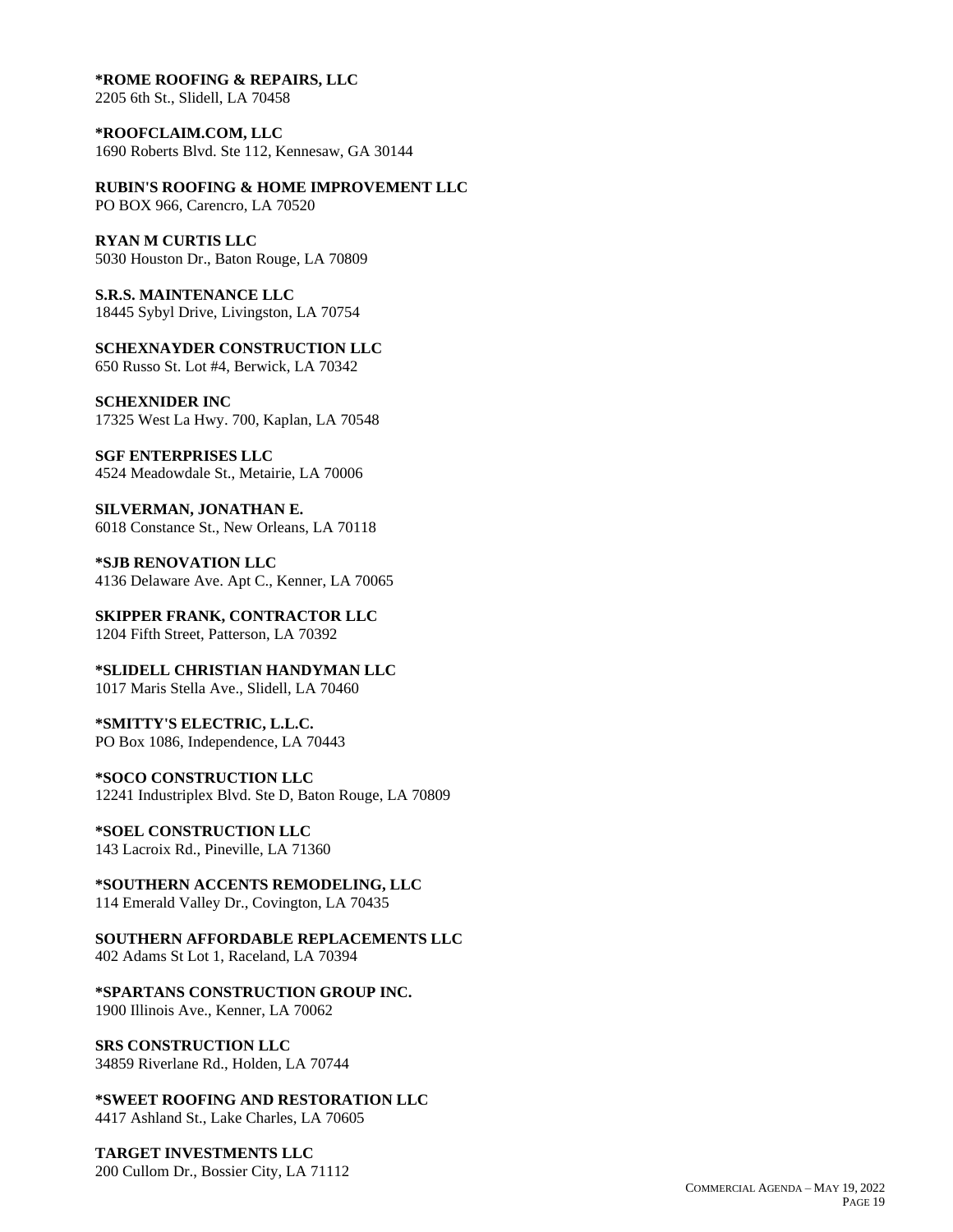### **\*THAXPACK, LLC**

1700 Old Minden Rd. #183, Bossier City, LA 71111

**THUNDERSTRUCK RESTORATIONS LLC** 40013 Holland Rd., Ponchatoula, LA 70454

**TOP2BOTTOM UNLIMITED, LLC**

3769 Mallard Bay Circle, Shreveport, LA 71107

**TRIPLE CROSS INVESTMENTS, LLC** 708 Ridge Rd., Lafayette, LA 70506

**U & J REMODELING LLC** 12530 Canterbury Dr., Baton Rouge, LA 70814

**UNIVERSAL CONSTRUCTIONS L.L.C.** 1702 Rio Vista Ave., Houma, LA 70363

**VAZQUEZ REMODELING LLC** 1650 Benton Lane, Denham Springs, LA 70726

**VERDIN HOME SERVICES LLC** 1217 Ellender St., Houma, LA 70363

**VETERAN RESTORATIONS, LLC** 24127 Treviso Gardens Dr., Katy, TX 77493

**VISIONAIRE CONSTRUCTION LLC** 4924 Trenton St., Metairie, LA 70006

**WILEMON SERVICES LLC** 4649 Larry Ln., Shreveport, LA 71107

**WILLIAMS HOME REMODELING LLC** 4986 Madison 5555, Huntsville, AR 72740

**\*WOODEN SASH LLC, THE** 73434 Peg Keller Rd., Abita Springs, LA 70420

**ZAMORA, RICHARD** 1608 Sage, Lake Charles, LA 70605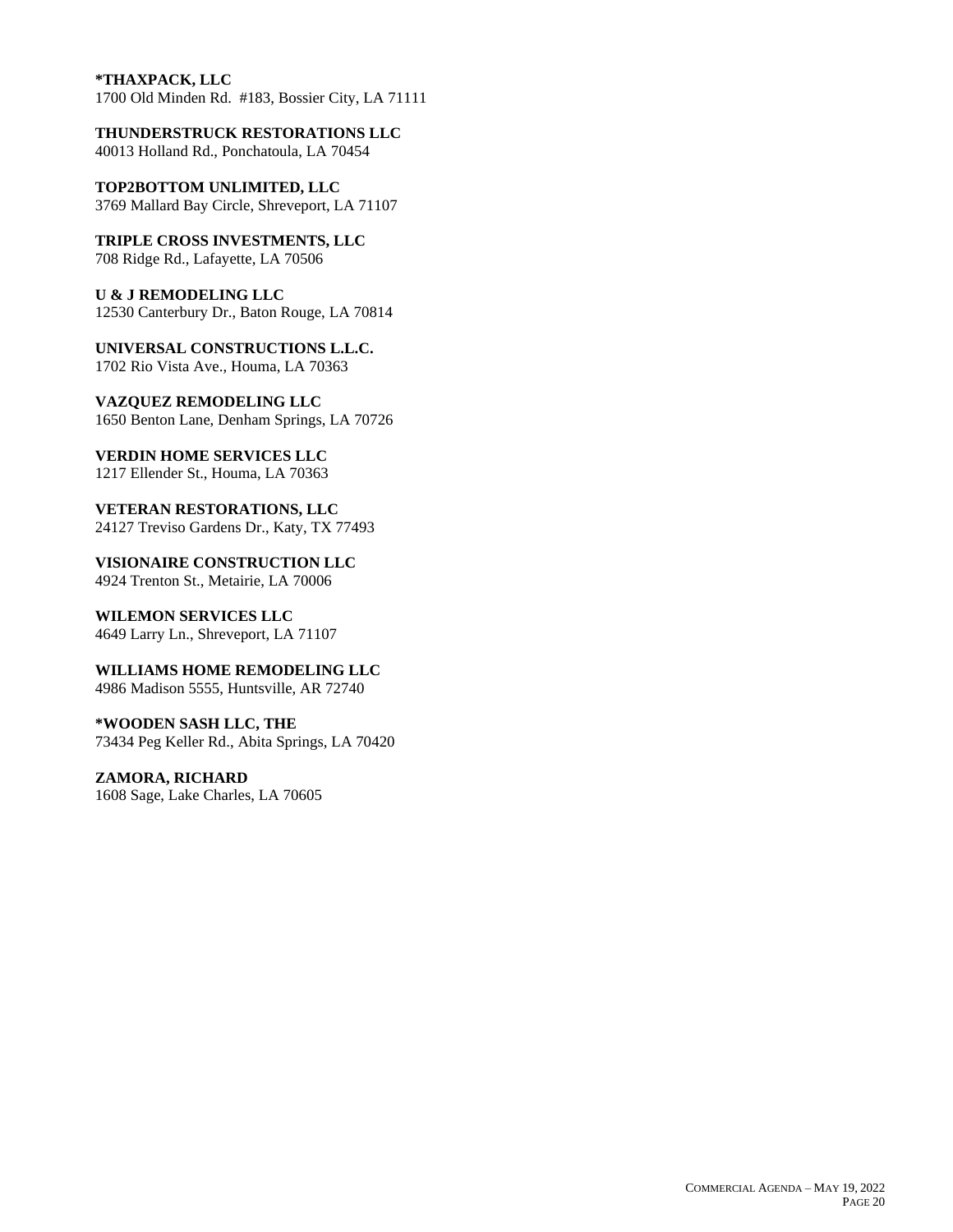#### **LICENSURE EXEMPTION REQUESTS (PENDING ALL REQUIREMENTS BEING MET)**

# **RECIPROCITY**

#### **BEST POWER SOLUTIONS LLC**

18295 Great Falls Drive, Manor, TX 78653 Status: Application; Electrical Work (Statewide) Qualifying Party: Raymond A. Wilburn Examination

# **EMCOR FACILITIES SERVICES, INC.**

9655 Reading Road, Cincinnati, OH 45215 Status: Application; Electrical Work (Statewide) Qualifying Party: Brandon S. Headrick Examination

# **ESCO ELECTRICAL SERVICES, INC.**

520 E Main St, El Dorado, AR 71730 Status: Application; Electrical Work (Statewide) Qualifying Party: Kristopher T. Simmons Examination

## **GARLAND/DBS, INC.**

3800 East 91st Street, Cleveland, OH 44105 Status: Currently Licensed (CL.53929) Adding Qualifying Party: Kirk Douglas Henline Examination: Building Construction

## **HUGH CHARLES BEELER**

720 Arborside Ct, Johns Creek, GA 30022 Status: Application; 7-20 Heat, Air Conditioning, Ventilation, Duct Work, and Refrigeration Qualifying Party: Hugh Charles Beeler Examination

### **INTEGRATED DEMOLITION AND REMEDIATION INCORPORATED**

4938 E. LA Palma Avenue, Anaheim, CA 92807 Status: Application; Building Construction Qualifying Party: Shrenik Vora Examination

### **INTERCOOL USA, LLC**

1313 Valwood Parkway, Suite 100, Carrollton, TX 75006 Status: Currently Licensed (CL.67228) Adding Qualifying Party: Phillip C. Rowley Examination: 7-20 Heat, Air Conditioning, Ventilation, Duct Work, and Refrigeration

### **M & W AND ASSOCIATES, INC.**

P O Box 1960, Pascagoula, MS 39567 Status: Currently Licensed (CL.51435) Adding Qualifying Party: David Irving Wooten Examination: Heavy Construction

### **MADEWELL CONSTRUCTION, INC.**

7314 73Rd Street, Lubbock, TX 79424 Status: Application; Building Construction Qualifying Party: Jordan Madewell Examination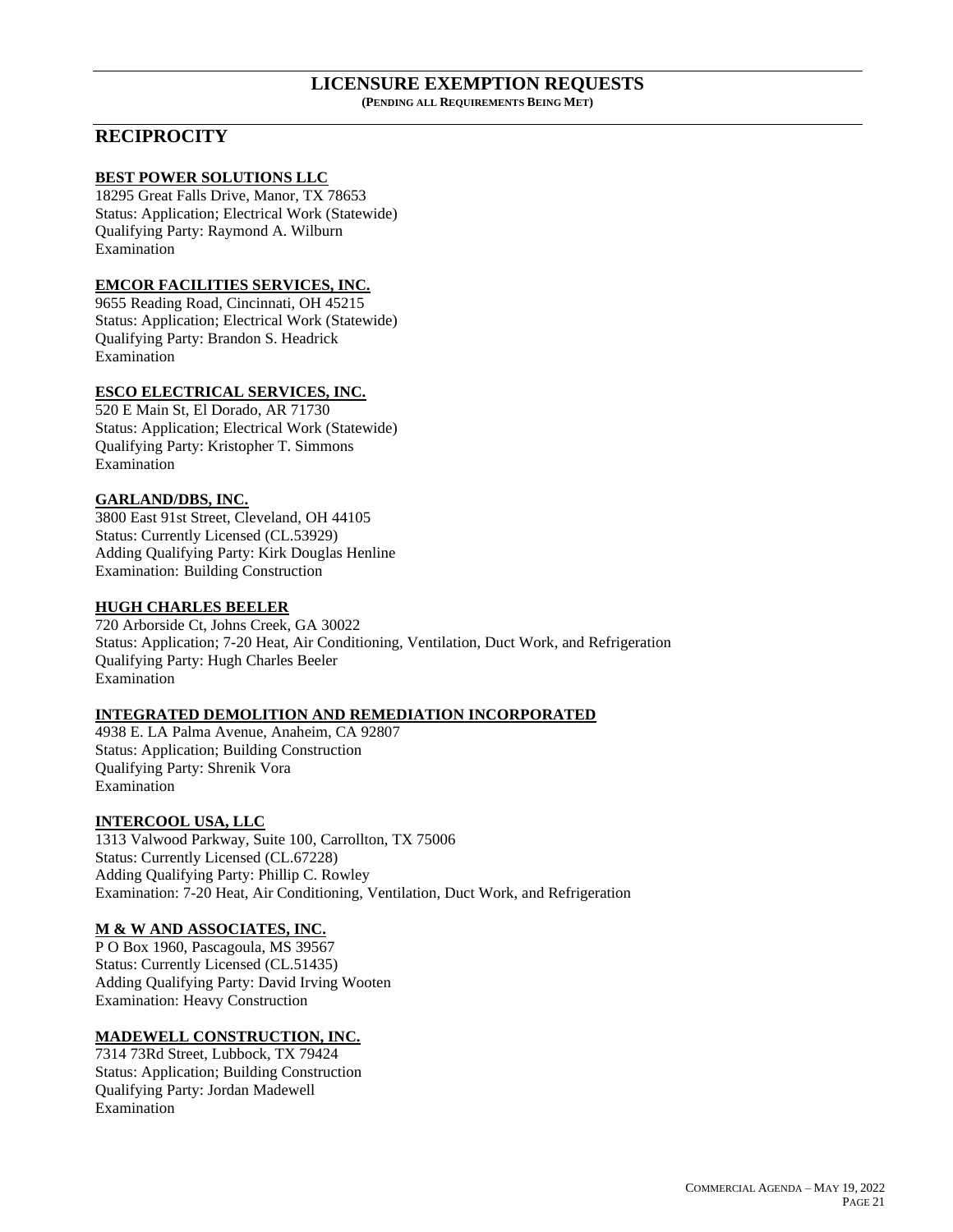## **RELIANTSOUTH CONSTRUCTION GROUP, INC.**

230 West 5th Street, Panama City, FL 32404 Status: Application; Building Construction Qualifying Party: John W Meyer Examination

# **RICE ROOFING & CONSTRUCTION, LLC**

PO Box 962, West Monroe, LA 71294 Status: Application; Building Construction Qualifying Party: Brock Rice Examination

## **ROOF 911 USA OF S.C., LLC**

200 Woodcreek Road, Elgin, SC 29045 Status: Application; Building Construction Qualifying Party: James Randall Fletcher Examination

# **SG CONSTRUCTION GROUP LLC**

17255 West 10 Mile Road, Southfield, MI 48075 Status: Application; Electrical Work (Statewide) Qualifying Party: Kevin Joseph Nuss Examination

## **STANDARD DRYWALL, INC.**

9902 Channel Road, Lakeside, CA 92040 Status: Application; Building Construction and 7-10 Drywall Qualifying Party: Robert Edward Caya Examination

## **STELLAR HVAC LLC**

286 Lamar Copper Rd., Braselton, GA 30517 Status: Application; 7-20 Heat, Air Conditioning, Ventilation, Duct Work, and Refrigeration Qualifying Party: Francisco Cardenas Examination

## **SUNNOVA ENERGY CORPORATION**

20 Greenway Plaza, Suite 475, Houston, TX 77046 Status: Application; Electrical Work (Statewide) Qualifying Party: Roger Albert Plante Examination

### **THOMAS BUILDERS, INC.**

855 W Willson Street, Niota, TN 37826 Status: Application; Building Construction; Electrical Work (Statewide); and Mechanical Work (Statewide) Qualifying Parties: Dean G. Thomas and Darrell L. Thomas Examinations

### **TRADE PRO CONSTRUCTION, LLC**

PO Box 433, Tontitown, AR 72770 Status: Application; Residential Building Contractor Qualifying Party: Stephen W. Green Examination

### **VAN HORNE ENTERPRISES LLC**

127 Tindell Lane, Slocomb, AL 36375 Status: Application; Residential Building Contractor Qualifying Party: Robert Carroll Van Horne Jr. Examination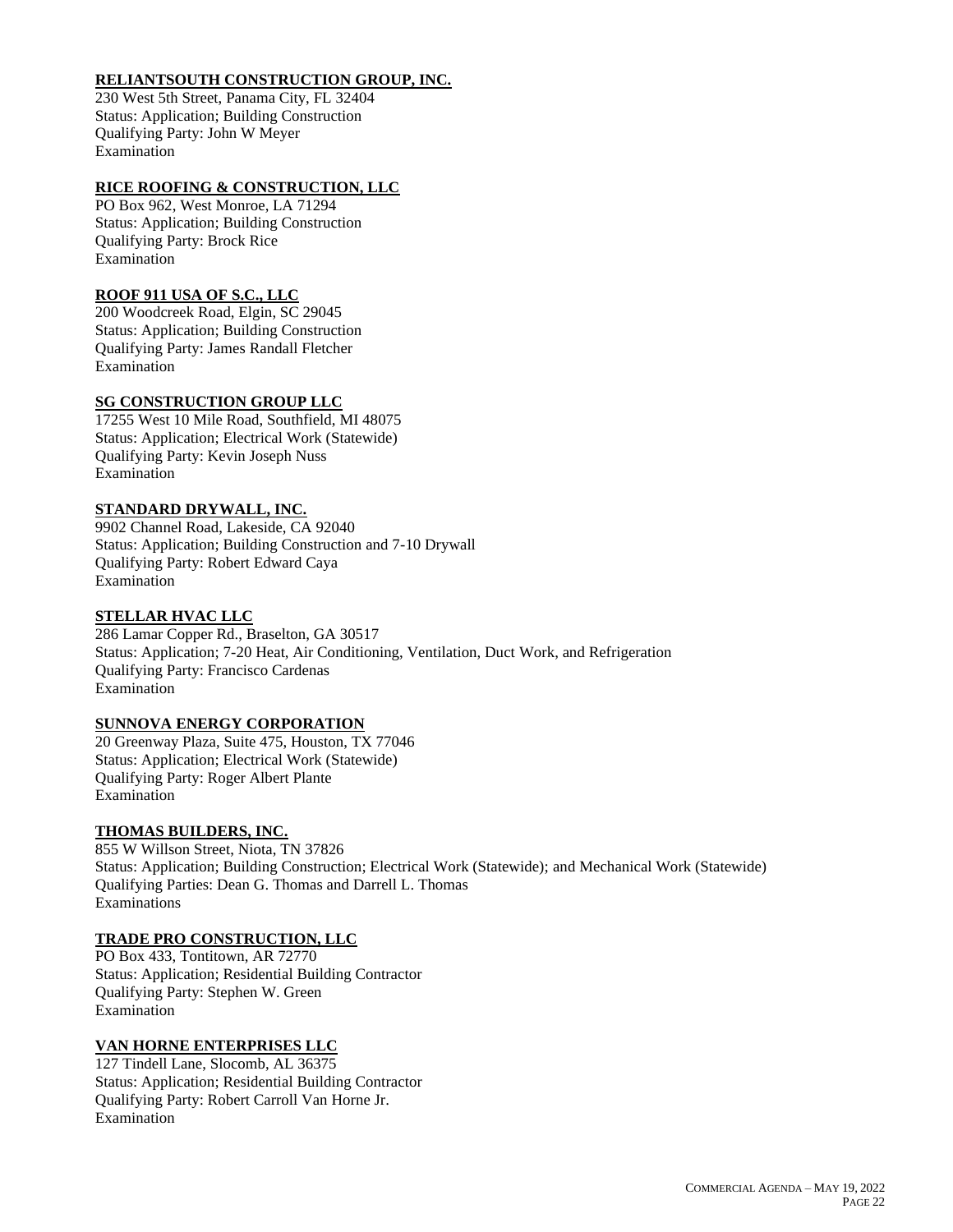# **VORTEX LINING SYSTEMS, LLC**

18150 Imperial Valley Drive, Houston, TX 77060 Status: Currently Licensed (CL.66114) Adding Qualifying Party: Nathan Kennedy Examination: Municipal and Public Works Construction

### **WATKINS TRADE SERVICES, LLC**

172 Teague Dr., Moody, TX 76557 Status: Application; Electrical Work (Statewide) Qualifying Party: Paul Franklin Hartman Examination

### **WFF FACILITY SERVICES, LLC**

1300 Nevada State Drive, Henderson, NV 89002 Status: Application; Electrical Work (Statewide) and Mechanical Work (Statewide) Qualifying Party: Virgil Rickey Briscoe Examinations

# **EXEMPTIONS**

# **ARK-LA-TEX SHOP BUILDERS, INC.**

771 Bodcau Station Rd, Haughton, LA 71037 Status: Application; Building Construction Qualifying Party: Howard C. Prince Jr. Examination

# **ASHFORD PROPERTY MANAGEMENT, L.L.C.**

2528 Santa Rosa, Lake Charles, LA 70611 Status: Application; Residential Building Contractor Qualifying Party: Herman Ashford Examination

## **BAKER GULF COAST INDUSTRIAL LLC**

900 N. Garver Rd., Monroe, OH 45050 Status: Currently Licensed (CL.68717) Adding Classification: Building Construction Qualifying Party: Martin Lamor Brodnax Examination

## **BOYNTON BRICK AND TILE LLC**

10434 Jefferson Hwy., Apt. F, Baton Rouge, LA 70809 Status: Applications; Building Construction and Residential Building Contractor Qualifying Party: Trampas Gene Boynton Examinations

## **BRIGGS BROTHERS ENTERPRISES CORPORATION**

1725 Port Street, New Orleans, LA 70117 Status: Currently Licensed (CL.63313) Adding Classification: Municipal and Public Works Construction Qualifying Party: Terry Briggs Jr. Examination

## **DLS, L.L.C.**

P.O. Box 309, Lydia, LA 70569 Status: Currently Licensed (CL.45313) Adding Classification: Heavy Construction Qualifying Party: Lance David Ortemond Examination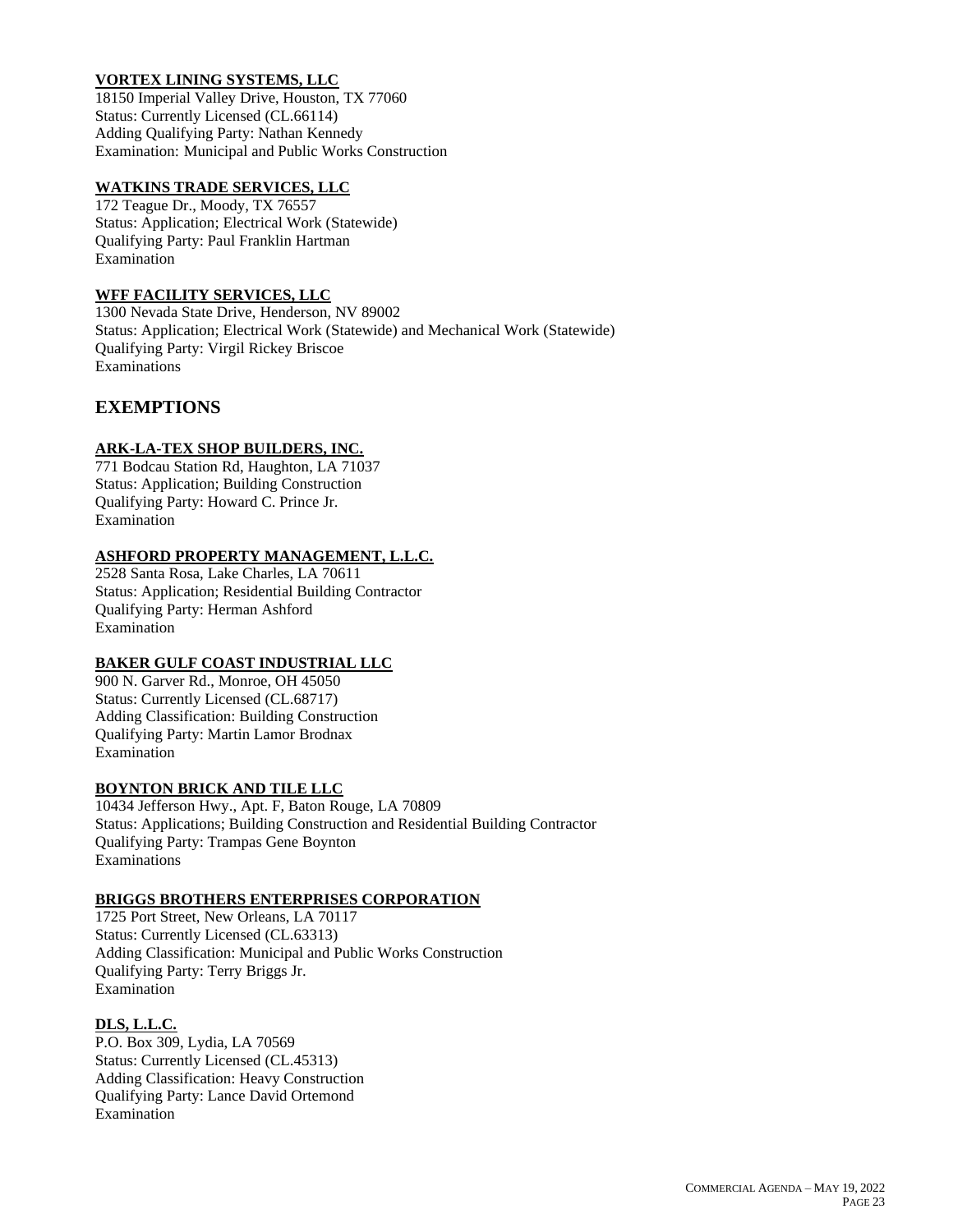# **FRIENDS CONSTRUCTION, L.L.C.**

5738 Larch Street, Lake Charles, LA 70605 Status: Application; Building Construction Qualifying Party: Satnam Singh Examination

### **O.C.I., L.L.C.**

P.O. Box 309, Lydia, LA 70569 Status: Currently Licensed (CL.45273) Adding Classification: Heavy Construction Qualifying Party: Lance David Ortemond Examination

# **VAN NORMAN HOUSE MOVERS, LLC**

789 Highway 51 N, Bogue Chitto, MS 39629 Status: Application; 7-51 Rigging, House Moving, Wrecking, and Dismantling Qualifying Party: Chauncey Wayne Van Norman Examination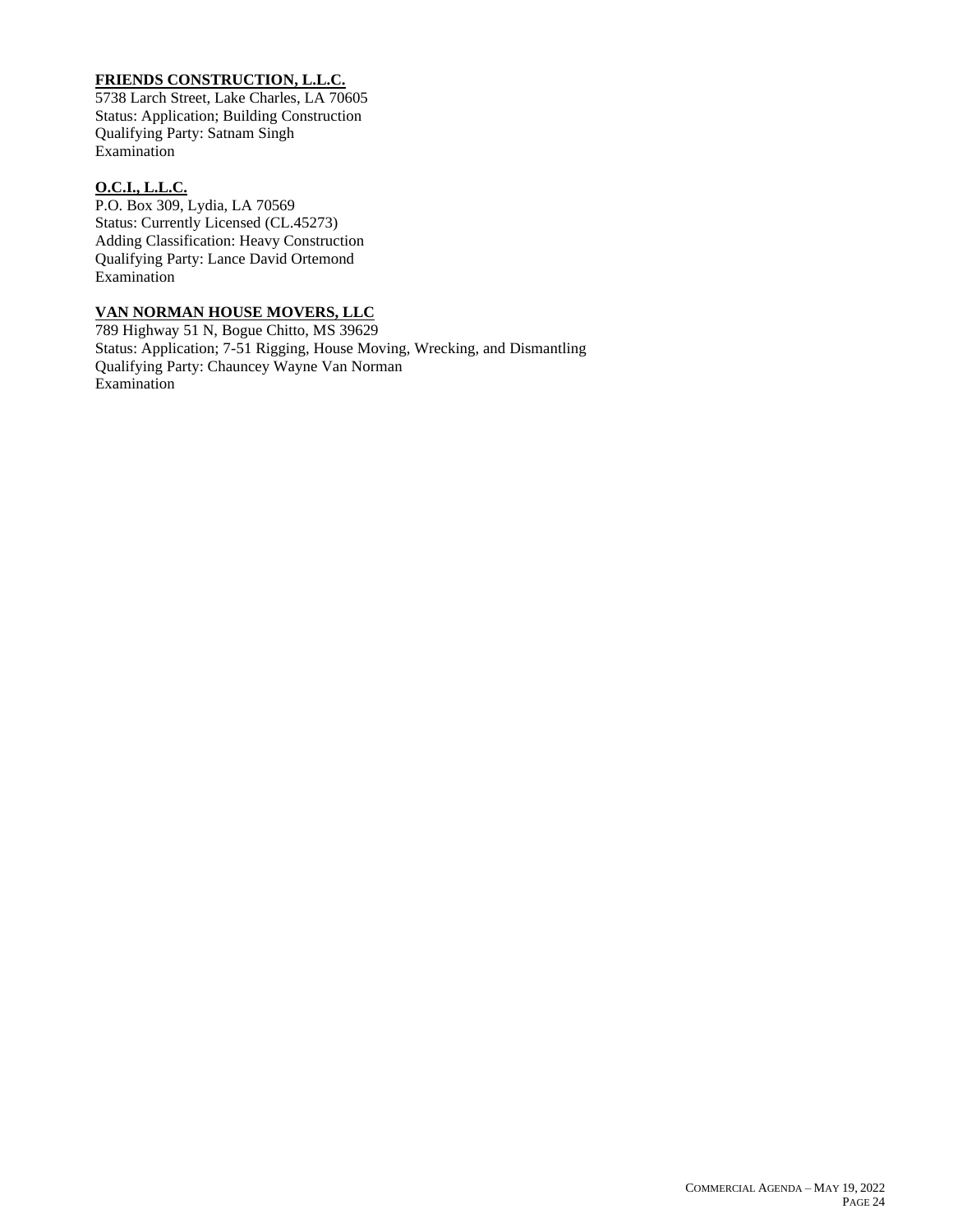#### **MOLD REMEDIATION APPLICATIONS FOR LICENSE (PENDING ALL REQUIREMENTS BEING MET)**

#### *COMPANY NAME(S)*

**COASTLINE CONSTRUCTION AND RENOVATION, INC.** 11524 E 58Th St., Tulsa, OK 74146

**DAVORI REAL ESTATE DEVELOPERS LLC**

11165 Winchester Pk Dr., New Orleans, LA 70128

**DEMOLITION AND CONSTRUCTION SOLUTIONS, LLC** 1023 Alexander Road, Saint Martinville, LA 70582

**FRONTIER SERVICES GROUP GULF COAST, LLC**

13735 FM 529 Rd., Houston, TX 77041

**TRITON ROOFING LLC**

5732 Salmen Street Suite B, New Orleans, LA 70123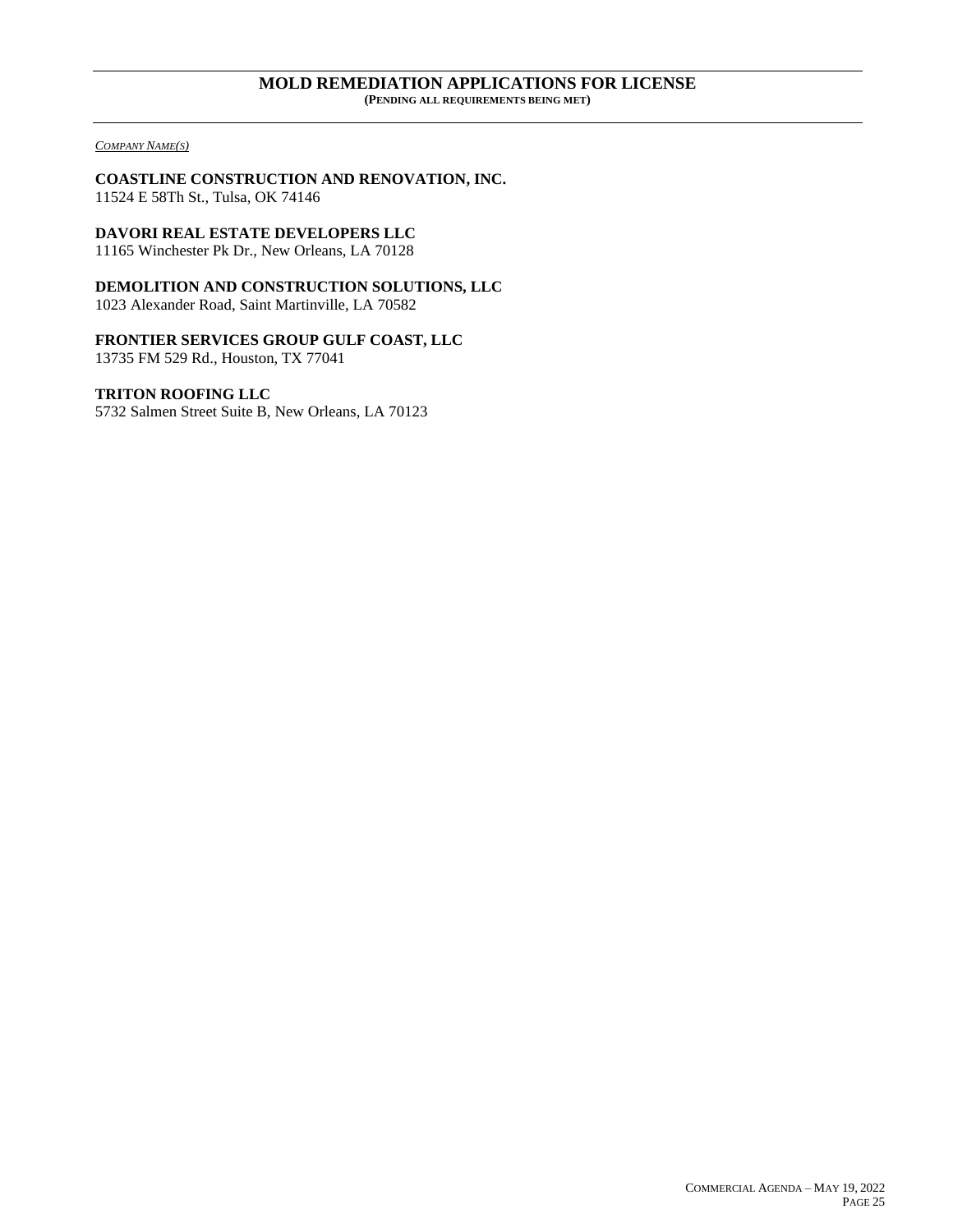#### **ADDITIONAL CLASSIFICATIONS (PENDING ALL REQUIREMENTS BEING MET)**

| COMPANY NAME/CLASSIFICATION(S)                                                                                                                                                         | LIC. NO. |
|----------------------------------------------------------------------------------------------------------------------------------------------------------------------------------------|----------|
| 3S TEAM, LLC                                                                                                                                                                           | 56987    |
| 394693 West 4000 Road, Skiatook, OK 74070<br>SPECIALTY: LEAD BASED PAINT ABATEMENT AND REMOVAL                                                                                         |          |
| A.T.H. CONTRACTORS INC.                                                                                                                                                                | 49289    |
| 609 Metairie Road, Unit 325, Metairie, LA 70005<br>SPECIALTY: RIGGING, HOUSE MOVING, WRECKING AND DISMANTLING                                                                          |          |
| <b>ABSOLUTE PIPELINE INTEGRITY, LLC</b>                                                                                                                                                | 63753    |
| P O Box 630, Carthage, TX 75633<br>SPECIALTY: METAL BUILDINGS, COLD-FORMED METAL FRAMING, SIDING, SHEET METAL,<br><b>METAL PRODUCTS</b>                                                |          |
| ACCURITY INDUSTRIAL CONTRACTORS, INC.                                                                                                                                                  | 71325    |
| PO Box 22711, Owensboro, KY 42304<br>SPECIALTY: INDUSTRIAL PIPE WORK AND INSULATION; SPECIALTY: INDUSTRIAL PIPING                                                                      |          |
| SPECIALTY: ORNAMENTAL IRON AND STRUCTURAL STEEL ERECTION, STEEL BUILDINGS;<br>SPECIALTY: PIPE WORK (GAS LINES) SPECIALTY: STEAM AND HOT WATER HEATING IN<br><b>BUILDINGS OR PLANTS</b> |          |
| AVIAT U.S., INC.                                                                                                                                                                       | 47443    |
| 200 Parker Drive, Suite 100A, Austin, TX 78728<br>SPECIALTY: TELECOMMUNICATIONS (EXCLUDING PROPERTY PROTECTION AND LIFE                                                                |          |
| SAFETY SYSTEMS)                                                                                                                                                                        |          |
| <b>B&amp;P ENTERPRISES OF AVOYELLES PARISH, LLC</b>                                                                                                                                    | 61735    |
| 250 Bluebird Lane, Marksville, LA 71351<br><b>SPECIALTY: ROOF DECKS</b>                                                                                                                |          |
| <b>BAKER GULF COAST INDUSTRIAL LLC</b>                                                                                                                                                 | 68717    |
| 900 N. Garver Rd., Monroe, OH 45050<br><b>BUILDING CONSTRUCTION</b>                                                                                                                    |          |
| <b>BEARD CONSTRUCTION GROUP, LLC</b>                                                                                                                                                   | 42466    |
| P. O. Box 646, Port Allen, LA 70767                                                                                                                                                    |          |
| <b>BUILDING CONSTRUCTION</b>                                                                                                                                                           |          |
| <b>BRIGGS BROTHERS ENTERPRISES CORPORATION</b><br>1725 Port Street, New Orleans, LA 70117                                                                                              | 63313    |
| MUNICIPAL AND PUBLIC WORKS CONSTRUCTION                                                                                                                                                |          |
| <b>BRIGNAC PROPERTY SERVICES LLC</b>                                                                                                                                                   | 73720    |
| 10086 Oliphant Road, Baton Rouge, LA 70809<br>SPECIALTY: FENCING; SPECIALTY: PAINTING AND INTERIOR DECORATING, CARPETING                                                               |          |
| <b>BURGARD PLUMBING &amp; HEATING, INC.</b>                                                                                                                                            | 38104    |
| 1540 A Gautreaux St., Houma, LA 70360<br><b>BUILDING CONSTRUCTION</b>                                                                                                                  |          |
| CANCO SOUTH, L.L.C.                                                                                                                                                                    | 59623    |
| 445 Pine Island Ranch, Deridder, LA 70637<br>ELECTRICAL WORK (STATEWIDE)                                                                                                               |          |
| CASCO CONTRACTING, LLC                                                                                                                                                                 | 62490    |
| 17149 Scardino Rd., Covington, LA 70435<br>HIGHWAY, STREET AND BRIDGE CONSTRUCTION                                                                                                     |          |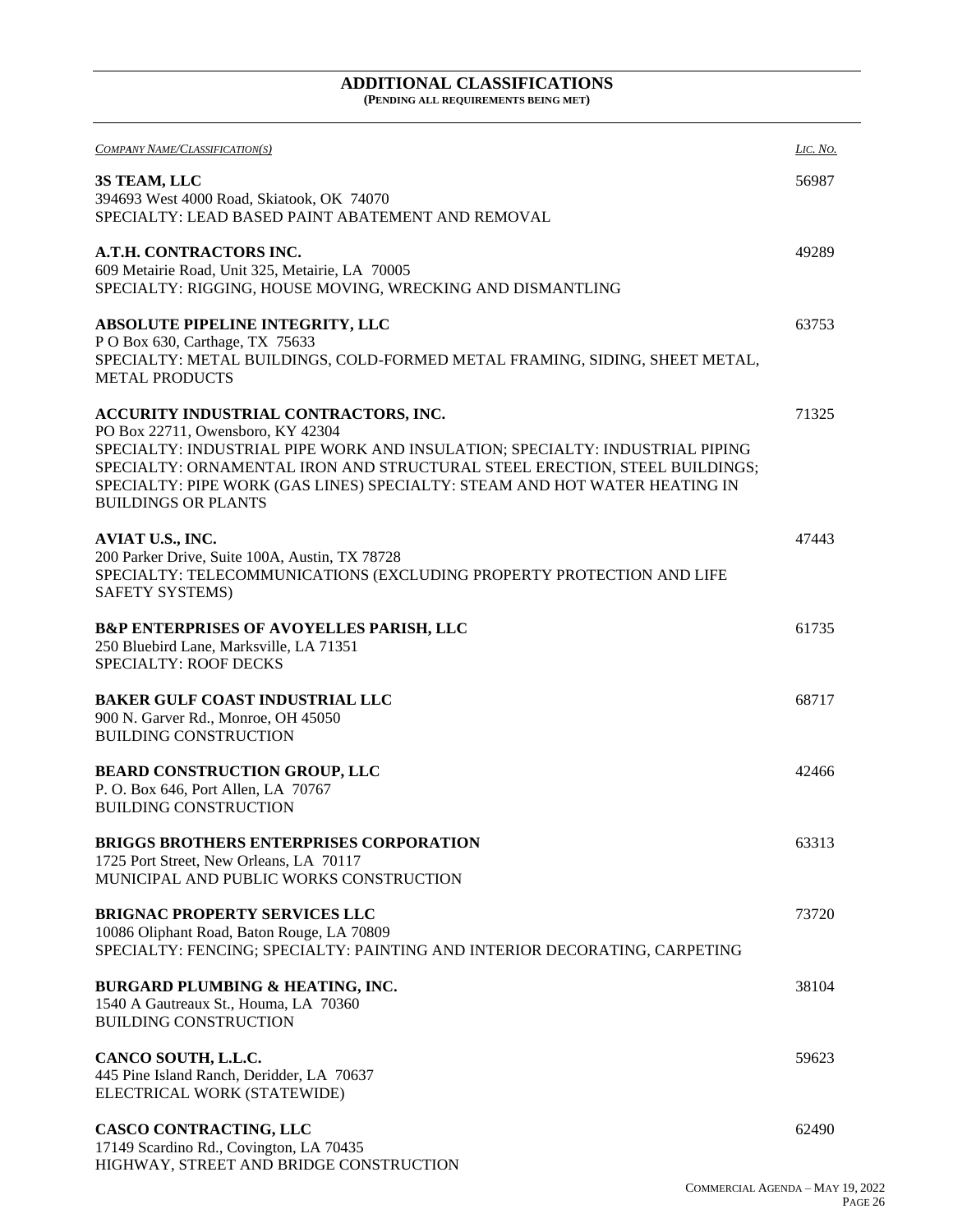| <b>CD ENTERPRISE PRODUCTS CO.</b><br>71316<br>47519 Highway 10, Franklinton, LA 70438<br>ELECTRICAL WORK (STATEWIDE)                                                                                                             |  |
|----------------------------------------------------------------------------------------------------------------------------------------------------------------------------------------------------------------------------------|--|
| <b>CIS INDUSTRIES, LLC</b><br>61675<br>600 Time Saver Save, Harahan, LA 70123<br><b>BUILDING CONSTRUCTION</b>                                                                                                                    |  |
| <b>CROWDERGULF LLC</b><br>57190<br>5629 Commerce Blvd., Mobile, AL 36619<br>SPECIALTY: ASBESTOS REMOVAL AND ABATEMENT                                                                                                            |  |
| <b>CUSTOM POWER SOLUTIONS LLC</b><br>72484<br>441 Rosedale Dr., Destrehan, LA 70047<br>SPECIALTY: UNDERGROUND ELECTRICAL CONDUIT INSTALLATION; SPECIALTY:<br>COMMUNICATION AND ELECTRICAL UTILITY POLES                          |  |
| DLS, L.L.C.<br>45313<br>P. O. Box 309, Lydia, LA 70569<br><b>HEAVY CONSTRUCTION</b>                                                                                                                                              |  |
| E.P. BREAUX UTILITY SERVICES, LLC<br>72027<br>1142 Convention Street, Baton Rouge, LA 70802<br><b>HEAVY CONSTRUCTION</b>                                                                                                         |  |
| EICKHOF COLUMBARIA, INC.<br>70386<br>1200 Bruce Street, Crookston, MN 56716<br>SPECIALTY: FURNITURE, FIXTURES, AND INSTITUTIONAL & KITCHEN EQUIPMENT                                                                             |  |
| ELITE WASTE & CONSTRUCTION SERVICES LLC<br>57409<br>39092 James Drive, Prairieville, LA 70769<br>HIGHWAY, STREET AND BRIDGE CONSTRUCTION                                                                                         |  |
| <b>GLOBAL CONTRACTOR, LLC USA</b><br>70984<br>3226 Lake Street, Lake Charles, LA 70601<br>ELECTRICAL WORK (STATEWIDE)                                                                                                            |  |
| <b>GREAT RIVER INDUSTRIES, LLC</b><br>61339<br>35216 Carson Drive, Geismar, LA 70734<br><b>BUILDING CONSTRUCTION</b>                                                                                                             |  |
| H2I GROUP, INC.<br>69903<br>430 Industrial Blvd., Minneapolis, MN 55413<br>SPECIALTY: RECREATION & SPORTING FACILITIES & GOLF COURSES, SPECIALTY: SIGNS,<br>SCOREBOARDS, DISPLAYS, BILLBOARDS (ELECTRICAL & NON-ELECTRICAL)      |  |
| HALDEMAN-HOMME, INC.<br>58193<br>430 Industrial Blvd., Minneapolis, MN 55413<br>SPECIALTY: RECREATION & SPORTING FACILITIES & GOLF COURSES, SPECIALTY: SIGNS,<br>SCOREBOARDS, DISPLAYS, BILLBOARDS (ELECTRICAL & NON-ELECTRICAL) |  |
| <b>JAMES HENRY PETERSON</b><br>72211<br>58305 Court Street, Plaquemine, LA 70764<br>MECHANICAL WORK (STATEWIDE)                                                                                                                  |  |
| JEI SOLUTIONS, INC.<br>29048<br>P. O. Box 26221, New Orleans, LA 70186<br>SPECIALTY: WATERPROOFING, COATING, SEALING, CONCRETE/MASONRY REPAIR                                                                                    |  |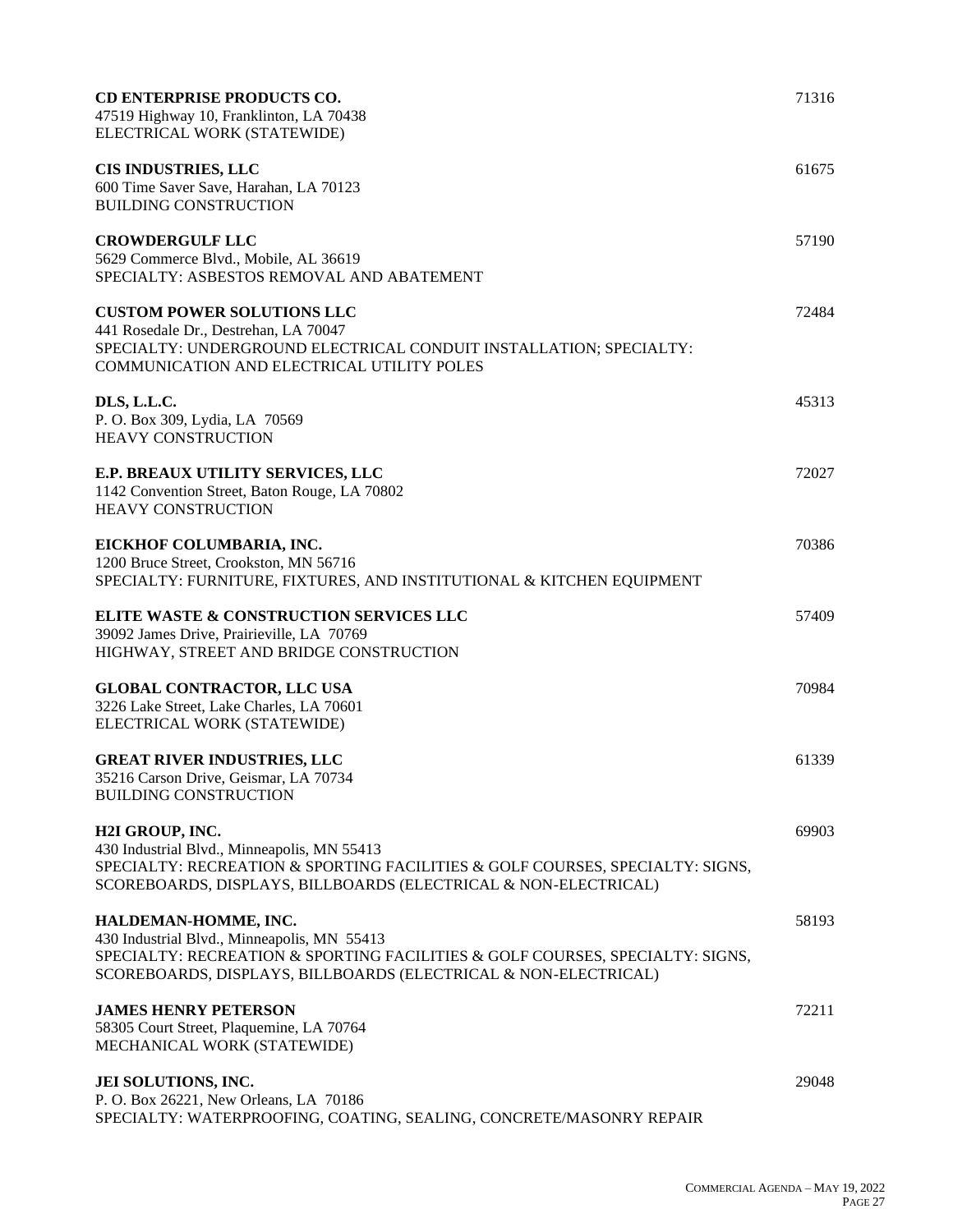| <b>JIM'S TREE SERVICE, L.L.C.</b><br>9614 Odilon Road, Kaplan, LA 70548<br>SPECIALTY: LANDSCAPING, GRADING AND BEAUTIFICATION                                                                            | 73501 |
|----------------------------------------------------------------------------------------------------------------------------------------------------------------------------------------------------------|-------|
| K & L ENVIRONMENTAL SOLUTIONS LLC<br>P.O. Box 747, Denham Springs, LA 70727<br>MUNICIPAL AND PUBLIC WORKS CONSTRUCTION                                                                                   | 59889 |
| KINLEY CONSTRUCTION GROUP, LTD<br>7301 East Commercial Boulevard, Arlington, TX 76001<br>ELECTRICAL WORK (STATEWIDE)                                                                                     | 52273 |
| MOREAUX PROPERTIES, INC. (PENDING)<br>19125 West Muirfield Drive, Baton Rouge, LA 70810<br>MUNICIPAL AND PUBLIC WORKS CONSTRUCTION                                                                       | 73440 |
| <b>MORGAN CORP. OF SOUTH CAROLINA</b><br>Accounts Payable: P. O. Box 3555, Spartanburg, SC 29304<br><b>BUILDING CONSTRUCTION</b>                                                                         | 31260 |
| O.C.I., L.L.C.<br>P.O. Box 309, Lydia, LA 70569<br><b>HEAVY CONSTRUCTION</b>                                                                                                                             | 45273 |
| <b>ORCO STEEL LLC</b><br>2001 John Street, Suite A, Pasadena, TX 77502<br>SPECIALTY: CONCRETE CONSTRUCTION (EXCLUDING HIGHWAYS, STREETS, & BRIDGES)                                                      | 68332 |
| PRO SCALES AND CONSTRUCTION SERVICES, LLC<br>20555 Greenwell Springs, Greenwell Springs, LA 70739<br><b>HEAVY CONSTRUCTION</b>                                                                           | 70086 |
| RONALD JOHNSON INVESTMENTS L.L.C<br>4848 Myrtle Street, Baker, LA 70714<br>MUNICIPAL AND PUBLIC WORKS CONSTRUCTION; SPECIALTY: RIGGING, HOUSE MOVING,<br><b>WRECKING AND DISMANTLING</b>                 | 66955 |
| RPM LOUISIANA, LLC<br>PO Box 2093, Mandeville, LA 70471<br><b>BUILDING CONSTRUCTION</b>                                                                                                                  | 73619 |
| <b>SARTIN BUILDERS, LLC</b><br>P.O. Box 82051, Lafayette, LA 70598<br>SPECIALTY: WATERPROOFING, COATING, SEALING, CONCRETE/MASONRY REPAIR;<br>SPECIALTY: RECREATION & SPORTING FACILITIES & GOLF COURSES | 58640 |
| <b>SITE WORK SPECIALIST LLC</b><br>325 Pinehill Road Pineville, LA 71360<br>HIGHWAY, STREET AND BRIDGE CONSTRUCTION                                                                                      | 69529 |
| SITEK OMNI SERVICES LLC<br>1780 Roughneck Drive, Humble, TX 77338<br>SPECIALTY: RIGGING, HOUSE MOVING, WRECKING AND DISMANTLING                                                                          | 61360 |
| T S C FLOORS INC.<br>P.O. Box 2055, Splendora, TX 77372<br>SPECIALTY: STONE, GRANITE, SLATE, RESILIENT FLOOR INSTALLATIONS, CARPETING                                                                    | 64674 |
| TOTAL ENERGY SOLUTIONS LLC<br>1338 Petroleum Pkwy., Broussard, LA 70518<br>SPECIALTY: INSTALLATION OF EQUIPMENT, MACHINERY AND ENGINES                                                                   | 58030 |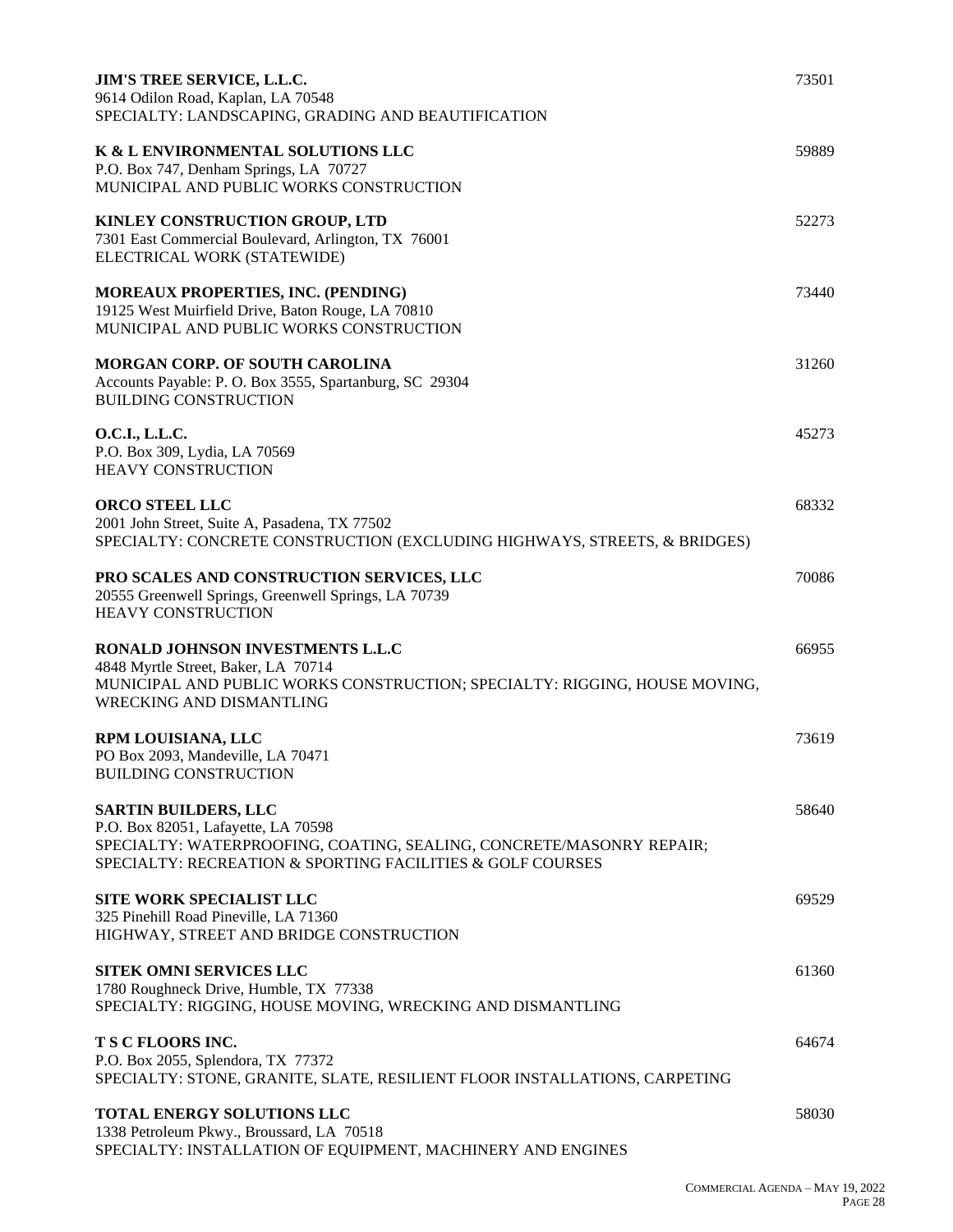# **TRIPLE B MAINTENANCE SERVICE, LLC** 52860

P.O. Box 1038, Napoleonville, LA 70390 ELECTRICAL WORK (STATEWIDE)

# **VIMAS PAINTING COMPANY, INC.** 73008

4328 McCartney, Lowellville, OH 44436 HIGHWAY, STREET AND BRIDGE CONSTRUCTION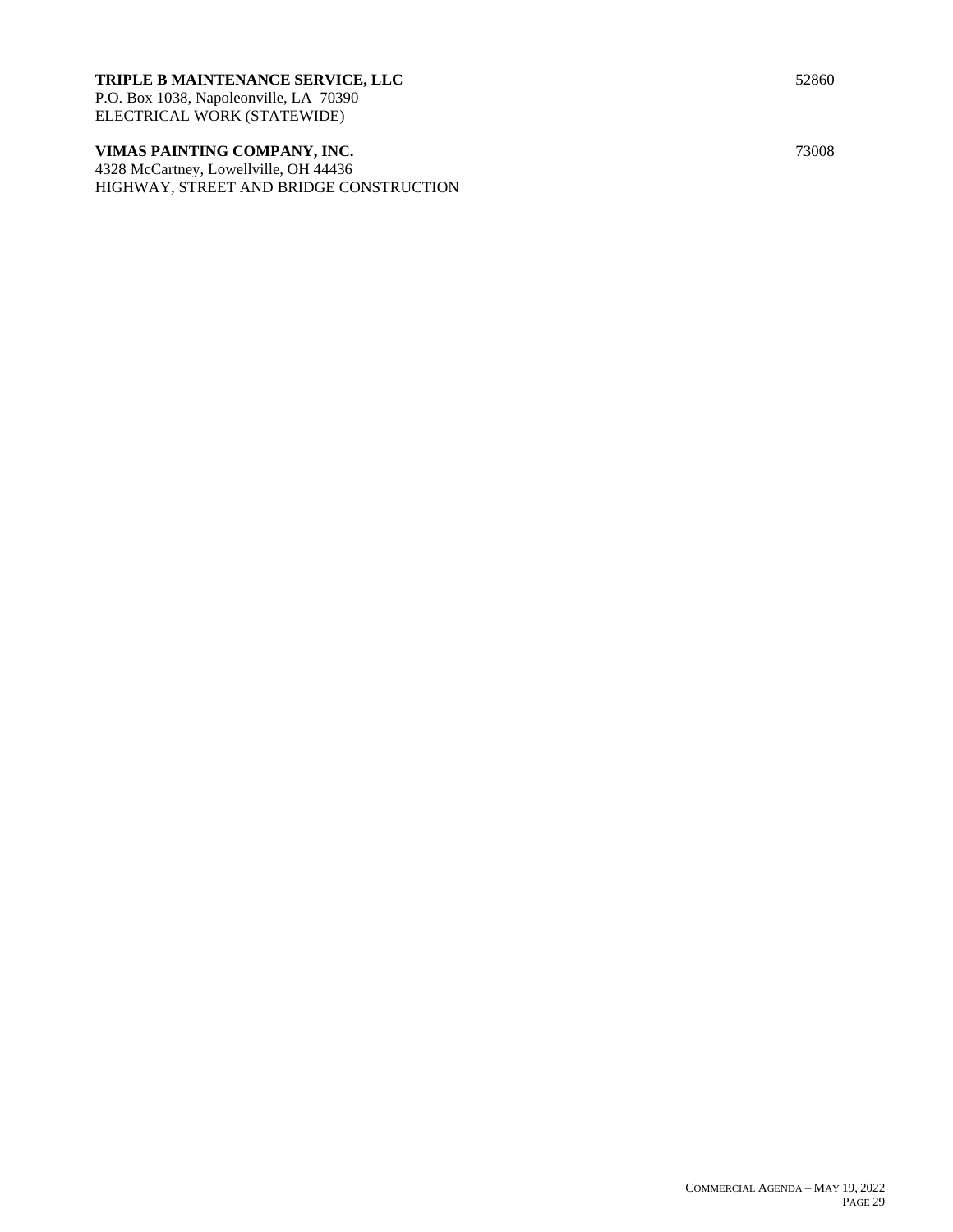#### **COMMERCIAL APPLICATIONS FOR LICENSE (PENDING ALL REQUIREMENTS BEING MET)**

*COMPANY NAME/CLASSIFICATION(S)*

#### **\*504 RESTORATIONS, LLC**

10 W. 24th Street, Unit A, Kenner, LA 70062 BUILDING CONSTRUCTION

## **ACN CONSTRUCTION LLC**

9955 FLORIDA BLVD #7, Baton Rouge, LA 70815 SPECIALTY: CONCRETE, MASONRY, AND ASPHALT REHABILITATION & ENHANCEMENT

## **ACRES EDGE LAWN AND LANDSCAPE, LLC**

801 Monterey Dr., Ruston, LA 71270 SPECIALTY: FENCING; SPECIALTY: LANDSCAPING, GRADING AND BEAUTIFICATION

#### **\*ALL SEASON'S LANDSCAPING AND LAWNCARE, INC.**

16405 Shetland Ave., Greenwell Springs, LA 70739 SPECIALTY: LANDSCAPING, GRADING AND BEAUTIFICATION

### **AMERICAN CONSTRUCTION LLC**

1913 Mason Smith Ave., Metairie, LA 70003 ELECTRICAL WORK (STATEWIDE)

### **\*ANTONOPOULOS, ANARGYROS**

617 Windy Ridge Lane SE., Atlanta, GA 30339 BUILDING CONSTRUCTION

### **ANYTHING MECHANICAL AND PIPING LLC**

241 Rue Richard, Gray, LA 70359 HEAVY CONSTRUCTION

### **\*APEX ROOFING SOLUTIONS LLC**

8417 Indian Hills Blvd., Shreveport, LA 71107 BUILDING CONSTRUCTION; SPECIALTY: ROOFING AND SHEET METAL, SIDING

### **ARCHER, TYLER ARMSTRONG**

108 Rhea Rd, Homer, LA 71040 HIGHWAY, STREET AND BRIDGE CONSTRUCTION; SPECIALTY: EARTHWORK, DRAINAGE AND LEVEES

## **\*ARES HOLDINGS, LLC**

1045 S John Rodes Blvd., Melbourne, FL 32904 MECHANICAL WORK (STATEWIDE)

### **ARK-LA-TEX SHOP BUILDERS, INC.**

771 Bodcau Station Rd., Haughton, LA 71037 BUILDING CONSTRUCTION

#### **ASHER BUILDERS, LLC**

12234 Currency Circle, Forney, TX 75126 BUILDING CONSTRUCTION

# **B & T CONSTRUCTION AND HOME IMPROVEMENT, LLC**

7001 Rue Renard Rouge Road, Iowa, LA 70647 BUILDING CONSTRUCTION

### **\*B.M.S., L.L.C.**

1142 Homer Rd., Minden, LA 71055 SPECIALTY: SOFT ABRASIVE CLEANING, JANITORIAL SERVICES, AND HOUSEHOLD WASTE REMOVAL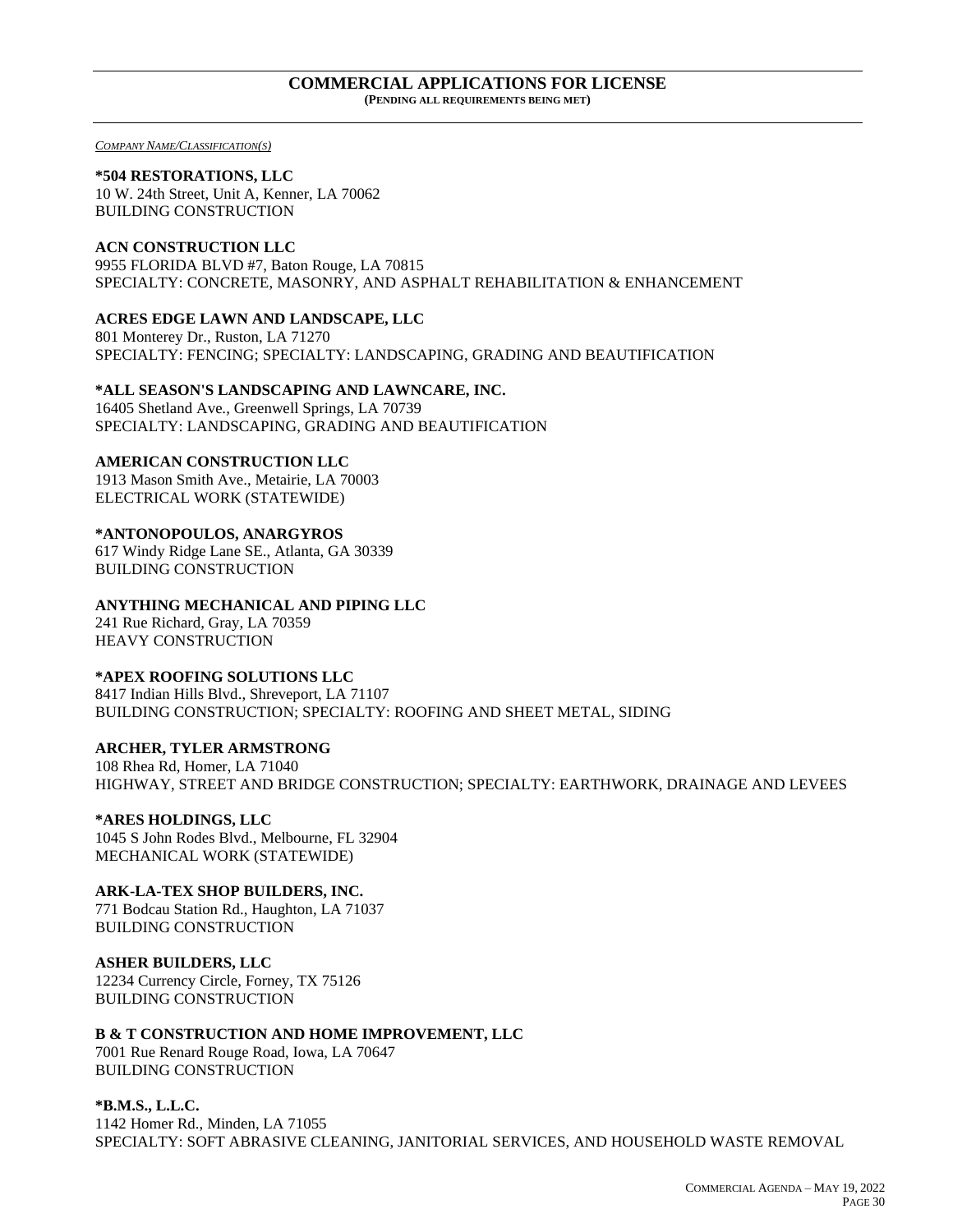## **BAILEY, RUSTY WAYNE**

328 Holly St., Maud, TX 75567 SPECIALTY: SIGNS, SCOREBOARDS, DISPLAYS, BILLBOARDS (ELECTRICAL & NON-ELECTRICAL)

#### **\*BAINES, GARY PHILLIP JR.**

16146 Al Highway 117, Henagar, AL 35918 ELECTRICAL WORK (STATEWIDE)

#### **BDG TREES, LLC**

2015 Ahrens Street, Houston, TX 77017 SPECIALTY: LANDSCAPING, GRADING AND BEAUTIFICATION

#### **BEDFORD CONSTRUCTION, L.L.C.**

83389 North Factory Rd., Folsom, LA 70437 BUILDING CONSTRUCTION

#### **BEELER, HUGH CHARLES**

720 Arborside Ct., Johns Creek, GA 30022 SPECIALTY: HEAT, AIR CONDITIONING, VENTILATION DUCT WORK AND REFRIGERATION

#### **BERG DRYWALL, LLC**

1225 Lakeview Drive, Chaska, MN 55318 BUILDING CONSTRUCTION; SPECIALTY: ACOUSTICAL TREATMENTS; SPECIALTY: DRY WALL; SPECIALTY: LATHING, PLASTERING AND STUCCOING; SPECIALTY: METAL BUILDINGS, COLD-FORMED METAL FRAMING, SIDING, SHEET METAL, METAL PRODUCTS; SPECIALTY: PAINTING AND INTERIOR DECORATING, CARPETING

## **\*BEST POWER SOLUTIONS LLC**

18295 Great Falls Drive, Manor, TX 78653 ELECTRICAL WORK (STATEWIDE)

### **BESTUCCO, INC.**

444 Schantz Road, Allentown, PA 18104 SPECIALTY: LATHING, PLASTERING AND STUCCOING; SPECIALTY: MASONRY, BRICK, STONE

### **BNT ELECTRIC INC.**

891 Dupont Harts Chapel Road, Poplarville, MS 39470 ELECTRICAL WORK (STATEWIDE)

### **\*BOCHRIST CONSTRUCTION LLC**

100 Broadway Dr., Scott, LA 70583 BUILDING CONSTRUCTION

### **BOLDAIR LLC**

1375 Oakley Industrial Blvd., Fairburn, GA 30213 BUILDING CONSTRUCTION; SPECIALTY: HEAT, AIR CONDITIONING, VENTILATION DUCT WORK AND REFRIGERATION

## **BORROUSO CONSTRUCTION L.L.C.**

3531 Ridgelake Dr. Unit 4, Metairie, LA 70002 BUILDING CONSTRUCTION

### **\*BOSSIER REMODELING COMPANY, L.L.C.**

2117 Shed Road, Suite A, Bossier City, LA 71111 BUILDING CONSTRUCTION; PLUMBING (STATEWIDE)

### **BOYNTON BRICK AND TILE LLC**

10434 Jefferson Hwy. Apt. F, Baton Rouge, LA 70809 BUILDING CONSTRUCTION; MUNICIPAL AND PUBLIC WORKS CONSTRUCTION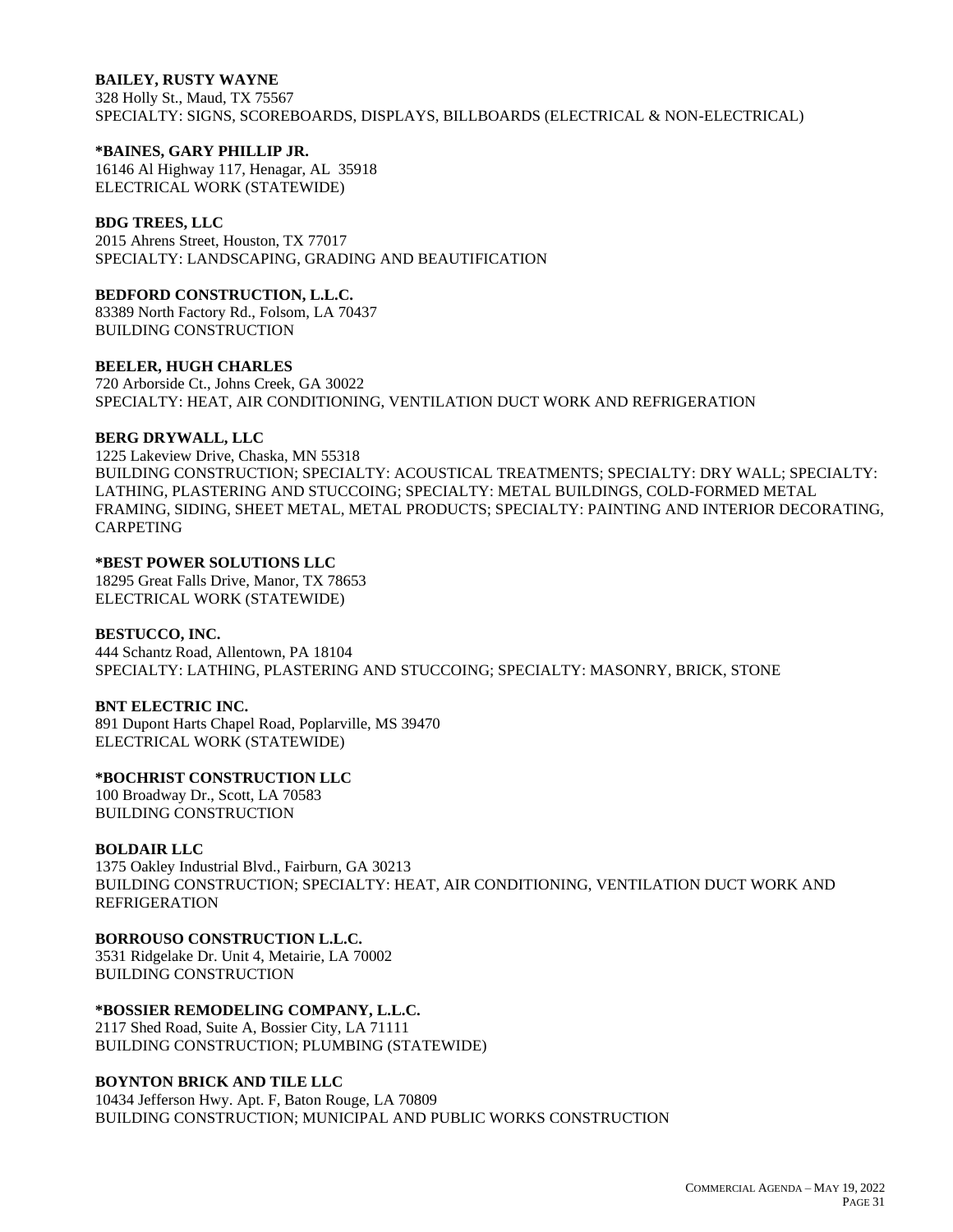## **BRIDGES LANDSCAPE COMPANY, INC.**

PO Box 12401, Lake Charles, LA 70612 SPECIALTY: LANDSCAPING, GRADING AND BEAUTIFICATION

### **BROTHERHOOD SERVICE COMPANY, LLC**

6826 Old 63 N., Lucedale, MS 39452 BUILDING CONSTRUCTION

## **\*BROWNING CHAPMAN, LLC**

2101 Bastian Court, Westfield, IN 46074 BUILDING CONSTRUCTION

# **\*CALLAHAN ENTERPRISES, L.L.C.**

P O Box 665, Berwick, LA 70342 BUILDING CONSTRUCTION

#### **CAMPBELLWAUGH LLC**

6802 Lake Kenilworth Drive, Apt 213, New Orleans, LA 70126 BUILDING CONSTRUCTION; HEAVY CONSTRUCTION; HIGHWAY, STREET AND BRIDGE CONSTRUCTION; MUNICIPAL AND PUBLIC WORKS CONSTRUCTION

### **\*CAPSTONE SPECIALTY ROOFING, LLC**

3900 Lee Street, Alexandria, LA 71302 BUILDING CONSTRUCTION

## **CARRERAS ROOFING & CONSTRUCTION LLC**

243 Sam Houston Jones Pkwy., Lake Charles, LA 70611 SPECIALTY: DRY WALL; SPECIALTY: PAINTING AND INTERIOR DECORATING, CARPETING

### **\*CCI SYSTEMS, INC**

105 Kent Street, Iron Mountain, MI 49801 SPECIALTY: TELECOMMUNICATIONS (EXCLUDING PROPERTY PROTECTION AND LIFE SAFETY SYSTEMS)

# **CHRISTIAN BROTHERS MAINTENANCE LLC**

123 Bryant St., Madisonville, LA 70447 MECHANICAL WORK (STATEWIDE)

### **CHRISTIAN SHANE DEVELOPMENT LLC**

PO Box 750489, New Orleans, LA 70175 BUILDING CONSTRUCTION; SPECIALTY: SWIMMING POOLS

### **\*CIS BUILDING TECHNOLOGIES, LLC**

600 Time Saver Ave., Harahan, LA 70123 BUILDING CONSTRUCTION; ELECTRICAL WORK (STATEWIDE); MECHANICAL WORK (STATEWIDE)

### **COMEAUX, SHAWN JOSEPH**

20785 La Hwy 16, Denham Springs, LA 70726 MECHANICAL WORK (STATEWIDE)

### **\*COMMUNITY BUILDERS OF LOUISIANA, LLC**

7051 West End Blvd., New Orleans, LA 70124 BUILDING CONSTRUCTION

### **COOK & BOARDMAN, LLC**

3064 Salem Industrial Drive, Winston Salem, NC 27127 SPECIALTY: FURNITURE, FIXTURES, AND INSTITUTIONAL & KITCHEN EQUIPMENT

### **CREATIVE LANDSCAPES, LLC**

137 Donald Allen Dr., Downsville, LA 71234 SPECIALTY: LANDSCAPING, GRADING AND BEAUTIFICATION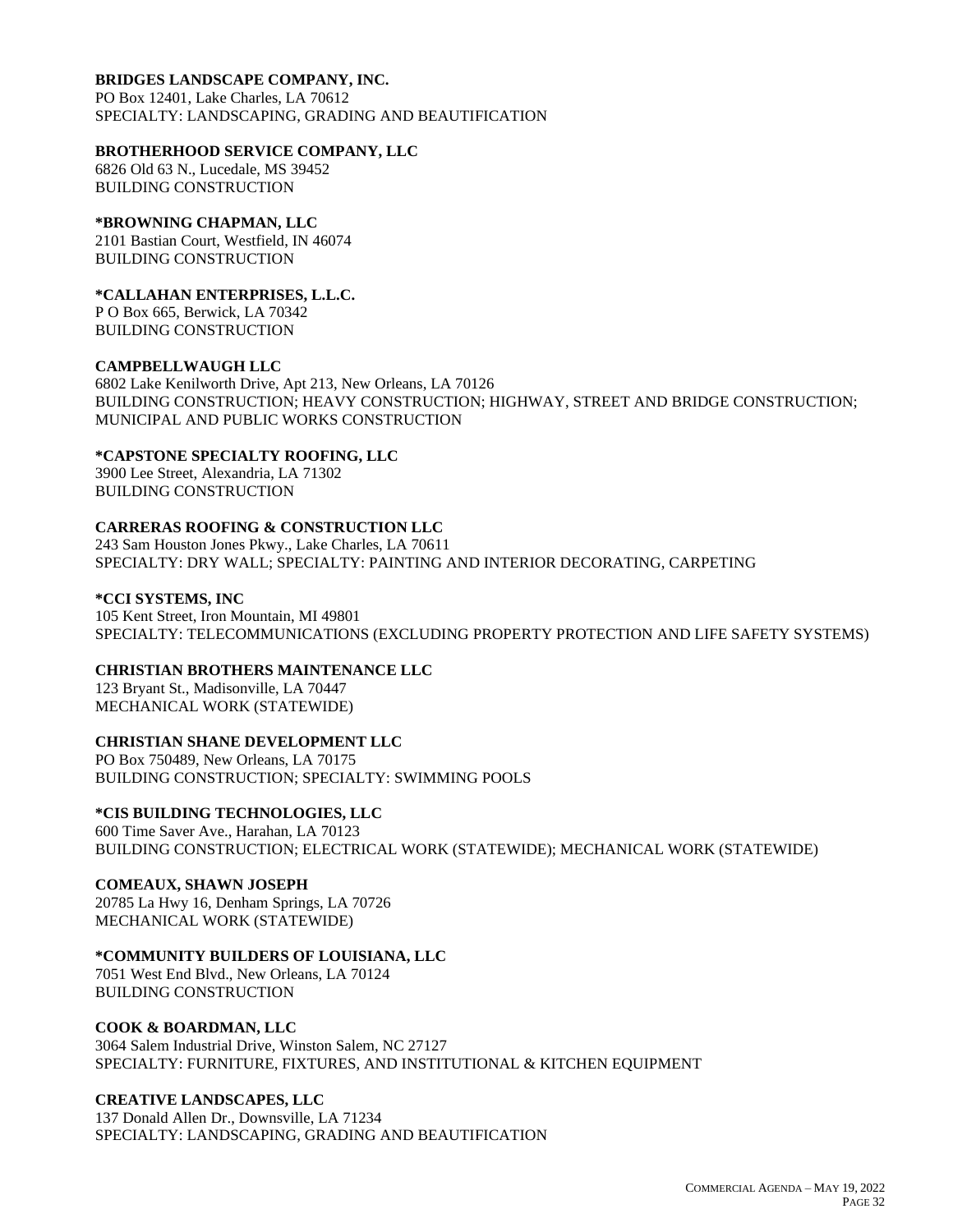#### **\*CRIDEX ELECTRICAL LLC**

136 E White St, Opelousas, LA 70570 ELECTRICAL WORK (STATEWIDE)

#### **D & D ROOF SERVICES, INC.**

17541 Woods Dr., New Caney, TX 77357 BUILDING CONSTRUCTION; SPECIALTY: ROOFING AND SHEET METAL, SIDING

## **DAVE'S ELECTRIC LLC**

2452 W. Gauthier Road, Lake Charles, LA 70605 ELECTRICAL WORK (STATEWIDE)

#### **DAVEY TREE EXPERT COMPANY, THE**

140 Grand Street, Ste 300, White Plains, NY 10601 SPECIALTY: LANDSCAPING, GRADING AND BEAUTIFICATION

#### **DEEMO PROPERTIES LLC**

1400 Highway 347, Arnaudville, LA 70512 BUILDING CONSTRUCTION

### **DEFIANCE INDUSTRIES LLC**

1902 Timber Ranch Dr., Magnolia, TX 77355 SPECIALTY: CLOSED CIRCUIT TV; SPECIALTY: FIRE ALARMS; SPECIALTY: SECURITY; SPECIALTY: SPECIAL LOCKING SYSTEMS; SPECIALTY: TELECOMMUNICATIONS

## **DEMOLITION AND CONSTRUCTION SOLUTIONS, LLC**

1023 Alexander Road, Saint Martinville, LA 70582 BUILDING CONSTRUCTION; SPECIALTY: ROOFING AND SHEET METAL, SIDING

#### **\*DICKSON CONSTRUCTION LLC**

100 Slippery Falls Dr., Bossier City, LA 71112 BUILDING CONSTRUCTION

### **\*DINH ENTERPRISES, LLC**

PO BOX 342, Maurice, LA 70555 BUILDING CONSTRUCTION

### **DUSHI INC**.

3632 Napoleon Ave., New Orleans, LA 70125 BUILDING CONSTRUCTION; ELECTRICAL WORK (STATEWIDE); HEAVY CONSTRUCTION; HIGHWAY, STREET AND BRIDGE CONSTRUCTION; MECHANICAL WORK (STATEWIDE); MUNICIPAL AND PUBLIC WORKS CONSTRUCTION; PLUMBING (STATEWIDE)

### **ELITE HVAC & ELECTRICAL LLC**

10245 Gerald Drive, Baton Rouge, LA 70815 ELECTRICAL WORK (STATEWIDE)

# **\*ELLINGSON TRENCHLESS L. L. C.**

56113 State Hwy 56, West Concord, MN 55985 SPECIALTY: HORIZONTAL DIRECTIONAL DRILLING

### **EMORY INDUSTRIAL SERVICES 1, INC.**

1501 NE Broadway Ave, Suite 1, Des Moines, IA 50313 SPECIALTY: INDUSTRIAL CLEANING AND MATERIAL/WASTE HANDLING

### **ENLEIGH CO. LLC**

5635 Main Street Ste A268, Zachary, LA 70791 BUILDING CONSTRUCTION; MUNICIPAL AND PUBLIC WORKS CONSTRUCTION

### **\*ESCO ELECTRICAL SERVICES, INC.**

520 E Main St., El Dorado, AR 71730 ELECTRICAL WORK (STATEWIDE)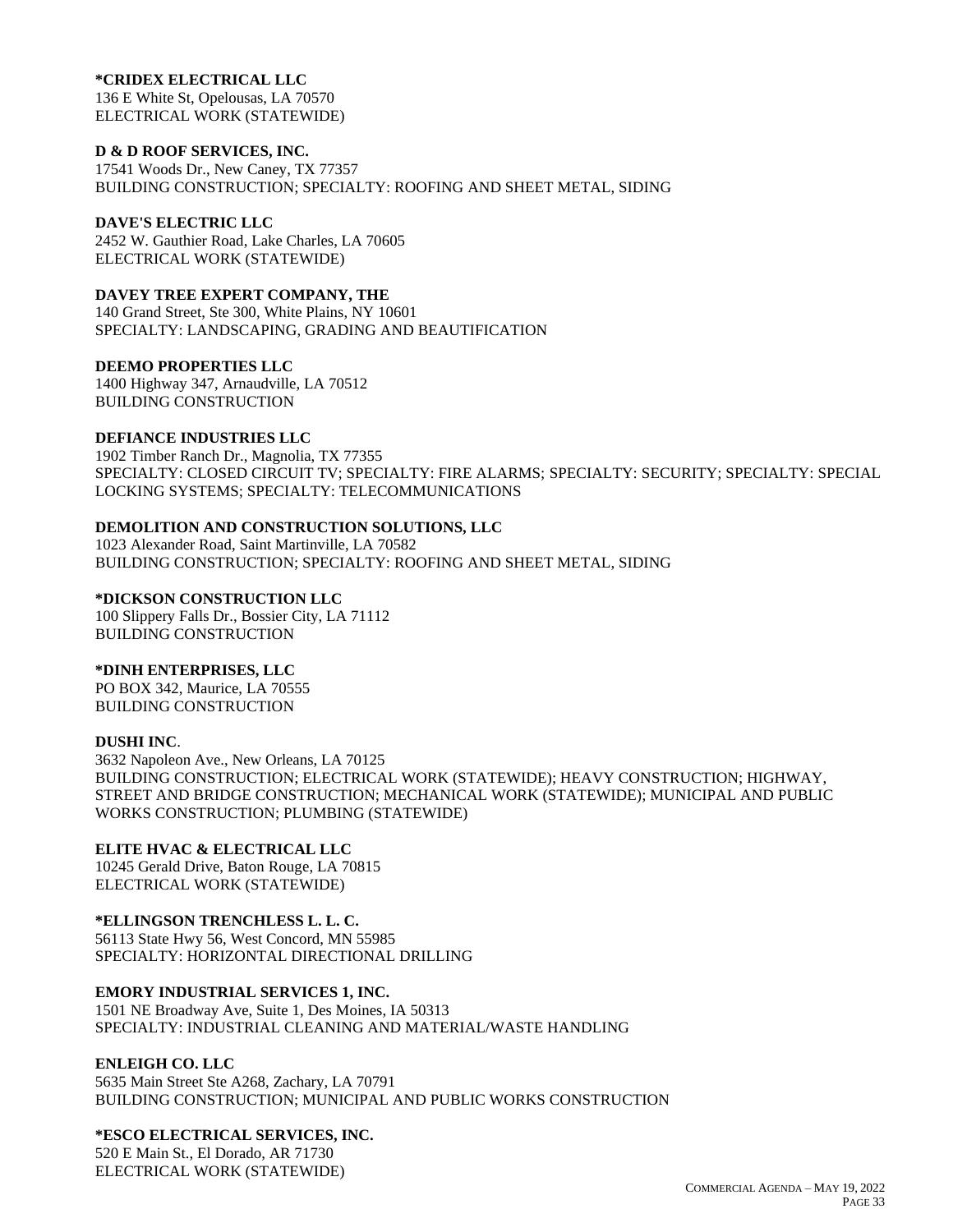# **E-TECH ELECTRICAL SOLUTIONS, LLC**

112 Kohen Dr., Maurice, LA 70555 ELECTRICAL WORK (STATEWIDE)

## **EVANS LANDSCAPING LLC**

345 Kenwood Ave., Baton Rouge, LA 70806 SPECIALTY: LANDSCAPING, GRADING AND BEAUTIFICATION

# **FAUBOURG CONSTRUCTION LLC**

201 S Holiday Dr., Slidell, LA 70461 BUILDING CONSTRUCTION

# **FIVE E CONSTRUCTION LLC**

419 Walter Dr. Lot 2, Lafayette, LA 70507 MUNICIPAL AND PUBLIC WORKS CONSTRUCTION

# **FIVE S FARMS & CONSTRUCTION CO., INC.**

2177 Cemetery Rd., Ville Platte, LA 70586 HIGHWAY, STREET AND BRIDGE CONSTRUCTION; SPECIALTY: CULVERTS AND DRAINAGE STRUCTURES

## **FRONT PORCH PROPERTY GROUP L.L.C.**

31156 Carter Cemetery Road, Springfield, LA 70462 HEAVY CONSTRUCTION; HIGHWAY, STREET AND BRIDGE CONSTRUCTION; MUNICIPAL AND PUBLIC WORKS CONSTRUCTION

# **\*G & G HOME AND LAWN IMPROVEMENT LLC**

2416 Green Briar St., Lake Charles, LA 70607 SPECIALTY: PAINTING AND INTERIOR DECORATING, CARPETING

## **GCB INDUSTRIES, LLC**

14149 Interdrive W, Houston, TX 77032 BUILDING CONSTRUCTION; ELECTRICAL WORK (STATEWIDE); HEAVY CONSTRUCTION; HIGHWAY, STREET AND BRIDGE CONSTRUCTION; MECHANICAL WORK (STATEWIDE); MUNICIPAL AND PUBLIC WORKS CONSTRUCTION; PLUMBING (STATEWIDE); SPECIALTY: HEAT, AIR CONDITIONING, VENTILATION DUCT WORK AND REFRIGERATION

# **GLOBAL DESIGN SOLUTIONS, INC.**

2030 Altom Court, Saint Louis, MO 63146 MECHANICAL WORK (STATEWIDE); SPECIALTY: HEAT, AIR CONDITIONING, VENTILATION DUCT WORK AND REFRIGERATION; SPECIALTY: STEAM AND HOT WATER HEATING IN BUILDINGS OR PLANTS; SPECIALTY: WATER COOLING TOWERS AND ACCESSORIES

# **GOMEZ GENERAL CONTRACTORS INC.**

5526 Galeria Drive, Baton Rouge, LA 70816 SPECIALTY: ROOFING AND SHEET METAL, SIDING

# **GRACE POWER & LIGHT ELECTRICAL SERVICE LLC**

328 HIGHWAY 308 APT 1, Thibodaux, LA 70301 ELECTRICAL WORK (STATEWIDE)

## **GREEN, ANTHONY TITCOMB**

808 E2nd Ave., Covington, LA 70433 ELECTRICAL WORK (STATEWIDE

### **GROUNDS PRO LLC**

7659 Airline Hwy., Baton Rouge, LA 70814 SPECIALTY: LANDSCAPING, GRADING AND BEAUTIFICATION

### **\*GTO SPORTS, LLC**

11 E Ash St., Nolanville, TX 76559 SPECIALTY: RECREATION & SPORTING FACILITIES & GOLF COURSES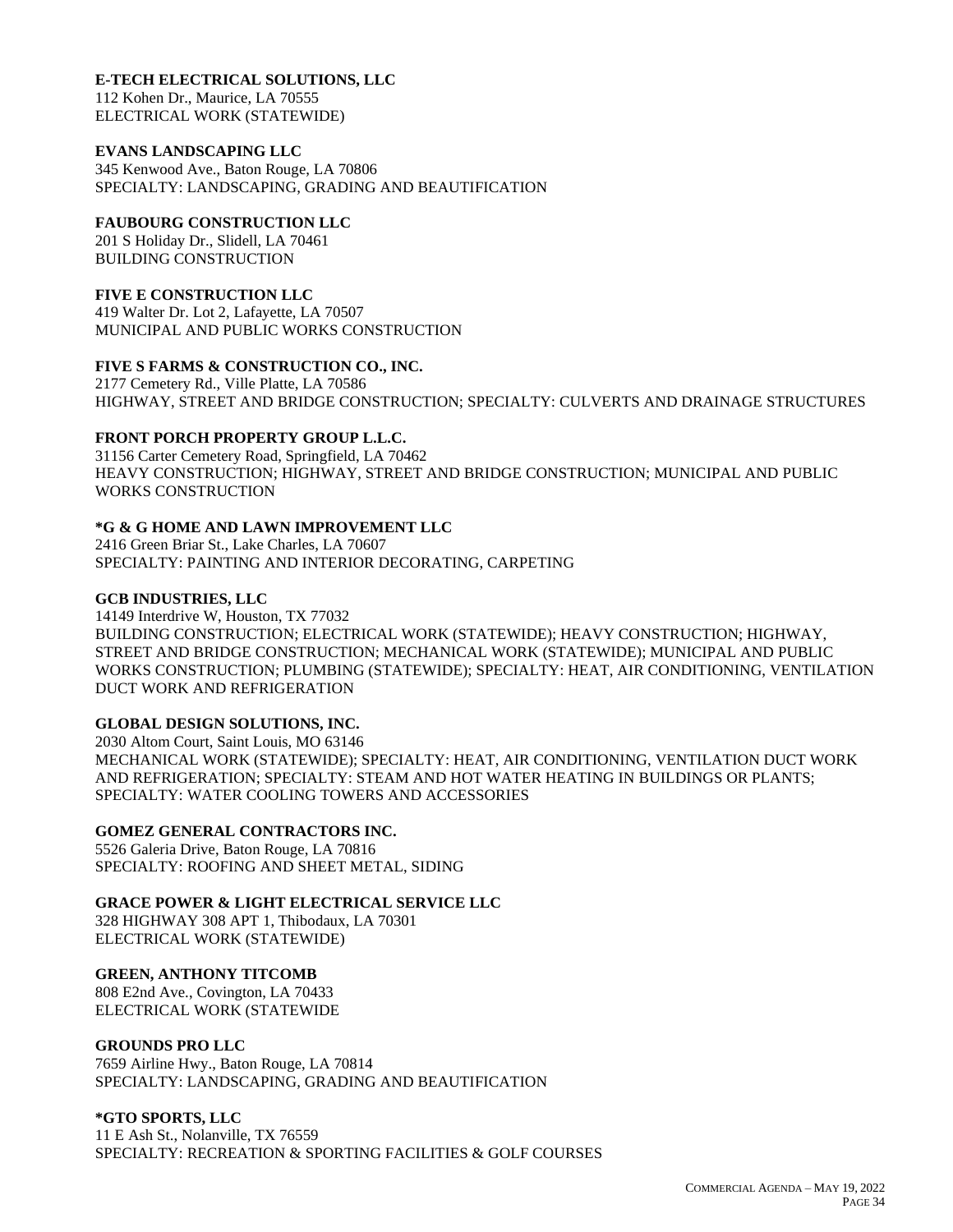# **HALLS INDUSTRIAL LLC**

153 ICI Lane, Garyville, LA 70051 BUILDING CONSTRUCTION; HEAVY CONSTRUCTION

#### **\*HANOVERIAN CONSTRUCTION LLC**

201 Rue Beauregard, Suite 202, Lafayette, LA 70508 BUILDING CONSTRUCTION; HEAVY CONSTRUCTION; HIGHWAY, STREET AND BRIDGE CONSTRUCTION; MUNICIPAL AND PUBLIC WORKS CONSTRUCTION

#### **\*HARBOR DREDGING LA, INC.**

1115 Lafayette, Gretna, LA 70053 HEAVY CONSTRUCTION

#### **HARRIS ENVIRONMENTAL SYSTEMS, INC.**

11 Connector Road, Andover, MA 01810 BUILDING CONSTRUCTION

#### **\*HMSE LLC**

912 Pueblo Dr., Houma, LA 70364 BUILDING CONSTRUCTION

#### **\*HOLLIDAY'S HOME BUILDER LLC**

9510 Highway 959, Slaughter, LA 70777 BUILDING CONSTRUCTION

#### **HURRICANE FENCE CO.**

1300 Dinneen Street, Richmond, VA 23220 HEAVY CONSTRUCTION; MECHANICAL WORK (STATEWIDE); SPECIALTY: FENCING; SPECIALTY: SECURITY

### **ICC COMMONWEALTH CORPORATION**

795 Wurlitzer Drive, North Tonawanda, NY 14120 SPECIALTY: CHIMNEYS AND FIREPLACES; SPECIALTY: RIGGING, HOUSE MOVING, WRECKING AND DISMANTLING

# **INNOVATIVE ELECTRICAL SOLUTIONS LLC**

9000 Westgate St., Metairie, LA 70003 ELECTRICAL WORK (STATEWIDE)

### **INTEGRATED RENOVATIONS, LLC**

2850 N Harwood St. Ste 1700, Dallas, TX 75201 BUILDING CONSTRUCTION

### **J HEBERT ROOFING LLC**

107 Board Rd., Lafayette, LA 70508 SPECIALTY: FURNISHING LABOR ONLY

### **J P E CONSTRUCTION, INC. OF ALABAMA**

4255 Praytor Way, Trussville, AL 35173 SPECIALTY: CARPENTRY

# **J. O. COLLINS CONTRACTOR, INC.**

PO Box 1205, Biloxi, MS 39533 BUILDING CONSTRUCTION

### **J. V. EBENEZER CONSTRUCTION LLC**

2875 Kaylin Dr., Shreveport, LA 71118 BUILDING CONSTRUCTION

# **J.C.V. ELECTRIC & AC L.L.C.**

12239 Hwy 23, Belle Chasse, LA 70037 ELECTRICAL WORK (STATEWIDE)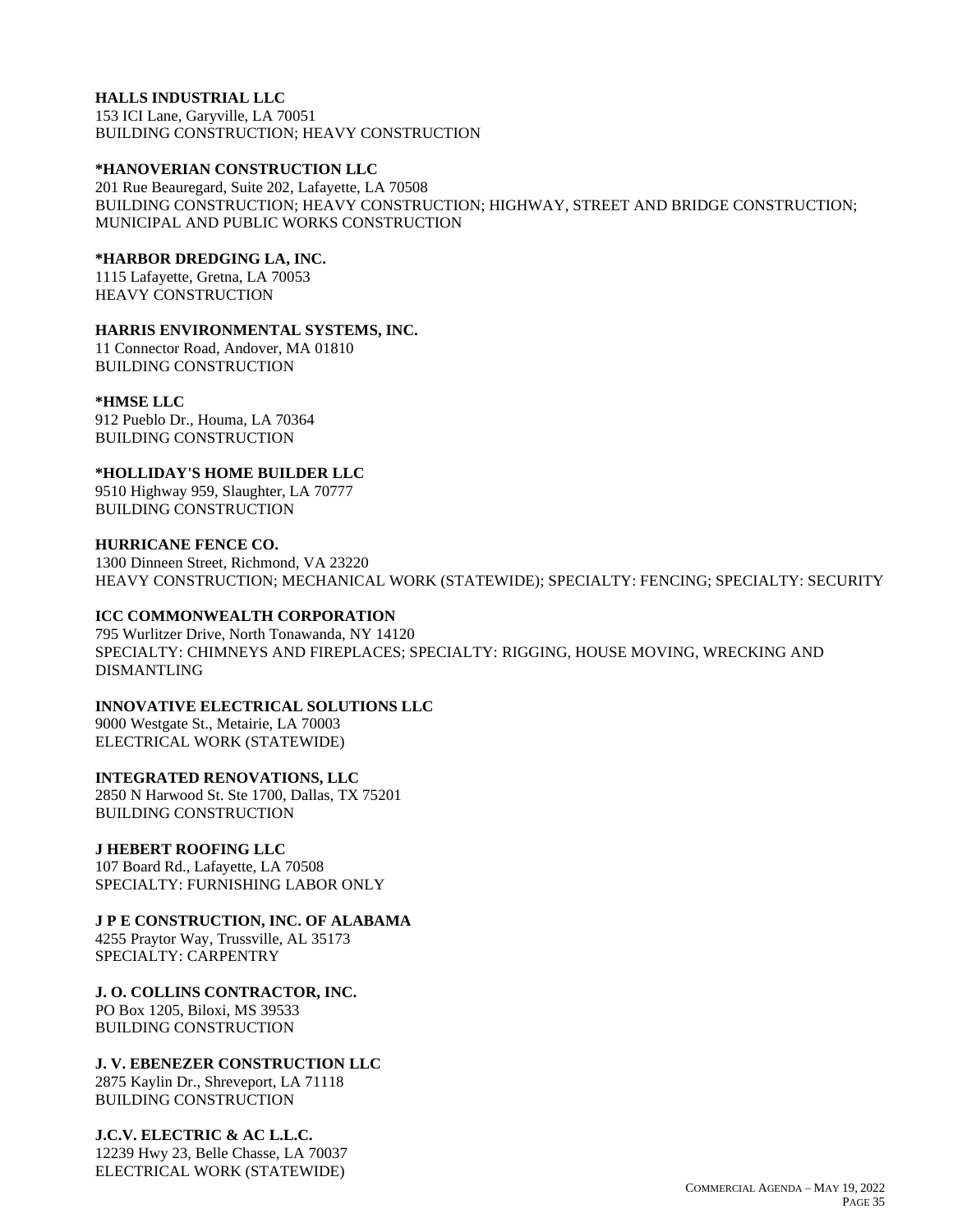## **JL ALLEN SERVICES, INC.**

PO Box 347, Tuscola, IL 61953 SPECIALTY: TRANSMISSION PIPELINE CONSTRUCTION

# **JOHN MICHAEL MILLER CONSTRUCTION, INC.**

60 Bellamy Court Suite B, Stockbridge, GA 30281 SPECIALTY: CARPENTRY

# **JONES & CHOU PROPERTIES LLC**

6652 Fleur De Lis Dr., New Orleans, LA 70124 BUILDING CONSTRUCTION

# **K & E AC AND ELECTRIC LLC**

722 N. Belle Circle, Breaux Bridge, LA 70517 ELECTRICAL WORK (STATEWIDE); MECHANICAL WORK (STATEWIDE)

# **\*LAFAYETTE CONSTRUCTION LLC**

1003 W University Ave., Lafayette, LA 70506 BUILDING CONSTRUCTION

# **LANDAVERDE, JOSE ABERLARDO**

304 Audubon Ave., Sulphur, LA 70663 SPECIALTY: FURNISHING LABOR ONLY

# **LEE, DANIEL RAYMOND**

1021 Blake Genelle Rd., Arnaudville, LA 70512 BUILDING CONSTRUCTION

# **LGCY INSTALLATION SERVICES, LLC**

10165 N Yorkshire Ct., Highland, UT 84003 BUILDING CONSTRUCTION; ELECTRICAL WORK (STATEWIDE); SPECIALTY: SOLAR ENERGY EQUIPMENT

# **LOS RAMOS BROTHERS LLC**

8044 President Drive, Baton Rouge, LA 70817 SPECIALTY: FURNISHING LABOR ONLY

# **M & J CIVIL CONSTRUCTION, LLC**

303 Shady Oak Lane, Mandeville, LA 70471 BUILDING CONSTRUCTION; HIGHWAY, STREET AND BRIDGE CONSTRUCTION; MUNICIPAL AND PUBLIC WORKS CONSTRUCTION

**\*MARK CULOTTA'S LANDSCAPE & MAINTENANCE, L.L.C.** 818 America Street, Baton Rouge, LA 70802 SPECIALTY: LANDSCAPING, GRADING AND BEAUTIFICATION

**\*MATEUS CONSTRUCTION LLC** 2613 Longwood Drive #C, Metairie, LA 70003 SPECIALTY: PAINTING AND INTERIOR DECORATING, CARPETING

# **MATT K COMPANIES LLC**

262 Citrus Rd., New Orleans, LA 70123 BUILDING CONSTRUCTION

# **MAVERICK STEEL FABRICATION LLC**

PO BOX 143, Era, TX 76238 SPECIALTY: COVERINGS AND LININGS

# **MAYA CONSTRUCTION DEVELOPMENT**

12152 Trask Ave, Spc. 29, Garden Grove, CA 92843 BUILDING CONSTRUCTION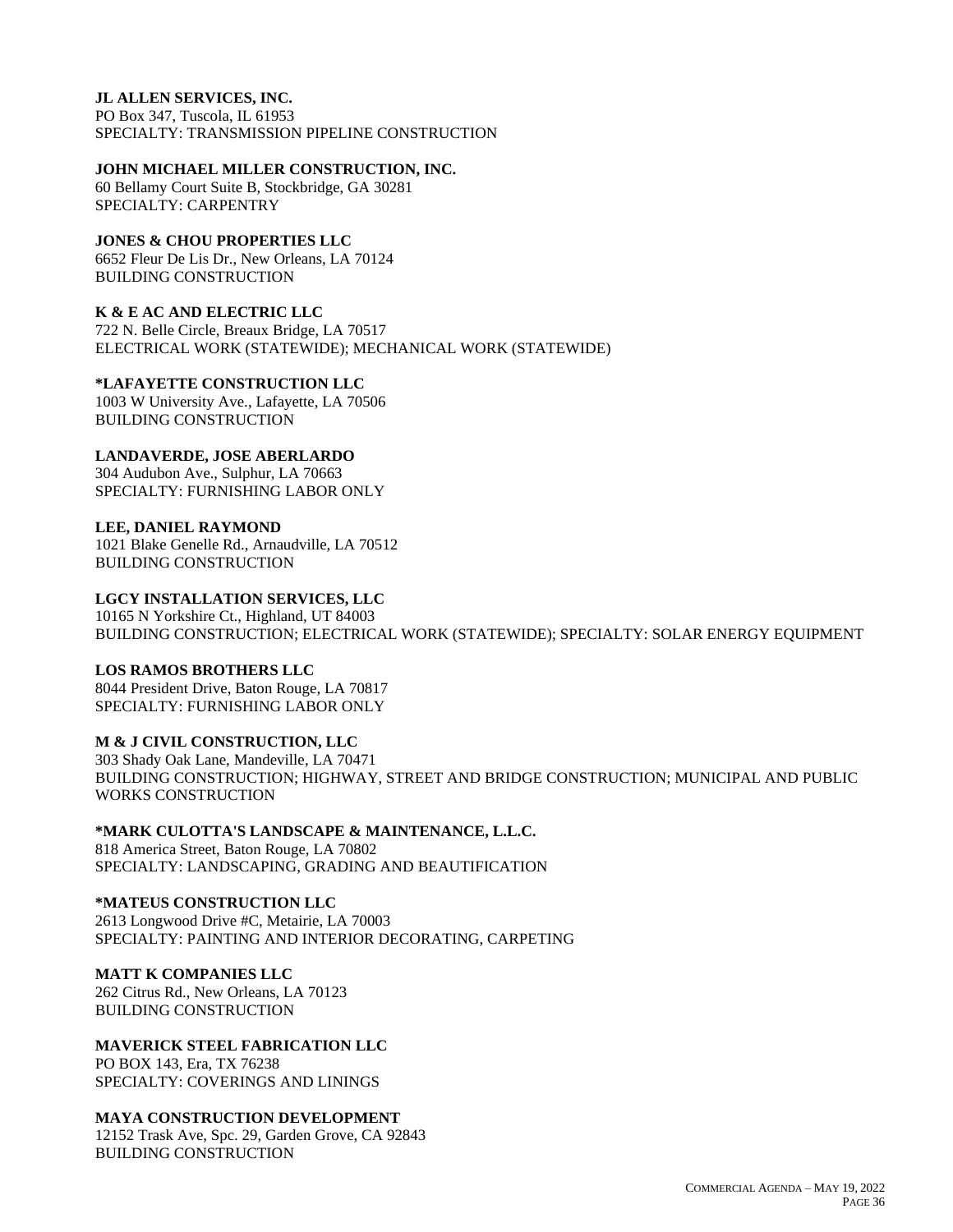## **MENEMSHA DEVELOPMENT GROUP, INC.**

370 Libbey Industrial Parkway, Suite 600, East Weymouth, MA 02189 BUILDING CONSTRUCTION

#### **\*MESSER GROUP TEXAS, INC.**

312 Meadowglen Circle, Coppell, TX 75019 BUILDING CONSTRUCTION

# **MICHEL'S PLUMBING REPAIRS LLC**

2440 Delaware Ave Suite A, Kenner, LA 70062 PLUMBING (STATEWIDE)

### **MID-SOUTH PIPELINE CONTRACTORS, LLC**

PO Box 1911, Friendswood, TX 77549 SPECIALTY: TRANSMISSION PIPELINE CONSTRUCTION

## **MIXON ROOFING AND WATERPROOFING L.L.C.**

776 Arkansas Plant Rd., Dubach, LA 71235 BUILDING CONSTRUCTION

## **MJ'S HEAVY HAULING AND CONSTRUCTION LLC**

1627 William and Hayes Lane, Clinton, LA 70722 SPECIALTY: CLEARING, GRUBBING AND SNAGGING; SPECIALTY: EARTHWORK, DRAINAGE AND LEVEES

#### **\*MM ENERGY SOLUTIONS LLC**

304 Annaberg Drive, Youngsville, LA 70592 ELECTRICAL WORK (STATEWIDE)

#### **MWJ TAYLOR, LLC**

17197 Chenier Dr., Prairieville, LA 70769 PLUMBING (STATEWIDE)

**NEI GENERAL CONTRACTING, INC**

2707 Rew Circle, Ocoee, FL 34761 BUILDING CONSTRUCTION

#### **NORVELL, INC.**

1520 Lindberg Dr., Slidell, LA 70458 SPECIALTY: FURNITURE, FIXTURES, AND INSTITUTIONAL & KITCHEN EQUIPMENT

### **PARKER, CHARLES E. JR.**

8976 Countryaire Dr., Shreveport, LA 71107 ELECTRICAL WORK (STATEWIDE)

### **PARKS, ERIC DANIEL**

119 Amelia Lane, Covington, LA 70433 MECHANICAL WORK (STATEWIDE)

#### **PEAK NA US INC.**

1400-1199 West Hastings St.Vancouver, BC, Canada V6E 3T5 HEAVY CONSTRUCTION; SPECIALTY: CLEARING, GRUBBING AND SNAGGING

## **PHOENIX MODULAR ELEVATOR INC.**

4800 Phoenix Drive, Mount Vernon, IL 62864 SPECIALTY: ELEVATORS, DUMBWAITERS AND ESCALATORS

### **POWER UP ELECTRICAL SERVICE LLC**

701 St. Patrick St., Ste. C, Thibodaux, LA 70301 ELECTRICAL WORK (STATEWIDE)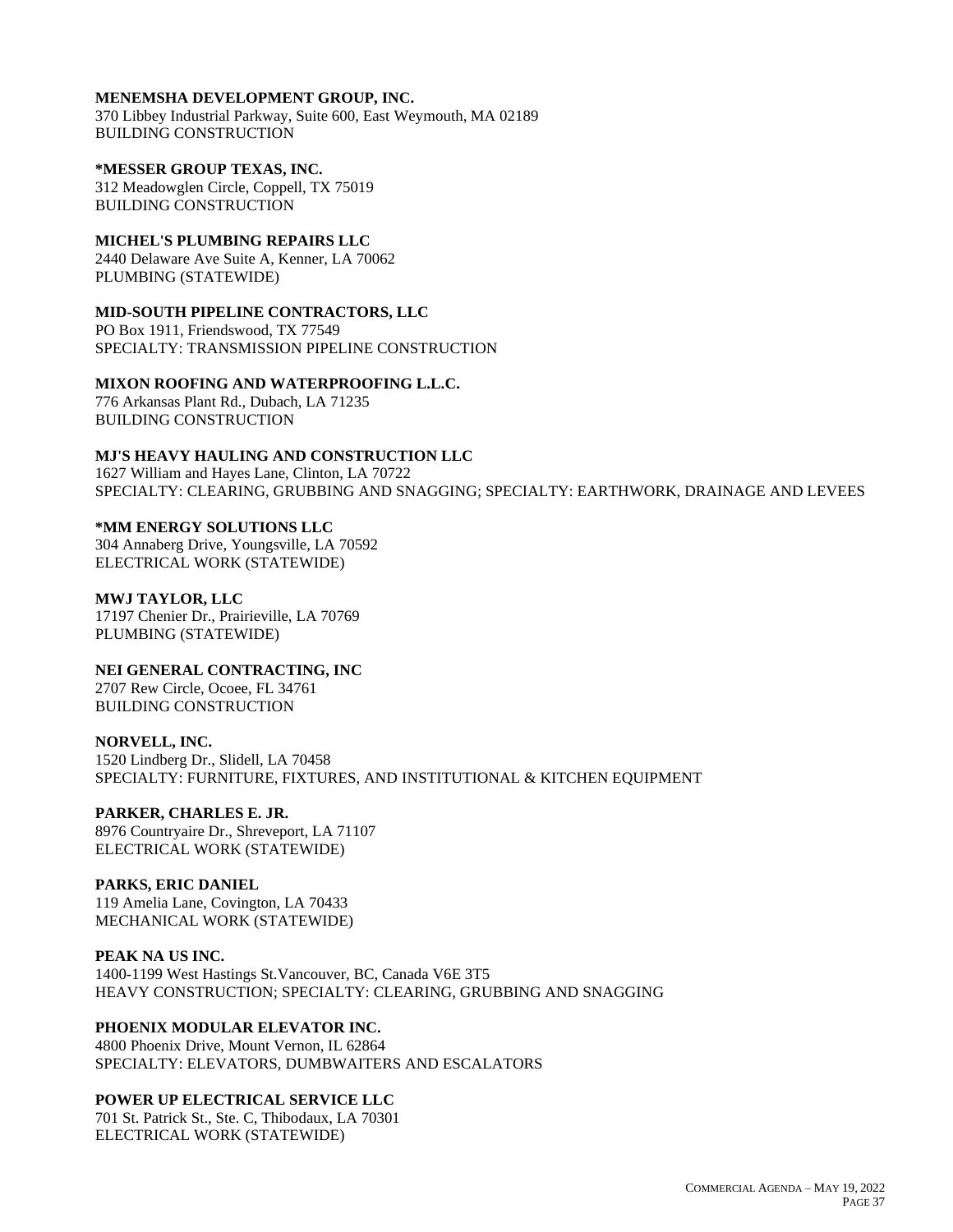#### **PRECISION CONSTRUCTION SVCS, LLC**

514 Madison St., #6, New Orleans, LA 70116 BUILDING CONSTRUCTION

#### **\*PREMIER POOL DEPOT, LLC**

122 GROVE STREET, Lake Charles, LA 70601 BUILDING CONSTRUCTION

## **PRESTIGE WORLDWIDE CONSULTANTS LLC**

PO Box 672, Madisonville, LA 70447 HEAVY CONSTRUCTION; SPECIALTY: DRIVEWAYS, PARKING AREAS, ASPHALT AND CONCRETE

#### **PROCAM INC.**

34590 County Line Rd. #3, Yucaipa, CA 92399 SPECIALTY: FIRE ALARMS

# **PROSOLAR GROUP LLC**

1100 West Oakland Park Blvd #8, Wilton Manors, FL 33311 SPECIALTY: SOLAR ENERGY EQUIPMENT

#### **PS OPERATING COMPANY LLC**

574 Road 11, Schuyler, NE 68661 BUILDING CONSTRUCTION

#### **PSM INTEGRITY SOLUTIONS, LLC**

100 I-45 North Suite 300, Conroe, TX 77301 HAZARDOUS MATERIALS; HIGHWAY, STREET AND BRIDGE CONSTRUCTION; MECHANICAL WORK (STATEWIDE); SPECIALTY: ASBESTOS REMOVAL AND ABATEMENT; SPECIALTY: INSTALL REPAIR OR CLOSE UNDERGROUND STORAGE TANKS; SPECIALTY: PIPE WORK (GAS LINES); SPECIALTY: TRANSMISSION PIPELINE CONSTRUCTION; SPECIALTY: UNDERGROUND ELECTRICAL CONDUIT INSTALLATION

#### **R E M ELECTRIC, LLC**

24051 Walker S Rd., Denham Springs, LA 70726 ELECTRICAL WORK (STATEWIDE)

#### **R.J.M. CONCRETE LLC**

1912 Mount Vernon Dr., Jonesboro, AR 72401 SPECIALTY: FURNISHING LABOR ONLY

#### **RAMAA ELECTRICAL & CONSTRUCTION, LLC**

1504 N Atlanta St., Metairie, LA 70003 ELECTRICAL WORK (STATEWIDE)

#### **RAMASHCO LLC**

2434 Allen St., New Orleans, LA 70119 BUILDING CONSTRUCTION

#### **RASI ELECTRIC, LLC**

2145 S Terry St., Vidor, TX 77662 ELECTRICAL WORK (STATEWIDE)

#### **RIOS, JAVIER IRVING**

12511 Russ Drive, Houston, TX 77039 SPECIALTY: FURNISHING LABOR ONL

#### **ROAD WARRIORS CONSTRUCTION LLC**

P.O. Box 1148, Marrero, LA 70073 BUILDING CONSTRUCTION; HEAVY CONSTRUCTION; HIGHWAY, STREET AND BRIDGE CONSTRUCTION; MUNICIPAL AND PUBLIC WORKS CONSTRUCTION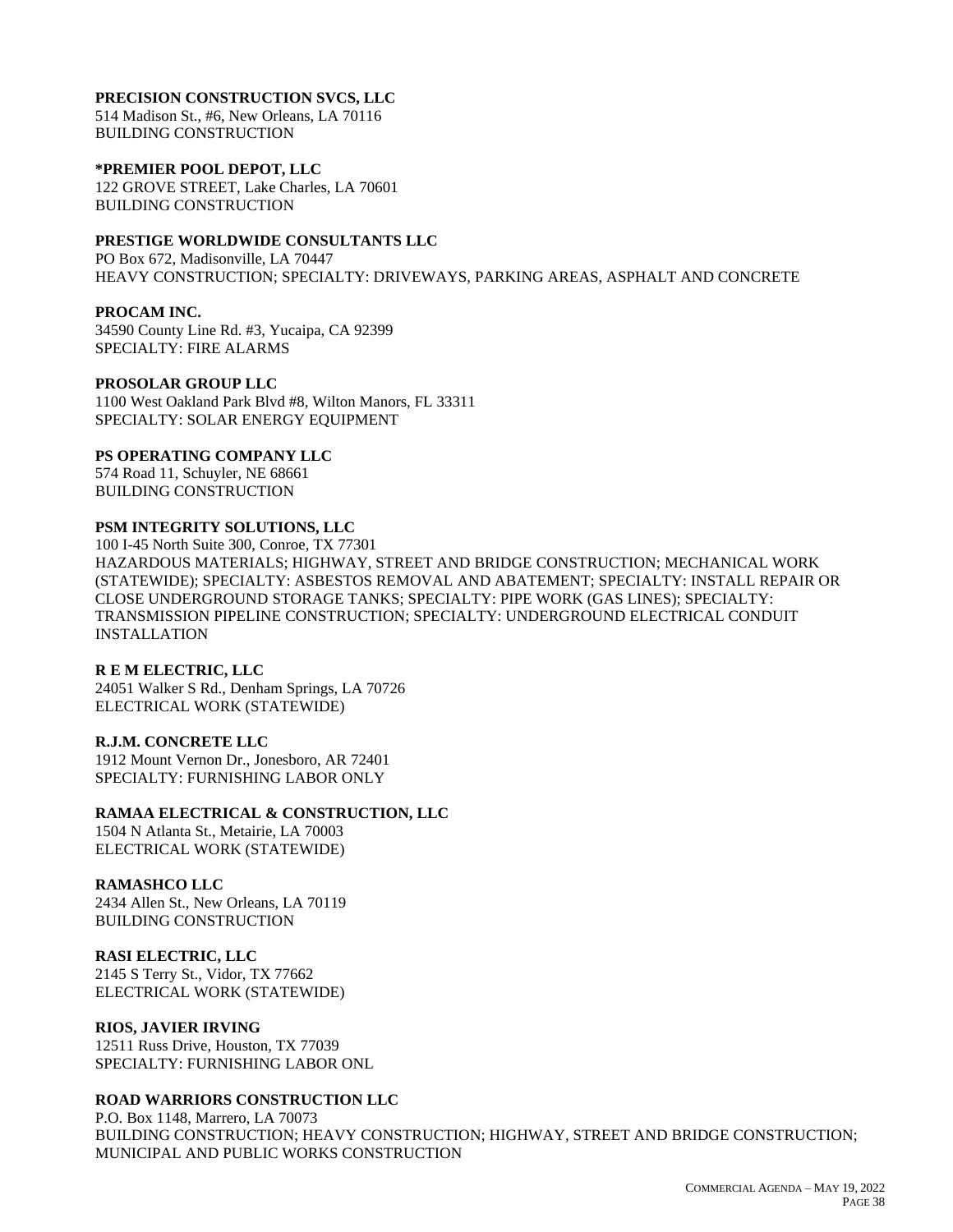## **RODGERS HOMES AND CONSTRUCTION, INC.**

175 Downs Drive, Benton, LA 71006 BUILDING CONSTRUCTION

## **SAFE WASH SOLUTIONS LLC**

156 Glendurgan Way, Madisonville, LA 70447 BUILDING CONSTRUCTION

## **SG CONSTRUCTION GROUP LLC**

17255 West 10 Mile Road, Southfield, MI 48075 ELECTRICAL WORK (STATEWIDE)

## **SHANO CONSTRUCTION, LLC**

1506 Jean Lafitte Blvd., Lafitte, LA 70067 BUILDING CONSTRUCTION; MUNICIPAL AND PUBLIC WORKS CONSTRUCTION; PLUMBING (STATEWIDE)

# **SOCO CONSTRUCTION LLC**

12241 Industriplex Blvd Ste D, Baton Rouge, LA 70809 SPECIALTY: ROOFING AND SHEET METAL, SIDING

# **SOUTHERN CRAFT TURBINE AND MECHANICAL SERVICE LLC**

1031 Crestview Dr. East, Atlanta, TX 75551 HEAVY CONSTRUCTION

## **STOREFRONT SYSTEMS, INC.**

P O Box 1056, Covington, GA 30015 SPECIALTY: GLASS, GLAZING, STORE FRONTS, METAL PARTITIONS, PANELS AND SIDING

## **STRIKE OPERATING COMPANY LLC**

460 Wildwood Forest Dr., Suite 350 N, Spring, TX 77380 HEAVY CONSTRUCTION; SPECIALTY: ASBESTOS REMOVAL AND ABATEMENT

# **STRUCTURAL COATINGS, INC.**

3140 Linden Place, Canfield, OH 44406 SPECIALTY: LEAD BASED PAINT ABATEMENT AND REMOVAL; SPECIALTY: PAINTING, COATING AND BLASTING (INDUSTRIAL AND COMMERCIAL)

# **SUNNOVA ENERGY CORPORATION**

20 Greenway Plaza, Suite 475, Houston, TX 77046 ELECTRICAL WORK (STATEWIDE); SPECIALTY: SOLAR ENERGY EQUIPMENT

# **SUNSTATE INSTALLATIONS, INC.**

2851 S 45Th Street, Phoenix, AZ 85040 BUILDING CONSTRUCTION

# **SWEPCO, INC.**

1204 E. Bonnie Drive, Gonzales, LA 70737 BUILDING CONSTRUCTION; ELECTRICAL WORK (STATEWIDE); HAZARDOUS MATERIALS; HEAVY CONSTRUCTION; HIGHWAY, STREET AND BRIDGE CONSTRUCTION

# **T&RV CONSTRUCTION LLC**

35696 Sam Baker Drive, Geismar, LA 70734 BUILDING CONSTRUCTION

### **\*TEXAS ROOF SUPPORT LLC**

3100 Michele Court, Weatherford, TX 76088 BUILDING CONSTRUCTION; SPECIALTY: ROOFING AND SHEET METAL, SIDING

# **TITAN BUILDING CONTRACTORS LLC**

3809 Parry Ave., Dallas, TX 75226 BUILDING CONSTRUCTION